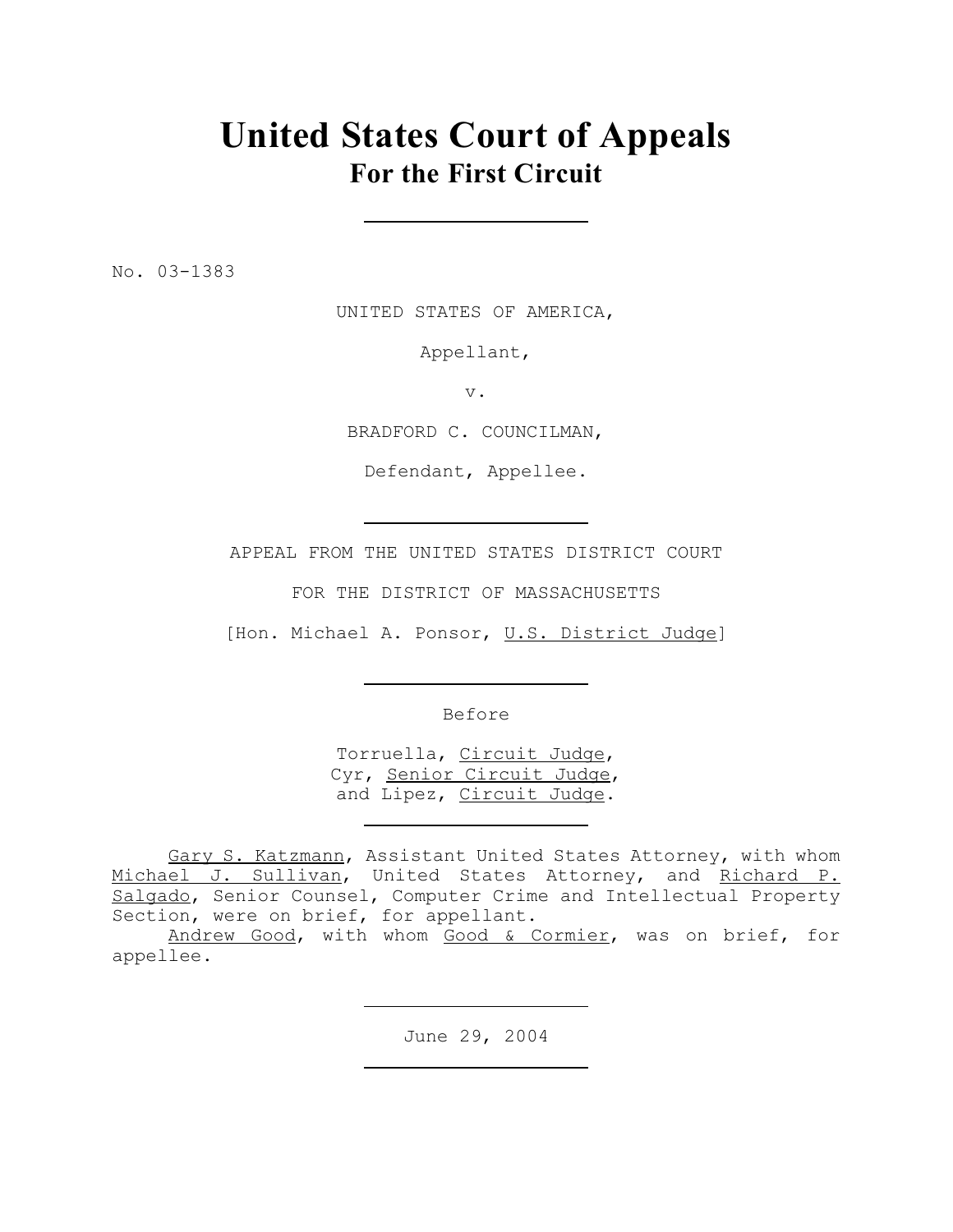**TORRUELLA, Circuit Judge.** The United States appeals from the district court's dismissal of Count One of the Indictment against defendant Bradford C. Councilman ("defendant"). Count One charged defendant with conspiring to engage in conduct prohibited by various provisions of the Wiretap Act, 18 U.S.C. §§ 2510-2522, in violation of 18 U.S.C. § 371. We affirm.

# **I. Facts**

Defendant was Vice-president of Interloc, Inc. ("Interloc"). Interloc's primary business was as an online rare and out-of-print book listing service. As part of its services, Interloc provided certain book dealer customers with an electronic mail ("e-mail") address and acted as the service provider. The dealer was provided with an e-mail account ending in "@Interloc.com".<sup>1</sup>

In May 1998, Alibris, a California corporation, acquired Interloc. Defendant was Vice-president, shareholder and employee of Interloc and Alibris. Among defendant's responsibilities was the management of the Internet Service Provider ("ISP") and the book dealer subscription list managed by Interloc.

<sup>1</sup> Interloc also did business under the name Valinet. Valinet functioned as an electronic service provider to the general public, not just bookdealers, for a monthly fee using the domain name @valinet.com. None of the e-mails at issue in this case were addressed by its sender to any addressee using the domain @valinet.com.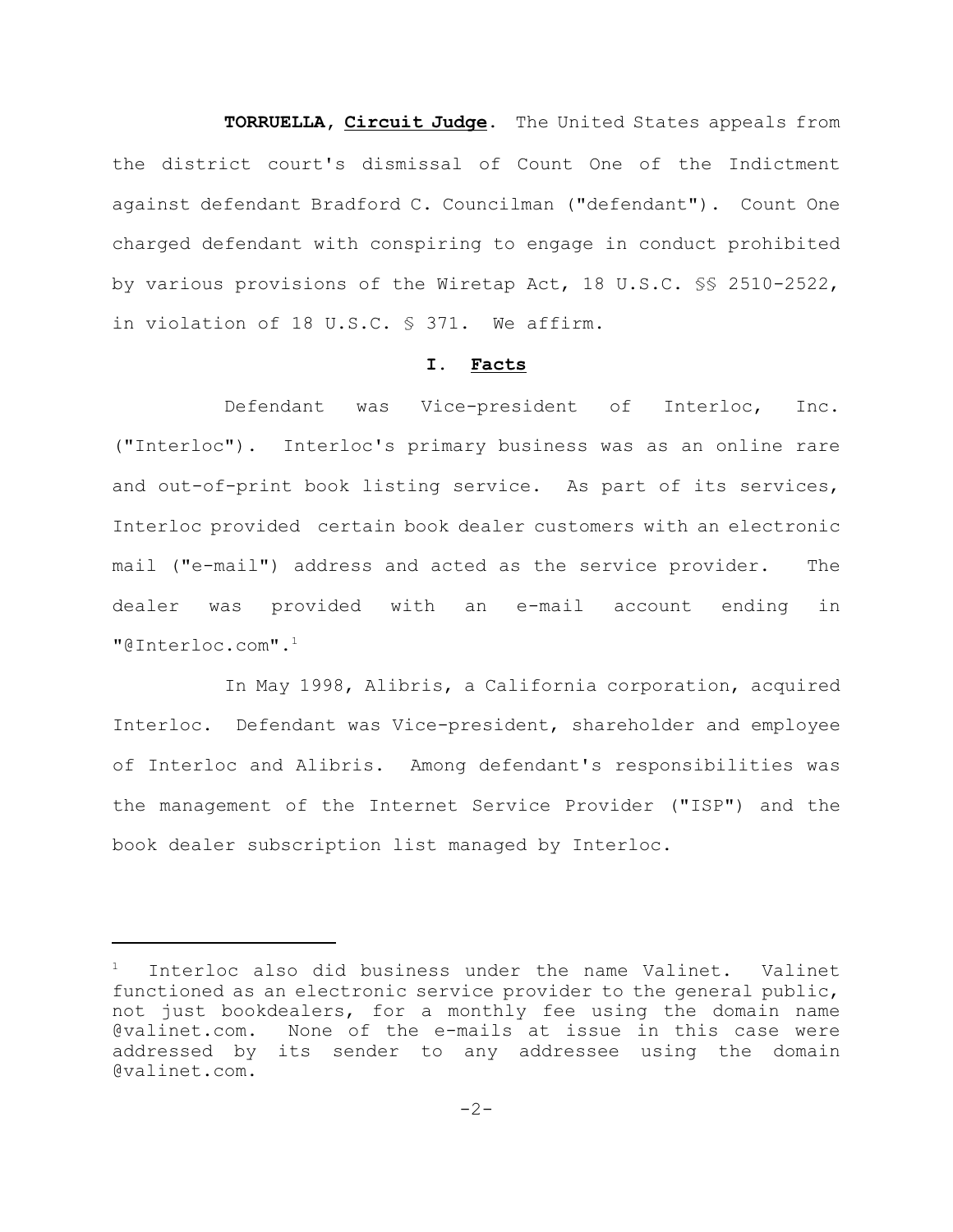The parties stipulated to the following facts relevant to the transfer of electronic messages by the Interloc systems. An email message, which is composed using an e-mail program, is transferred from one computer to another on its way to its final destination, the addressee. Building on the principle of store and forward, the message is handed to a Message Transfer Agent ("MTA") which stores the message locally. The message is routed through the network from one MTA to another until it reaches the recipient's mail server, which accepts it and stores it in a location accessible to the recipient. Once the e-mail is accessible to the recipient, final delivery has been completed. The final delivery process places the message into storage in a message store area. Often, a separate Mail Delivery Agent ("MDA") will be required to retrieve the e-mail from the MTA in order to make final delivery.

Interloc's computer facility used a program known as procmail (short for process mail) as its MDA. Procmail operates by scanning and sorting e-mail together with an MTA computer program known as "sendmail."

According to the Indictment, on or about January 1998, defendant directed Interloc employees to write computer code to intercept and copy all incoming communications from Amazon.com to subscriber dealers. The Interloc systems administrator wrote a revision to the mail processing code called procmail.rc ("the

 $-3-$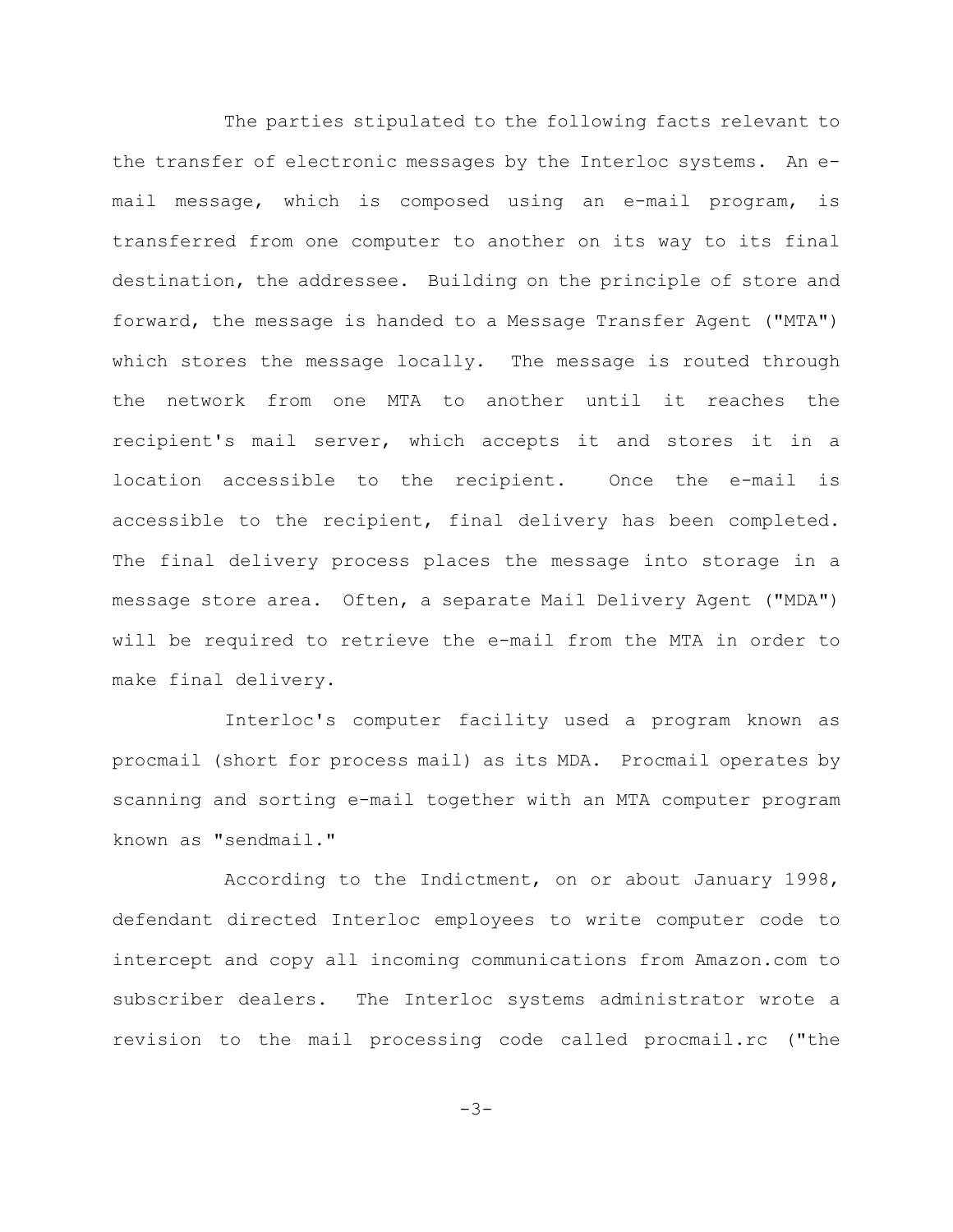procmail"), designed to intercept, copy, and store, all incoming messages from Amazon.com before they were delivered to the members' e-mail, and therefore, before the e-mail was read by the intended recipient. Defendant was charged with using the procmail to intercept thousands of messages. Defendant and other Interloc employees routinely read the e-mails sent to its members seeking to gain a commercial advantage.

The procmail was designed to work only within the confines of Interloc's computer. At all times that MTA sendmail and MDA procmail performed operations affecting the e-mail system, the messages existed in the random access memory (RAM) or in hard disks, or both, within Interloc's computer systems. Each of the emails at issue constituted an "electronic communication" within the meaning of 18 U.S.C. § 2510(12).

Count One of the Indictment charged defendant with a violation of 18 U.S.C. § 371 for conspiracy to violate 18 U.S.C. § 2511. Defendant allegedly conspired to intercept the electronic communications, to intentionally disclose the contents of the intercepted communications, in violation of 18 U.S.C.  $\frac{1}{5}$  2511(1)(a), and to use the contents of the unlawfully obtained electronic communication, in violation of 18 U.S.C.  $\frac{1}{5}$  2511(1)(c). Finally, the government alleged that defendant had conspired to cause a person to divulge the content of the communications while in transmission to persons other than the addressees of the

 $-4-$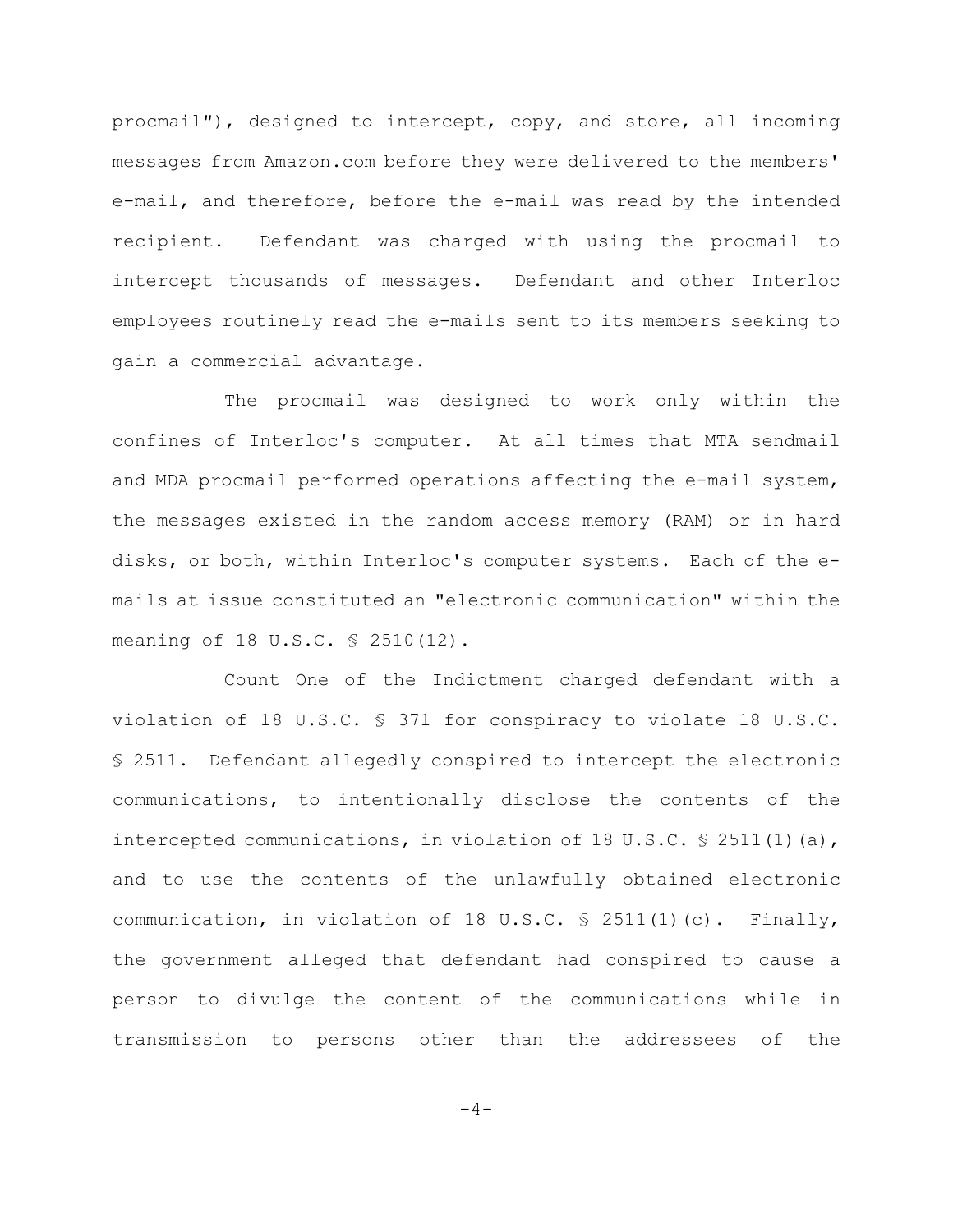communications, in violation of 18 U.S.C.  $\frac{1}{5}$  2511(3)(a).<sup>2</sup> The object of the conspiracy, according to the government, was to exploit the content of e-mail from Amazon.com, the Internet retailer, to dealers in order to develop a list of books, learn about competitors and attain a commercial advantage for Alibris and Interloc.<sup>3</sup>

Defendant moved to dismiss the Indictment for failure to state an offense under the Wiretap Act, as the e-mail interceptions at issue were in "electronic storage," as defined in 18 U.S.C. § 2510(17), and could not be intercepted as a matter of law. The district court did not initially grant the motion to dismiss but, upon further briefing by the parties, granted the motion and dismissed Count One. The district court found that the e-mails were in electronic storage and that, therefore, the Wiretap Act could not be violated because the requisite "interception" was lacking. United States v. Councilman, 245 F. Supp. 2d 319 (D. Mass. 2003).

Count Two of the Indictment, which charged defendant with conspiracy to violate 18 U.S.C.  $\frac{1}{5}$  1030(a)(2)(C) and (c)(2)(B), was dismissed at the request of the government after the district court granted defendant's motion to dismiss Count One.

The stipulation signed by the parties also included a lengthy definition of the term e-mail. In this appeal, we are more concerned with the mechanism used to send and receive e-mail and therefore highlight those sections of the stipulation.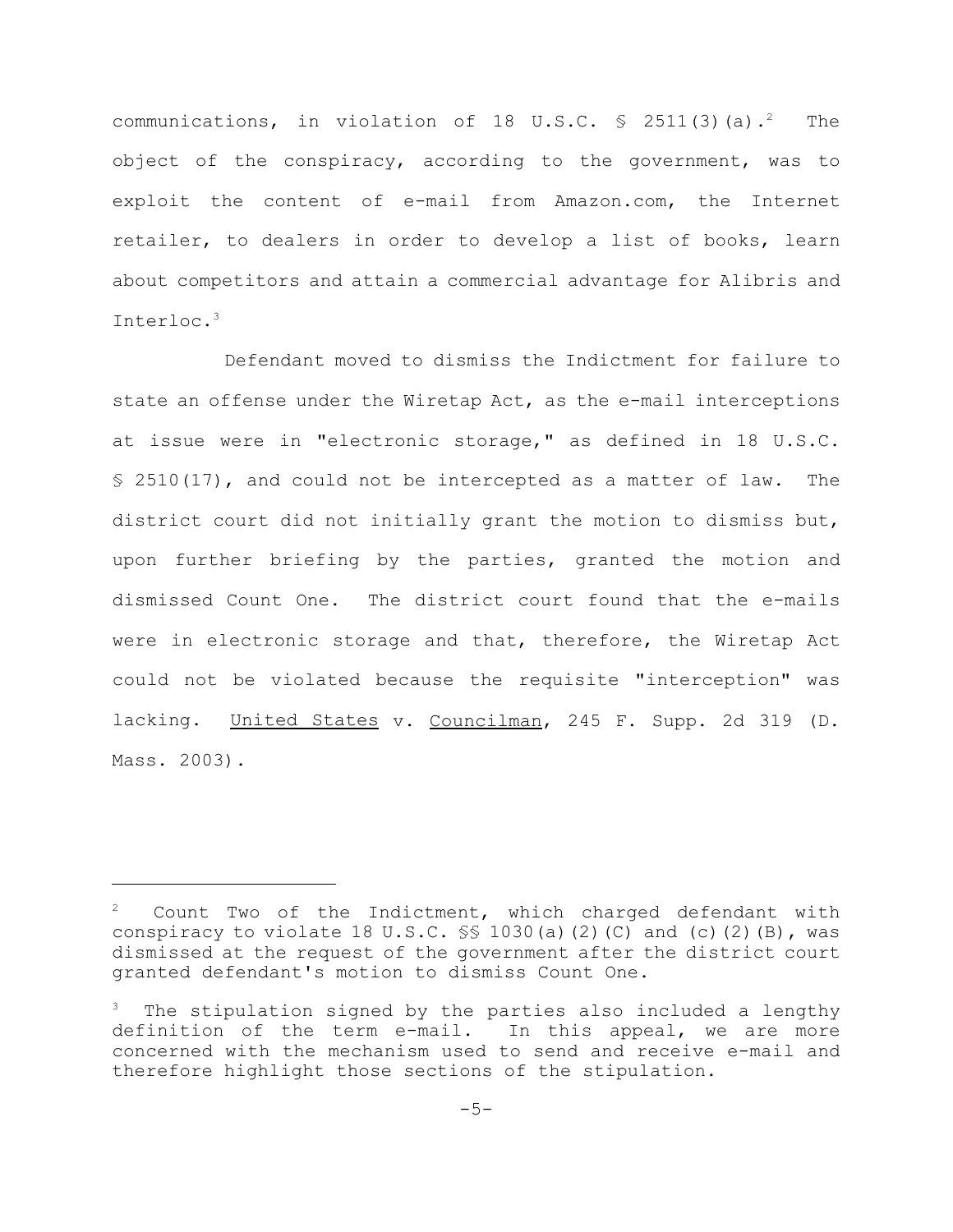## **II. Analysis**

#### **A. The Wiretap Act**

We review questions of statutory interpretation de novo. See United States v. Jones, 10 F.3d 901, 904 (1st Cir. 1993). The issue in this case is whether there was an "intercept" of a communication within the meaning of the Wiretap Act. In cases of statutory construction we begin with the language of the statute. See Hughes Aircraft Co. v. Jacobson, 525 U.S. 432, 438 (1999). We determine the meaning of a word from the context in which it is used. See Holloway v. United States, 526 U.S. 1, 6-7 (1999).

The Electronic Communications Privacy Act ("ECPA") amended Title III of the Omnibus Crime Control and Safe Streets Act of 1968, commonly known as the federal wiretap law. See Electronic Communications Privacy Act, Pub. L. No. 99-508, 100 Stat. 1848 (1999). The ECPA was divided into Title I, commonly known as the Wiretap Act, 18 U.S.C. §§ 2510-2522, and Title II, commonly known as the Stored Communications Act, 18 U.S.C. §§ 2701-2711.<sup>4</sup> The amendments provided for the protection of electronic communications along with oral and wire communications. See S. Rep. No. 99-541, at 11 (1986), reprinted in 1986 U.S.C.C.A.N. 3555, 3565.

<sup>&</sup>lt;sup>4</sup> The Wiretap Act and Stored Communications Act were amended again by the Uniting and Strengthening America by Providing Appropriate Tools Required to Intercept and Obstruct Terrorism Act (USA PATRIOT Act), Pub. L. No. 107-56, 115 Stat. 272 (Oct. 26, 2001). All references in this opinion are to the statute before it was amended.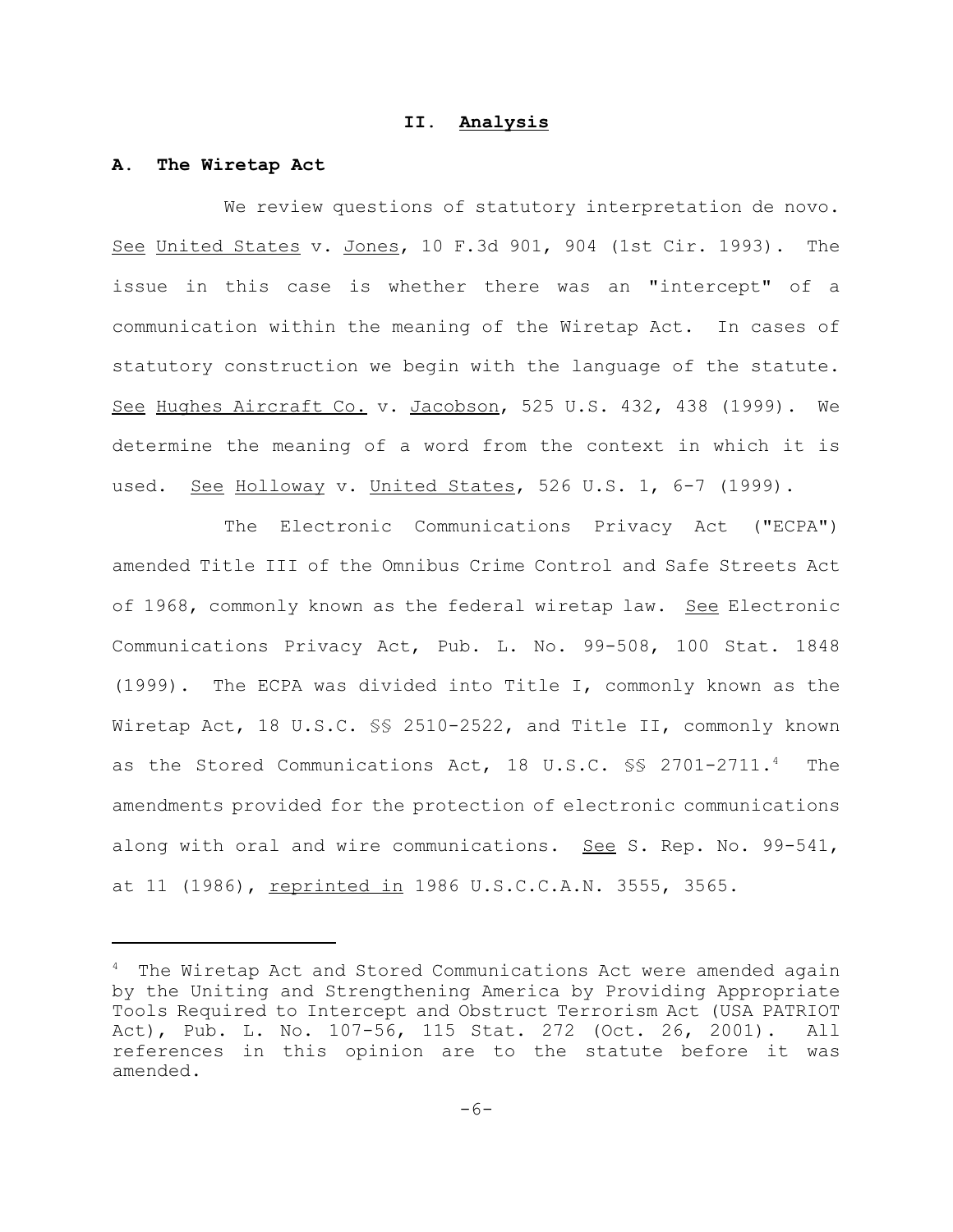We begin our analysis by highlighting the difference between the definitions of "wire communications" and "electronic communications" in the Wiretap Act, mindful that the communications at issue in this appeal are electronic in nature. Under 18 U.S.C.  $$2510(1)$ , a

> "wire communication" means any aural transfer made in whole or in part through the use of facilities for the transmission of communications by the aid of wire, cable or other like connection between the point of origin and the point of reception furnished or operated by any person engaged in providing or operating such facilities . . . and such term includes any electronic storage of such communication. . . .

18 U.S.C. § 2510(1). By comparison, "'electronic communication' means any transfer of signs, signals, writing, images, sounds, data, or intelligence of any nature transmitted in whole or in part by a wire, radio, electromagnetic, photoelectronic or photooptical system."  $\underline{Id.}$  at  $\S$  2510(12). No mention is made of electronic storage of electronic communications. See generally In re Hart, 328 F.3d 45, 49 (1st Cir. 2003)("[W]hen Congress includes a particular language in one section of a statute but omits it in another section of the same Act, it is generally presumed that Congress acts intentionally and purposely in the disparate inclusion or exclusion.").

"Intercept" is defined as "the aural or other acquisition of the contents of any wire, electronic, or oral communication

-7-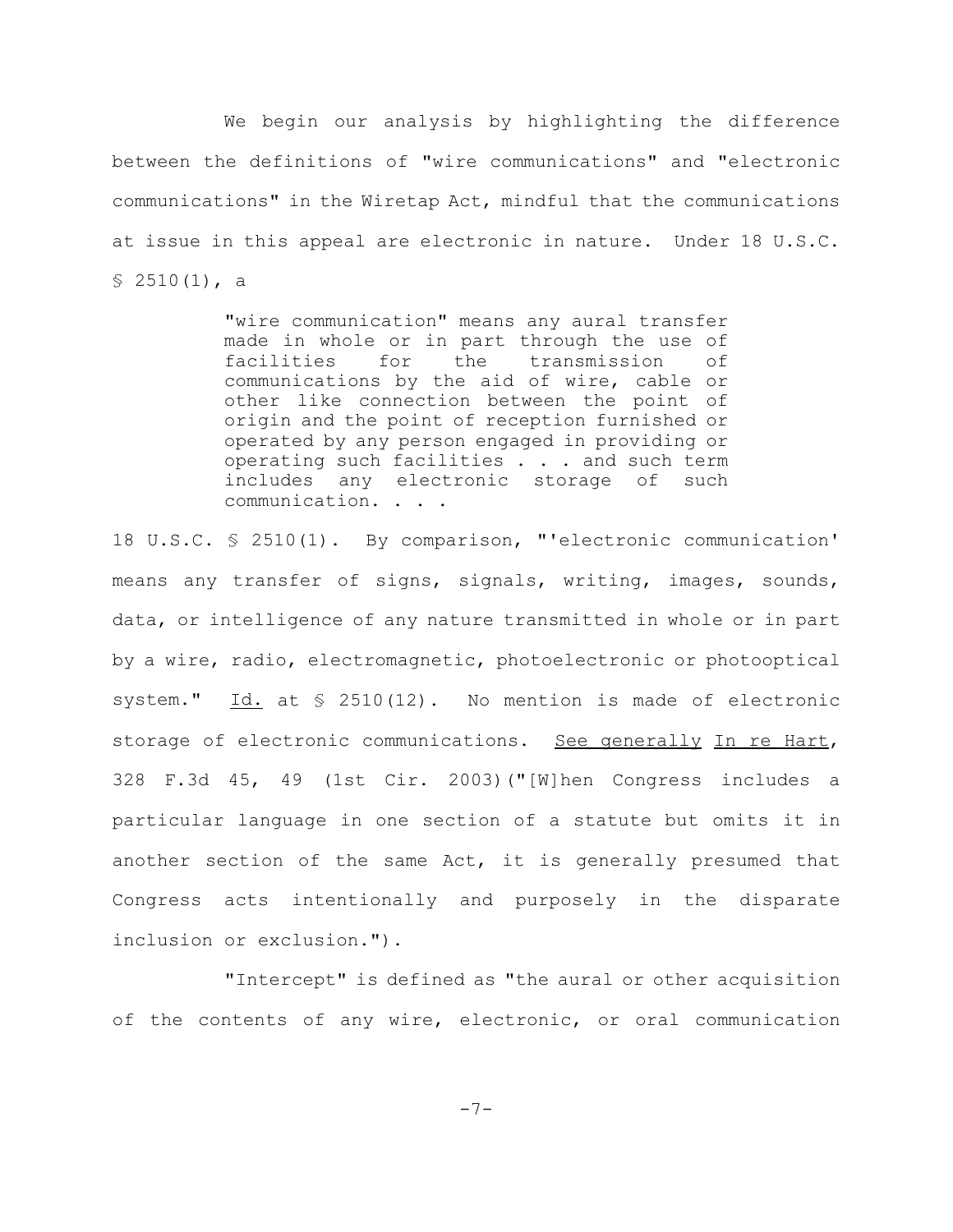through the use of any electronic, mechanical, or other device." 18 U.S.C. § 2510(4).

The statute that defendant is charged with conspiring to violate, 18 U.S.C. § 2511, provides criminal penalties to be imposed on "any person who--(a) intentionally intercepts, endeavors to intercept, or procures any other person to intercept or endeavor to intercept, any wire, oral, or electronic communication." 18  $U.S.C. \$ 2511(1)(a)$ .

Relying on the language of the statute and the decisions of our sister circuits, the district court held that Congress did not intend for the Wiretap Act's interception provisions to apply to communication in electronic storage. Councilman, 245 F. Supp. 2d at 321. The district court rejected "[t]he Government's position . . . that the Wiretap Act applies to interceptions that take place when the message . . . is 'in transit' or 'in process of delivery.'" Id. Relying on the definition of electronic storage, the district court held that no interception can occur while the emails are in electronic storage and therefore, without the requisite interception, the Wiretap Act could not be violated.

The scope of electronic communications that can theoretically be intercepted is obviously reduced when the definition does not include electronic storage of such communications, as is the case with wire communications. In addition, electronic storage includes a vast range of possible

 $-8-$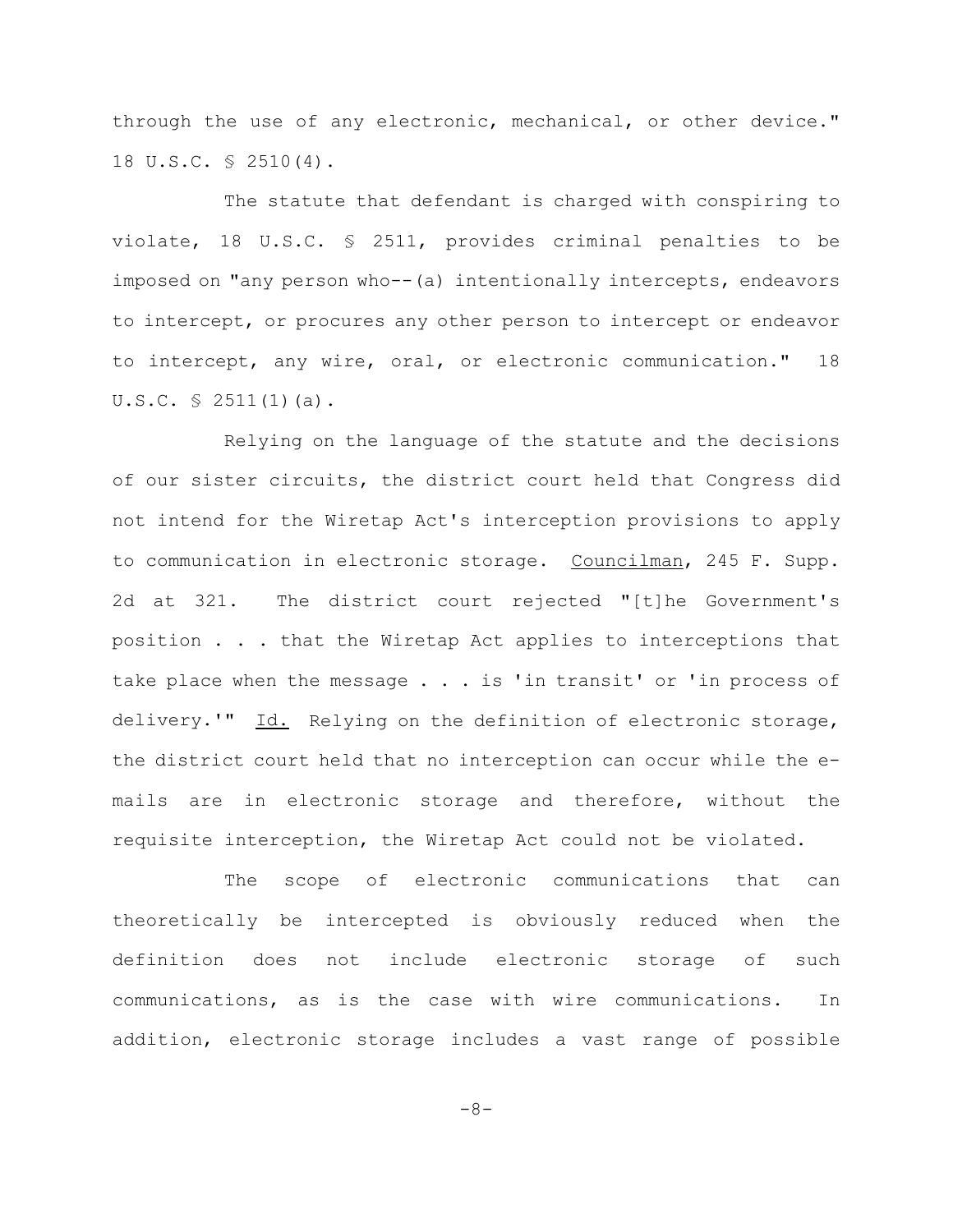situations including "(A) any temporary, intermediate storage of a wire or electronic communication incidental to the electronic transmission thereof  $\blacksquare$  . . . " 18 U.S.C.  $\lhd$  2510(17)(A). The government argues that this section does not necessarily place the e-mails in question in this case outside the interception requirement of 18 U.S.C.  $\frac{1}{5}$  2511(a).

The particular problem confronted in this case is what has been called the "contemporaneous" problem in the intercept requirement of the Wiretap Act. See In re Pharmatrak, 329 F.3d 9, 21-22 (1st Cir. 2003)(because the statute was written before the widespread use of the Internet and other media prior opinions may not be helpful in addressing current problems). The government argues that given the particular nature of electronic communications and the mechanisms used to retrieve them, 18 U.S.C. § 2511(a) is a proper foundation for Count One of the Indictment. In addition, the government argues, cases from other circuits are distinguishable on their facts because none used the procmail at issue in this case.<sup>5</sup> We have commented on the issue presented in this case, see Pharmatrak, 329 F.3d at 21-22, but have not resolved it. $6$ 

The government refers to the procmail as an e-mail syphon.

Pharmatrak did not resolve the issue because the interception there was at the point where communications were being sent through a wire to the website. The messages were not placed in any type of storage before their interception, therefore skirting the "contemporaneous" problem.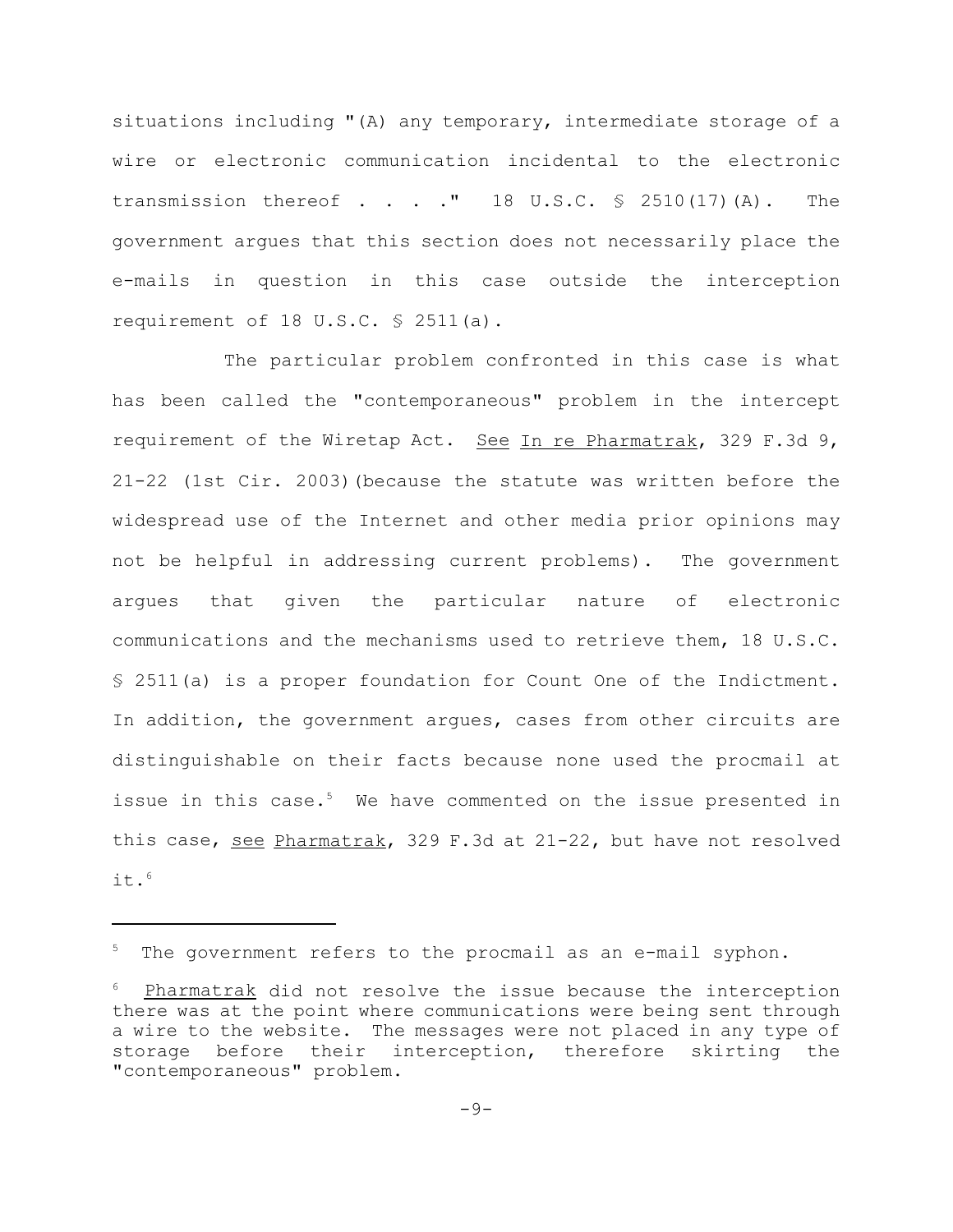The first case to address the issue of unlawful intercept in the context of electronic communications is Steve Jackson Games, Inc. v. United States Secret Service, 36 F.3d 457 (5th Cir. 1994). There, the plaintiff company sued the Secret Service because the agency had seized a computer used to operate a bulletin board system, but which also contained private, unretrieved electronic mail. Id. at 459. The plaintiff provided its customers with the ability to send and retrieve e-mail, which was stored on the company's hard disk drive temporarily, until the recipient retrieved the e-mail.  $\underline{Id.}$  at 458. After seizing the computer, the Secret Service allegedly opened the private e-mails, read them and deleted them. The company sued, alleging, inter alia, a violation of the Wiretap Act. Id. at 459-60.

The Fifth Circuit held that the seizure of sent but unretrieved e-mail did not constitute an intercept for purposes of 18 U.S.C. § 2511(1)(a). See Steve Jackson Games, 36 F.3d at 461- 62. In reaching that conclusion, it relied on the difference in the definitions of electronic and wire communication and the definition of electronic storage. "Congress' use of the word 'transfer' in the definition of 'electronic communication,' and its omission in that definition of the phrase 'any electronic storage of such communication' (part of the definition of 'wire communication') reflects that Congress did not intend for 'intercept' to apply to 'electronic communications' when those

 $-10-$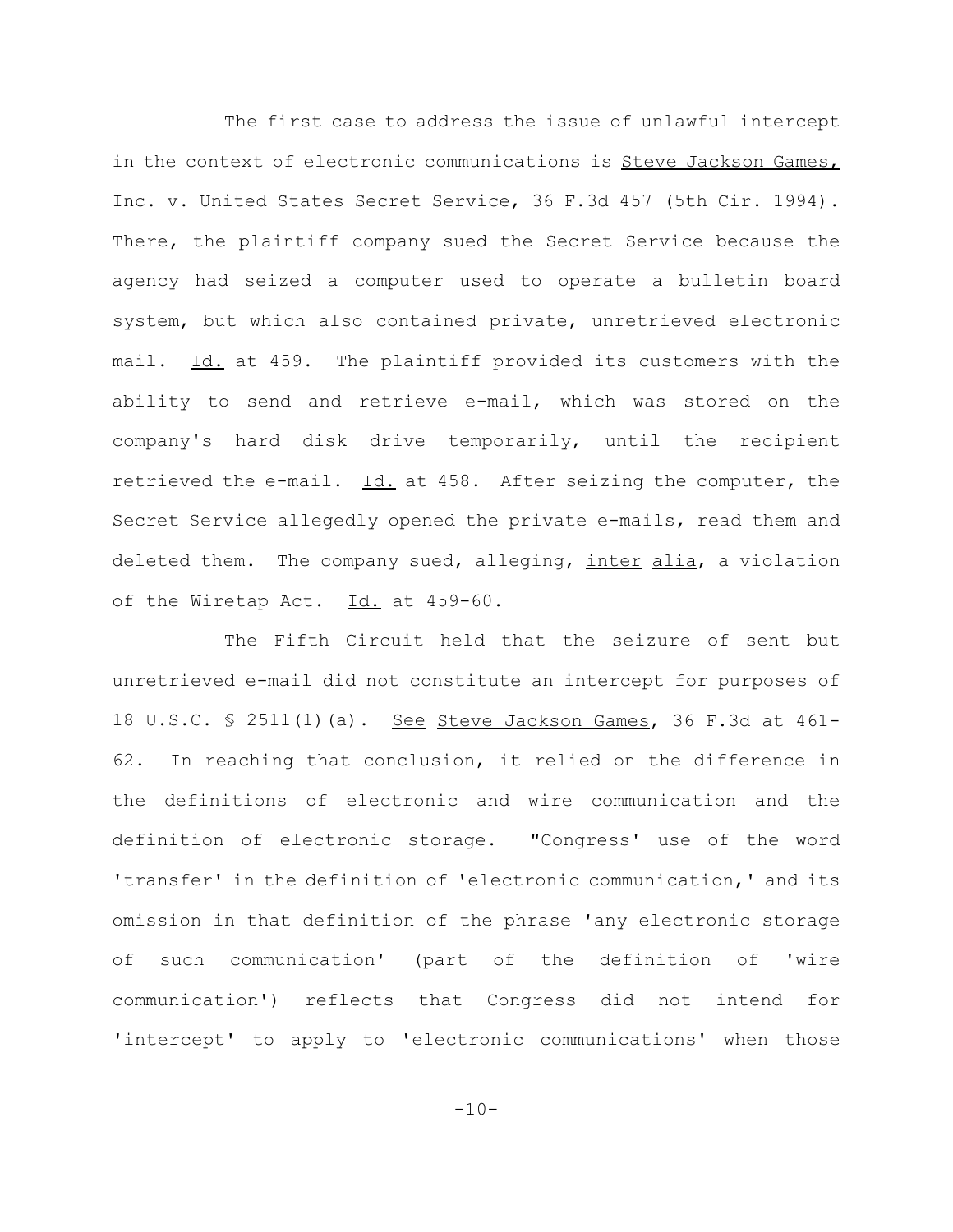communications are in 'electronic storage.'" Id. (footnote omitted); see also Fraser v. Nationwide Mut. Ins. Co., 352 F.3d 107, 114 (3d Cir. 2003) (adopting the reasoning in Steve Jackson Games as to the meaning of intercept under the relevant version of the Wiretap Act).

In contrast, Konop v. Hawaiian Airlines, Inc., 302 F.3d 868 (9th Cir. 2002), cert. denied, 537 U.S. 1193 (2003), concerned a plaintiff, an employee of Hawaiian Airlines, who operated a secure website which posted criticism of his employer. A vicepresident of the airline obtained permission from authorized users to view the website. Plaintiff sued, alleging, inter alia, that defendant had violated the Wiretap Act by violating the terms of use of the website and entering a secure website under false pretenses.

The Ninth Circuit, after granting panel rehearing, reversed its earlier position that the electronic communications were covered under the Wiretap Act. It did so because, in its view, the conduct of the defendant did not constitute an intercept as that term is defined. Konop, 302 F.3d at 876. Relying on Steve Jackson Games, it held that "for a website such as Konop's to be 'intercepted' in violation of the Wiretap Act, it must be acquired during transmission, not while in electronic storage." Id. at 878. In doing so, it rejected the position the government takes in this case, that, given the nature of e-mail, the Wiretap Act must apply

-11-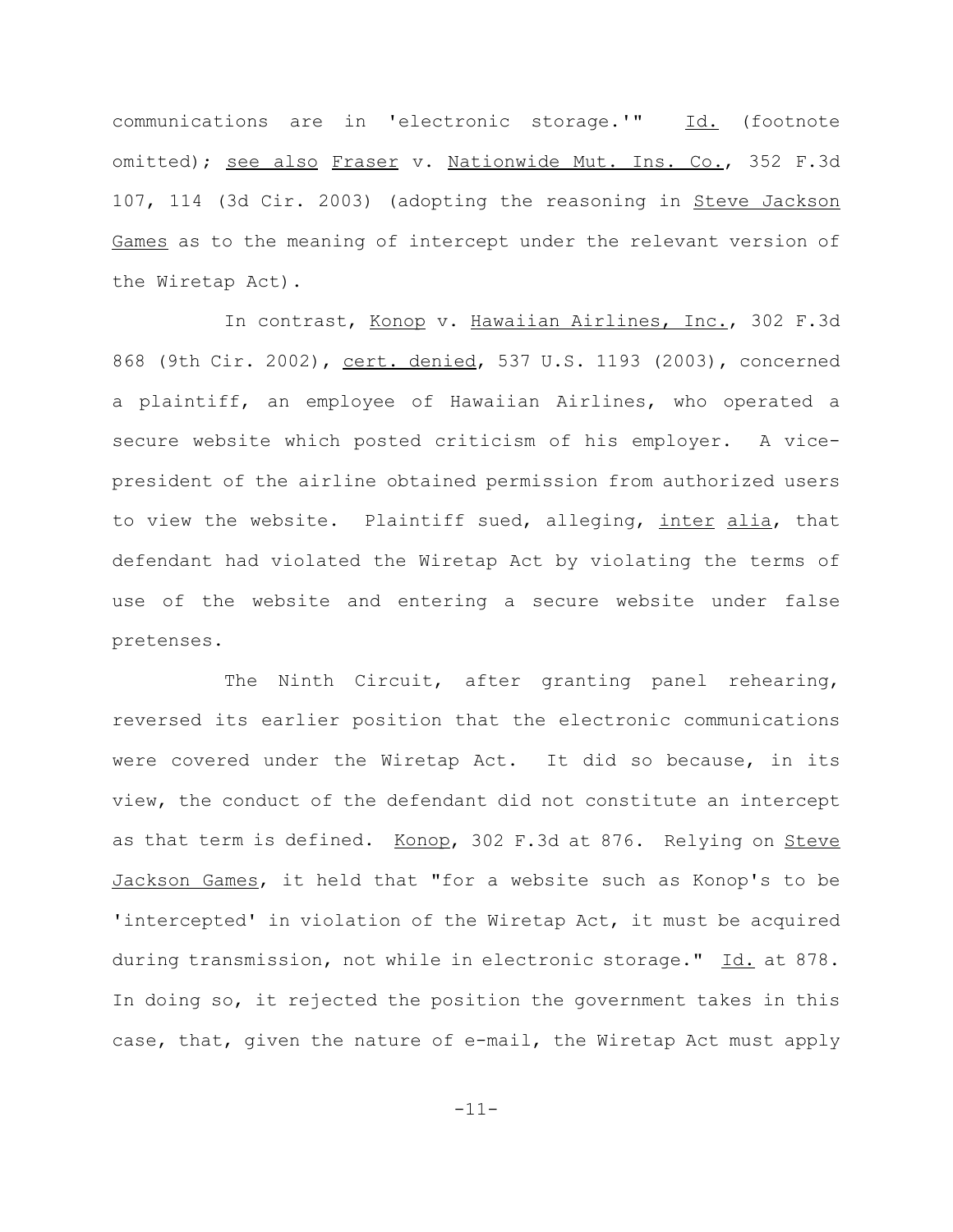to en route storage. Id. at 879 n.6. "While this argument is not without appeal, the language and structure of the [Act] demonstrate that Congress considered and rejected this argument."  $Id.$  The court relied, as did the district court in this case, on the expansive definition of the term "electronic storage" in 18 U.S.C. § 2510(17)(A). The dismissal of the Wiretap Act claim was affirmed.

The government is correct that the electronic communications at issue here were acquired in a different manner than in Steve Jackson Games and Konop. Defendant's procmail operated to obtain the e-mails before they were received by its intended recipients. While the e-mail in Steve Jackson Games was retrieved from storage in a computer and the website in Konop was accessed under false pretenses, the e-mails in this case were accessed by the procmail as they were being transmitted and in real time. However, the presence of the words "any temporary, intermediate storage" in 18 U.S.C. § 2510(17) controls. On the facts of this case, it is clear that the electronic communications in this case were in a form of electronic storage. It may well be that the protections of the Wiretap Act have been eviscerated as technology advances. See United States v. Steiger, 318 F.3d 1039, 1047-51 (11th Cir. 2003) (holding intercept did not occur because there was no contemporaneous acquisition but commenting that under the narrow reading of the statute few seizures will constitute

-12-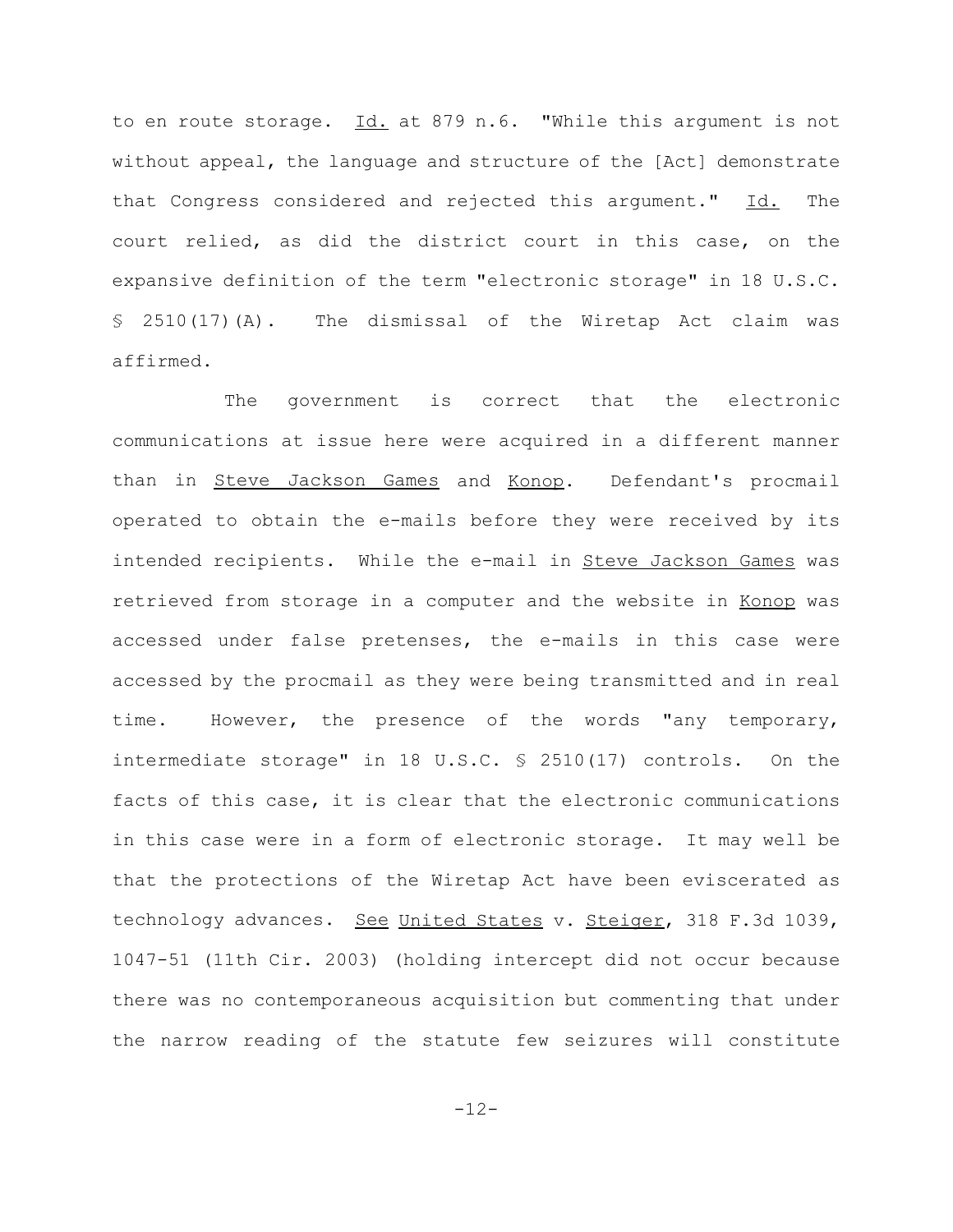interceptions under Wiretap Act). As the stipulation reached by the parties states, "[a]t all times that sendmail and procmail performed operations affecting the email messages at issue, the messages existed in the random access memory (RAM) or in hard disks, or both, within Interloc's computer system." When defendant obtained the e-mails, they were in temporary storage in Interloc's computer systems. There was also a stipulation that "[n]either sendmail nor procmail performed functions that affected the emails in issue while the emails were in transmission through wires or cables between computers." This fact places the messages outside the scope of 18 U.S.C.  $\frac{1}{2}$  2511(a), and into temporary electronic storage under 18 U.S.C. § 2510 (17)(A). Accord Steiger, 318 F.3d at 1049; Konop, 302 F.3d at 878; Steve Jackson Games, 36 F.3d at 462; see also United States v. Moriarty, 962 F. Supp. 217 (D. Mass. 1997) (holding that for Wiretap Act provisions to be violated as to electronic communications contemporaneous acquisition is necessary); United States v. Reyes, 922 F. Supp. 818, 836 (S.D.N.Y. 1996) (same).

The government argues, and the dissent is persuaded by this argument, that the legislative history of the statute demonstrates that if an electronic communication is obtained while it is simultaneously in transmission and in storage, then an intercept occurs. Notwithstanding the fact that we find the language of the statute unambiguous, exploring this contention

-13-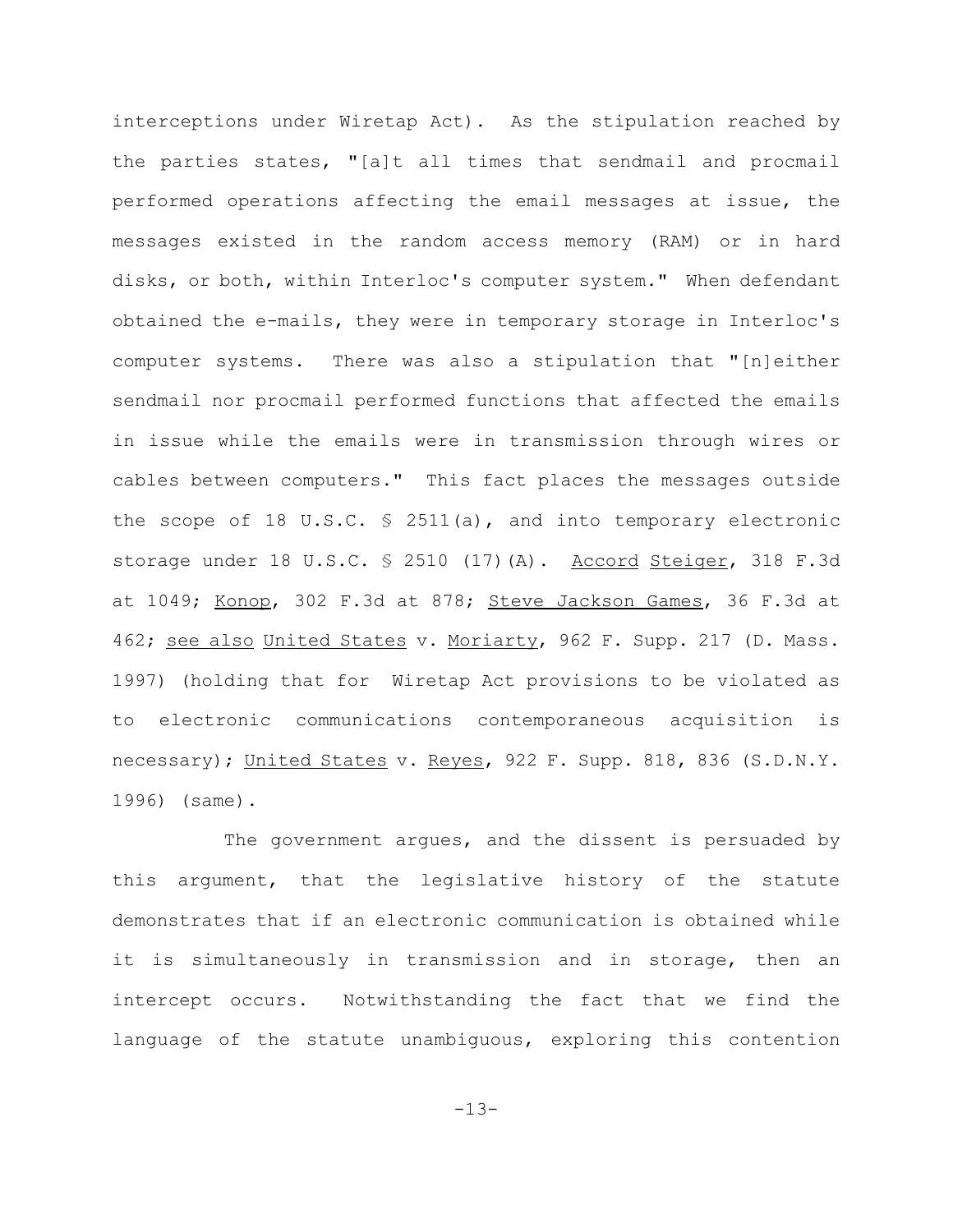merely confirms our position as to the meaning of the statute. The government points to dicta in Pharmatrak as supporting the conclusion that electronic communications are protected when they are in storage, because by their nature, they exist in storage and transit at the same time.

> [T]he storage-transit dichotomy adopted by earlier courts may be less than apt to address current problems. As one court recently observed, "[t]echnology has, to some extent, overtaken language. Traveling the internet, electronic communications are often -- perhaps constantly -- both 'in transit' and 'in storage' simultaneously, a linguistic but not a technological paradox."

329 F.3d at 21-22 (quoting Councilman, 245 F. Supp. 2d at 321). However, the legislative history of the Act clearly states that the definition of intercept was not altered by the amendments. See S. Rep. No. 99-541, at 12, reprinted in 1986 U.S.C.C.A.N. at 3566 (stating that "[t]he definition of 'intercept' under current law is retained with respect to wire and oral communications except that the term 'or other' is inserted after 'aural'"). Even assuming arguendo that we should look outside the text, the government's arguments based on the legislative history are unavailing.

The Wiretap Act's purpose was, and continues to be, to protect the privacy of communications. We believe that the language of the statute makes clear that Congress meant to give lesser protection to electronic communications than wire and oral communications. Moreover, at this juncture, much of the protection

-14-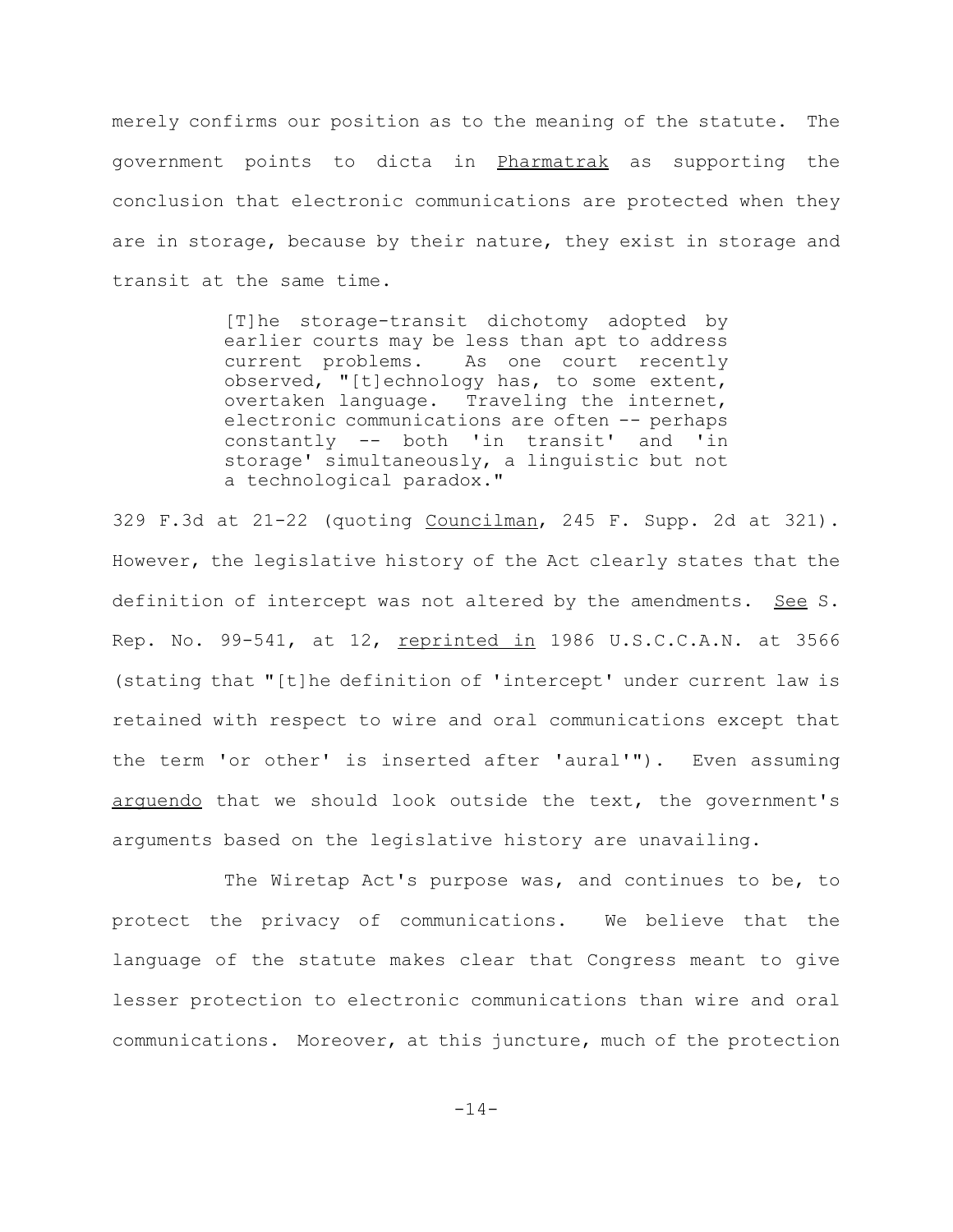may have been eviscerated by the realities of modern technology. We observe, as most courts have, that the language may be out of step with the technological realities of computer crimes. However, it is not the province of this court to graft meaning onto the statute where Congress has spoken plainly.<sup>7</sup> We therefore affirm the district court's dismissal of Count One of the Indictment on the premise that no intercept occurred in this case, and therefore, the Wiretap Act could not be violated.

# **B. The Stored Communications Act**

Defendant also argues that his conduct was lawful under Title II of the ECPA, or the Stored Communications Act, 18 U.S.C. § 2701 et seq., and therefore outside the criminal provisions of the Wiretap Act. Specifically he relies on the provider exceptions, 18 U.S.C.  $\frac{6}{5}$  2701(c)(1). Given our reading of the Wiretap Act, we need not comment on this argument. We note, however, that the intersection of the Wiretap Act and the Stored Communications Act "is a complex, often convoluted, area of the law." United States v. Smith, 155 F.3d 1051, 1055 (9th Cir. 1998). Defendant's argument takes us beyond the charges in the Indictment. Therefore, we need not stray beyond the text of the Wiretap Act

In fact, defendant is correct to make an argument, on due process grounds, that he is entitled to the benefit of any ambiguity in the statute. While we find there is no ambiguity in Congress's language, in a criminal case we have the constitutional obligation to define language narrowly. See, e.g., United States v. Colón-Ortiz, 866 F.2d 6, 8 (1st Cir. 1989).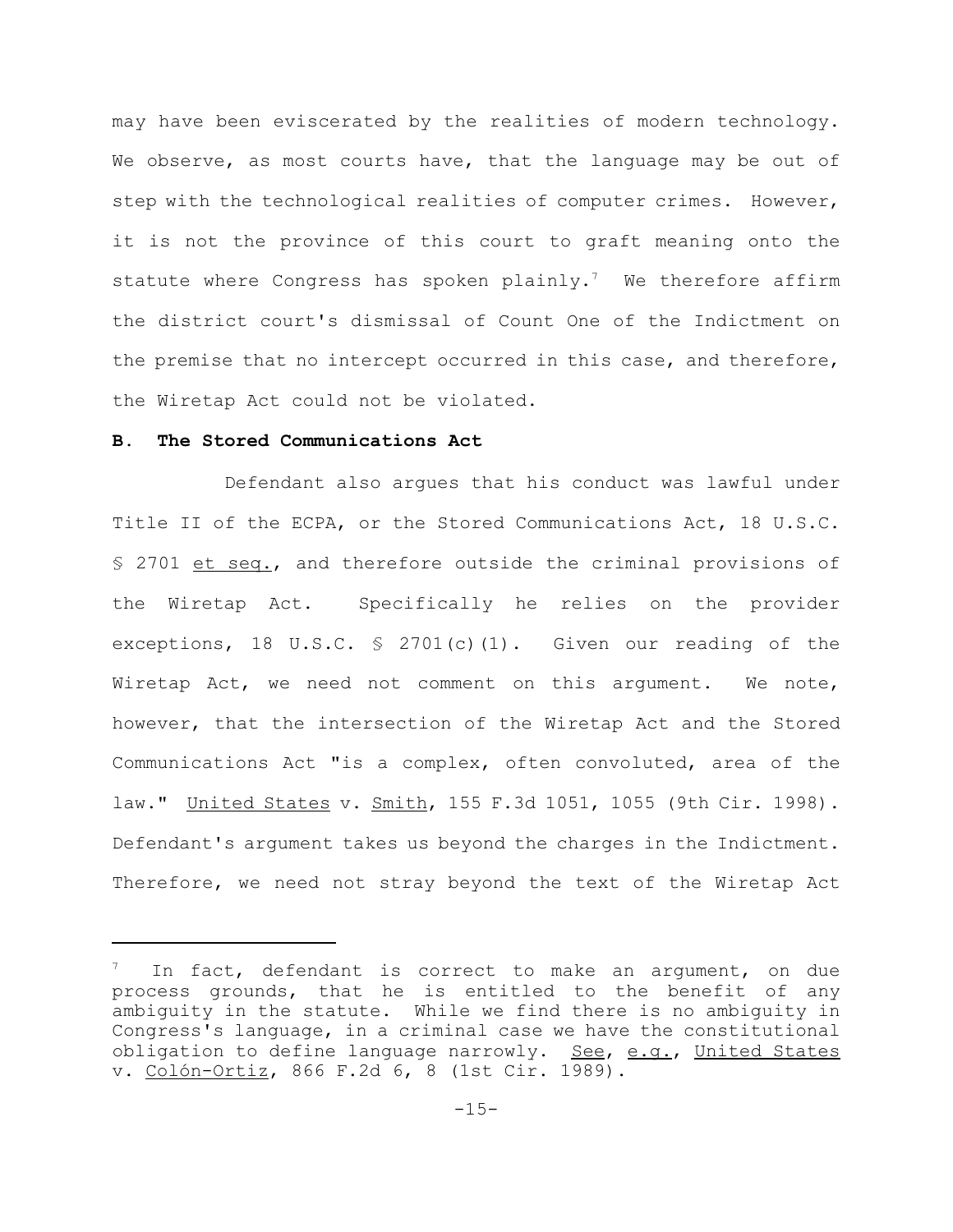into the Stored Communications Act because the government sought to indict defendant only for conspiracy to violate Title I, 18 U.S.C.  $$2511(a)$ .

# **III. Conclusion**

For the reasons stated above, the district court's order dismissing Count One is **affirmed**.

**"Dissenting Opinion follows"**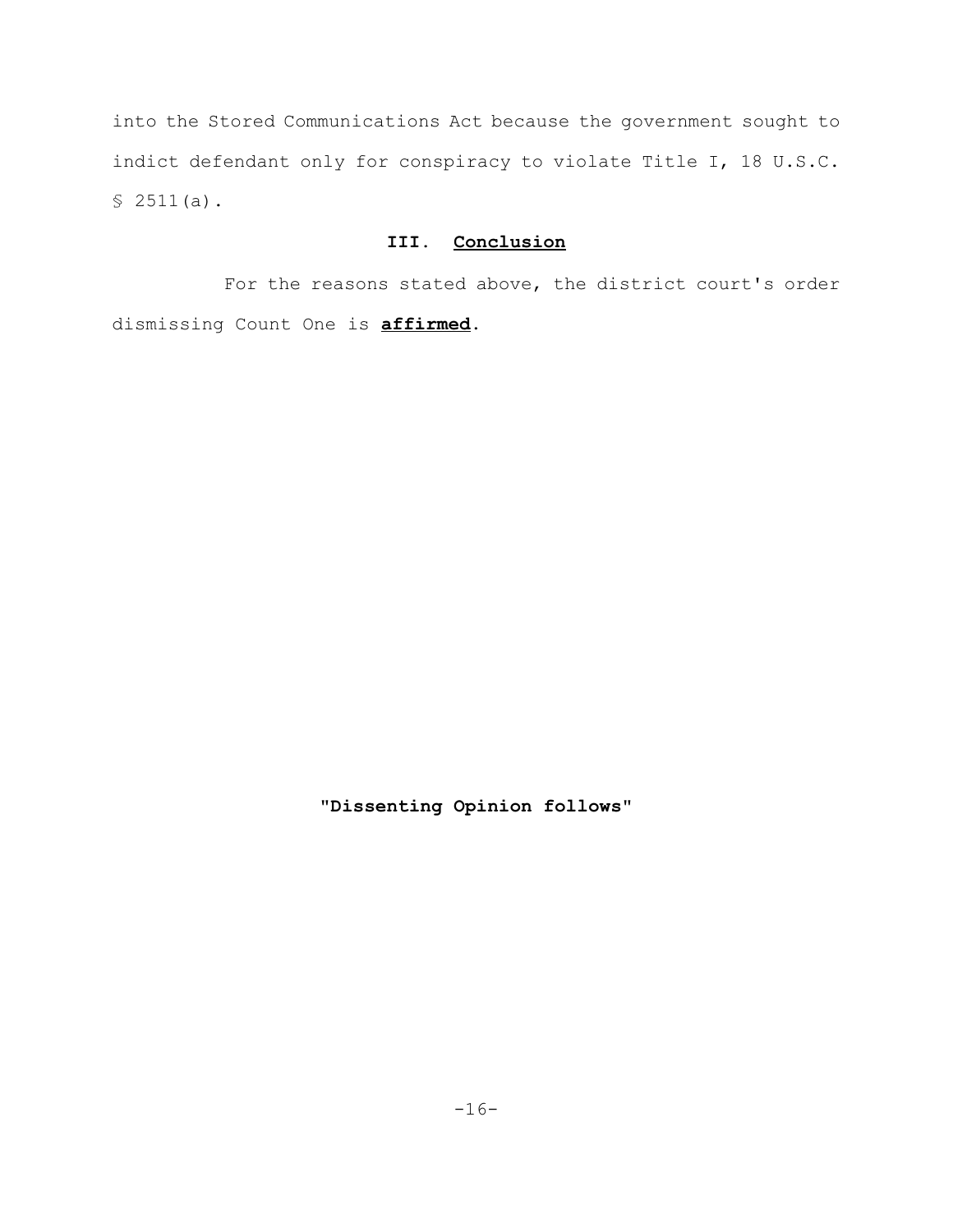**LIPEZ, Circuit Judge (Dissenting).** Unlike my colleagues, I believe that the district court erred in dismissing the indictment against Defendant-Appellee Bradford Councilman for violating Title I of the Electronic Communications Privacy Act (ECPA), Pub. L. No. 99-508, 100 Stat. 1848 (1986). To explain my disagreement, I will present some background information on the technology at issue and Congress's passage of the ECPA. That background is critical to an understanding of the issue before us. I will then set forth Councilman's arguments as I understand them and explain why I find them unpersuasive. I will then address the government's persuasive arguments. In discussing this material, I will also respond to the reasoning of the district court and my colleagues.

## **I. The Technology**

The Internet consists of a network of inter-connected computers in which data are broken down into small, individual packets and forwarded from one computer to another until they reach their destinations. See Orin S. Kerr, Internet Surveillance Law After the USA Patriot Act: The Big Brother that Isn't, 97 Nw.U. L. Rev. 607, 613-14 (2003). Each service on the Internet--e.g. email, web hosting, and instant messaging--has its own protocol for using those packets of data to transmit information from one place to another. I will focus solely on the e-mail protocol. After a user composes a message in an e-mail program, a mail transfer agent

-17-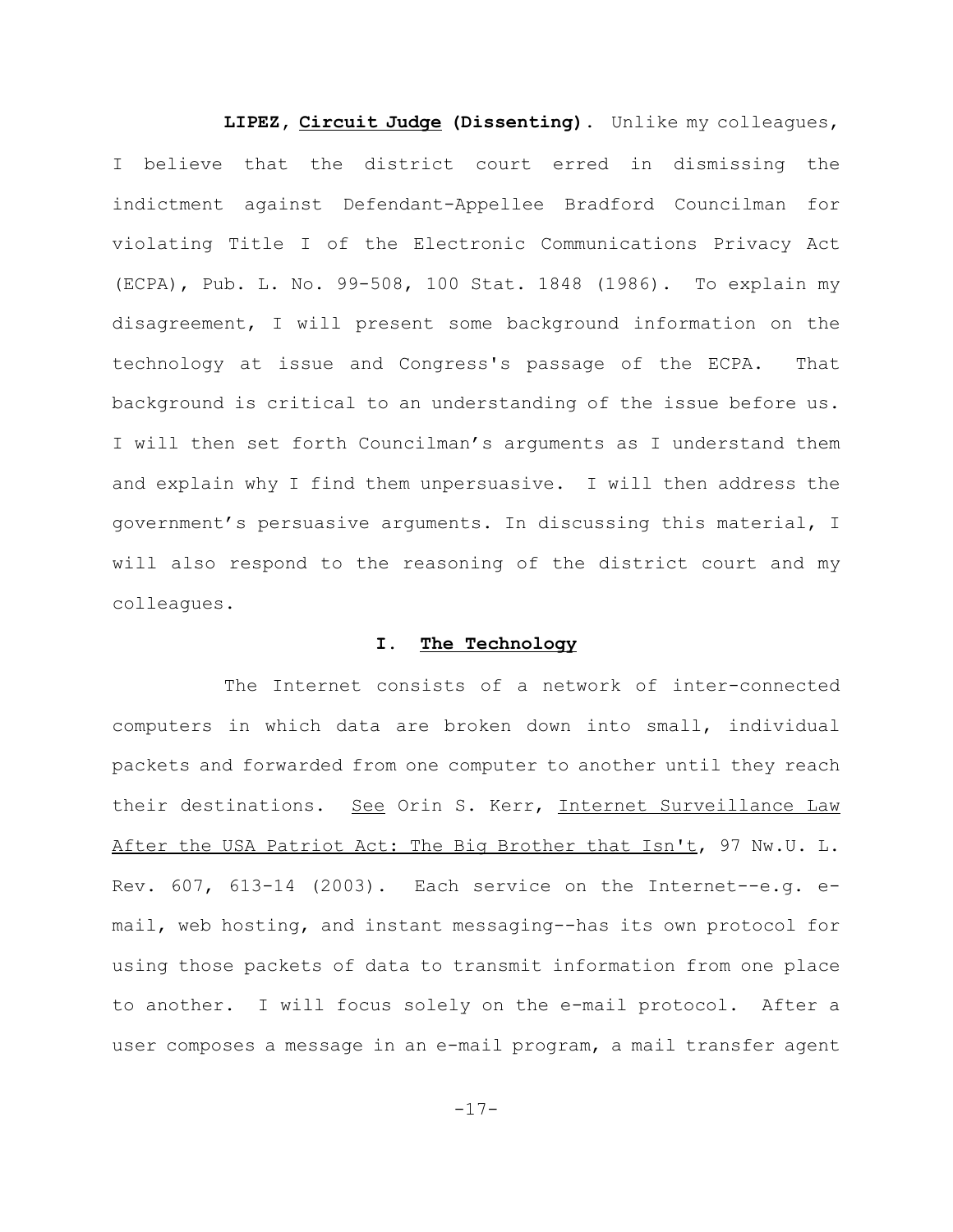("MTA") formats that message and sends it to another program that "packetizes it" and sends those packets out to the Internet. Computers on the network then pass the packets from one to another; each computer along the route stores the packets in memory, retrieves the address of their destination, and then determines where to send it next based on the packet's destination. At various points the packets are reassembled to form the original email message, copied, and then repacketized for the next leg of the journey. See J. Klensin, RFC 2821 - Simple Mail Transfer Protocol, available at http://www.faqs.org/rfcs/rfc2821.html (last accessed May 19, 2004) (containing the standard for the Simple Mail Transport Protocol). These intermediate computers occasionally retain backup copies of the e-mails that they forward and then delete those backups a short time later. The method of transmission is commonly called "store and forward" delivery.

Once all the packets reach the recipient's mail server, they are reassembled to form the e-mail message. A mail user agent ("MUA"), which in Councilman's case was a program called "Procmail," then determines which user should receive the e-mail and places the message in that user's mailbox. The MUA is controlled by programs called "recipe files." These recipe files can be used in a variety of ways and can, for example, instruct the MUA to deposit mail addressed to one address into another user's mailbox (i.e., to send mail addressed to "help" to the tech support

-18-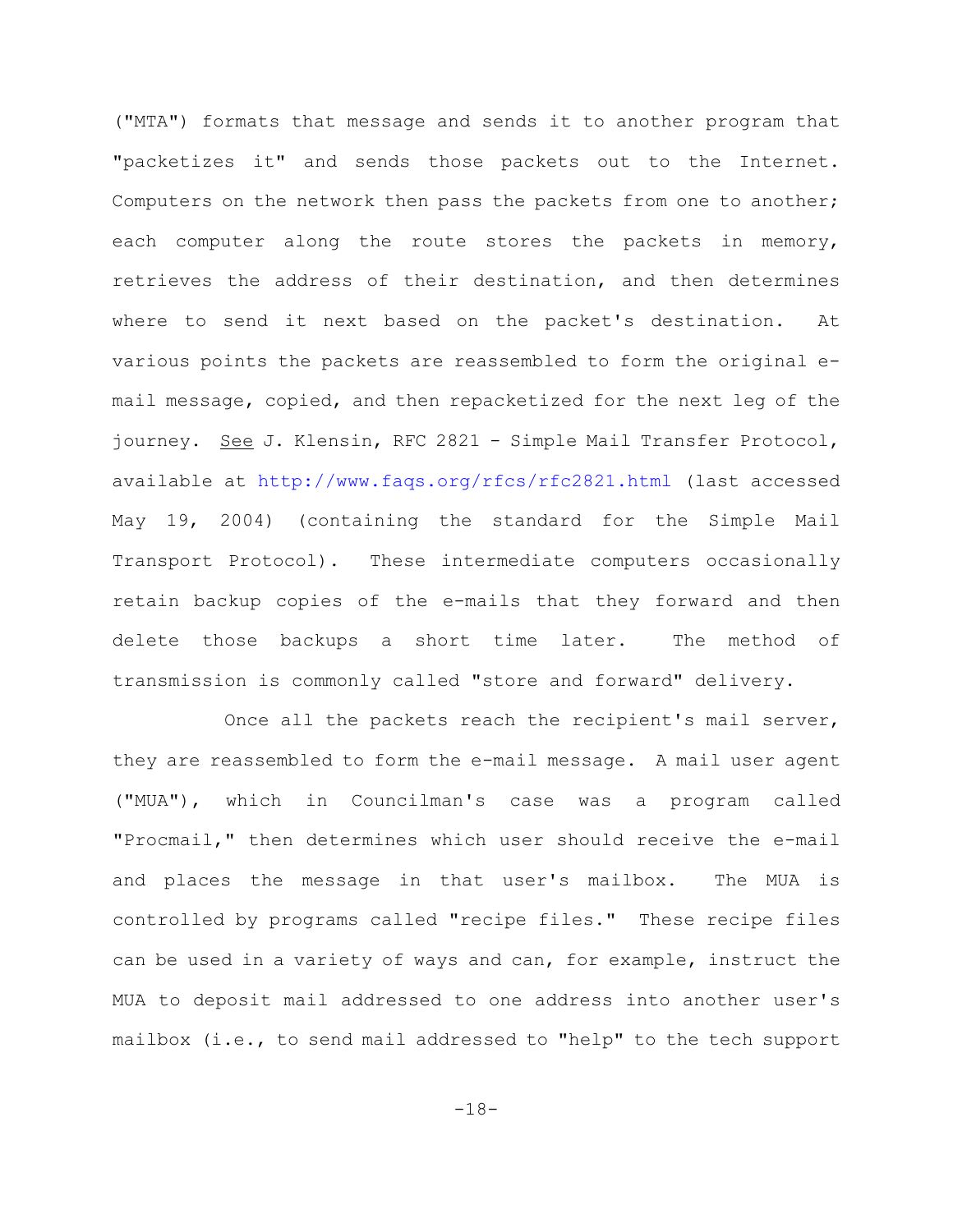department), to reject mail from certain addresses, or to make copies of certain messages. Once the messages are deposited in a mailbox, the end user simply needs to use an e-mail program to retrieve and read that message. Councilman wrote a recipe file for his MUA that caused all of the messages from Amazon.com to be copied while the MUA was in the process of placing that message into the recipient's mailbox, and to place these copies into his own personal box.

## **II. The Legislative Context**

Congress passed the 1968 Wiretap Act to "protect[] the privacy of wire and oral communications, and [to] delineat[e] on a uniform basis the circumstances and conditions under which the interception of wire and oral communications may be authorized." Gelbard v. United States, 408 U.S. 41, 48 (1972) (quoting S. Rep. No. 90-1097, at 66 (1968), reprinted in 1968 U.S.C.C.A.N. 2153, 2153). By the mid-1980s, however, technology had outpaced the privacy protections in the Act, creating uncertainty and gaps in its coverage. As one member of the House Judiciary Committee lamented:

> [I]n the almost 20 years since Congress last addressed the issue of privacy of communications in a comprehensive fashion, the technologies of communication and interception have changed dramatically. Today we have large-scale electronic mail operations . . . and a dazzling array of digitized information networks which were little more than concepts two decades ago. These new modes of communication have outstripped the legal

> > -19-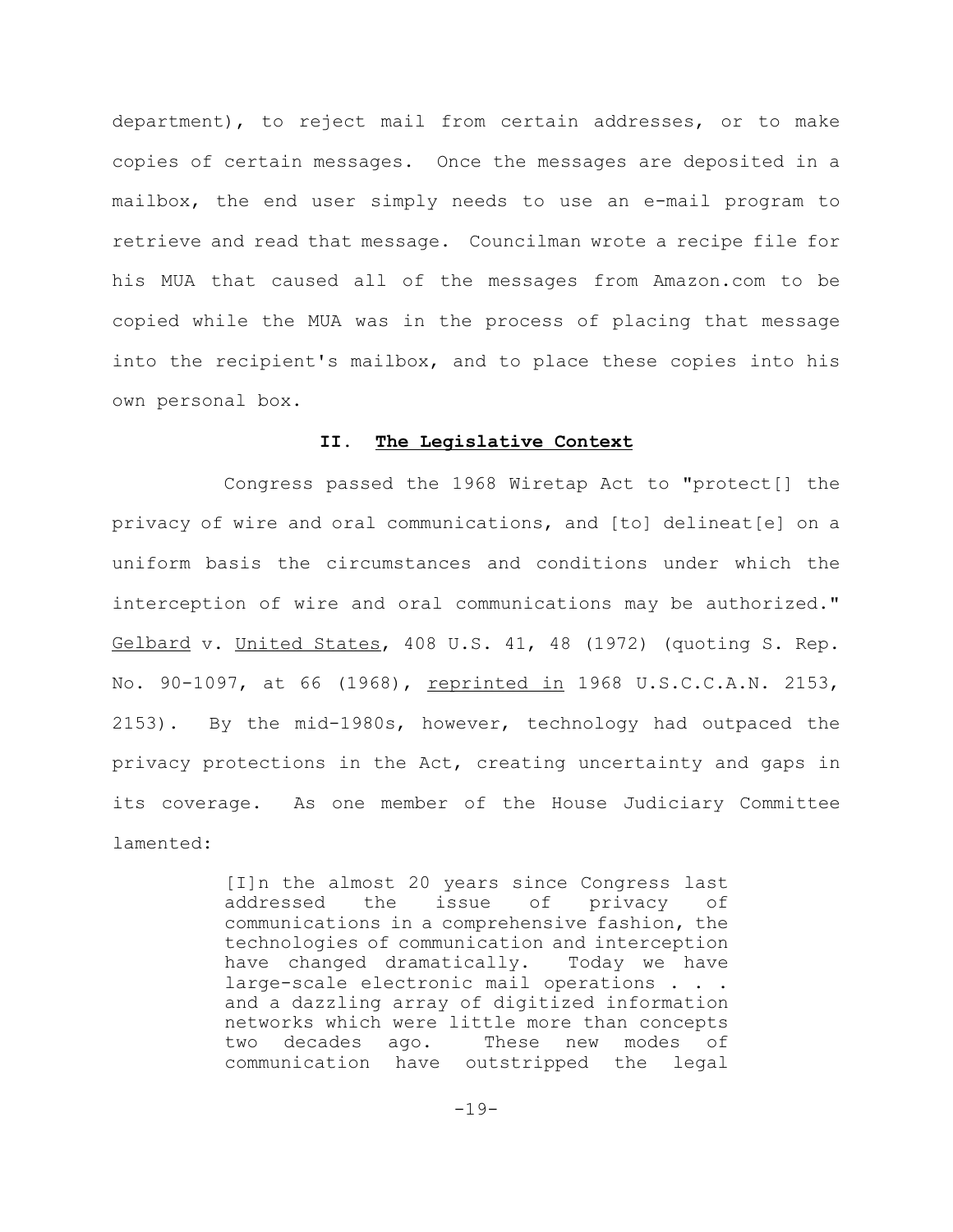protection provided under statutory definitions bound by old technologies.

Electronic Communications Privacy Act: Hearings on H.R. 3378 Before the Subcomm. on Courts, Civil Liberties, and the Adminstration of Justice of the House Comm. on the Judiciary, 99th Cong. 1 (1985-1986) (statement of Chairman Kastenmeier); See also id. at 3 ("[T]he American people and American businesses are no longer assured that the law protects their right to communicate privately.") (Statement of Sen. Leahy). Congress passed the ECPA to remedy these perceived weaknesses and to update and expand the privacy protections in the 1968 Act. See Sen. Rep. No. 99-541, at 1 (1986), reprinted in 1986 U.S.C.C.A.N. 3555, 3555 ("The bill amends the 1968 law to update and clarify Federal privacy protections and standards in light of dramatic changes in new computer and telecommunications technologies.").

Title I of the new act amended the 1968 Wiretap Act and added new protections for electronic and digital technologies. Section 101(c)(1)(A) added "electronic communications" to the existing prohibitions against intercepting wire--which are essentially telephone calls--and oral communications. As the House report made clear, Congress intended to give the term "electronic communication" a broad definition: "As a rule, a communication is an electronic communication if it is neither carried by sound waves nor can fairly be characterized as one containing the human voice (carried in part by wire)." H.R. Rep. No. 99-647, at 35. Section

 $-20-$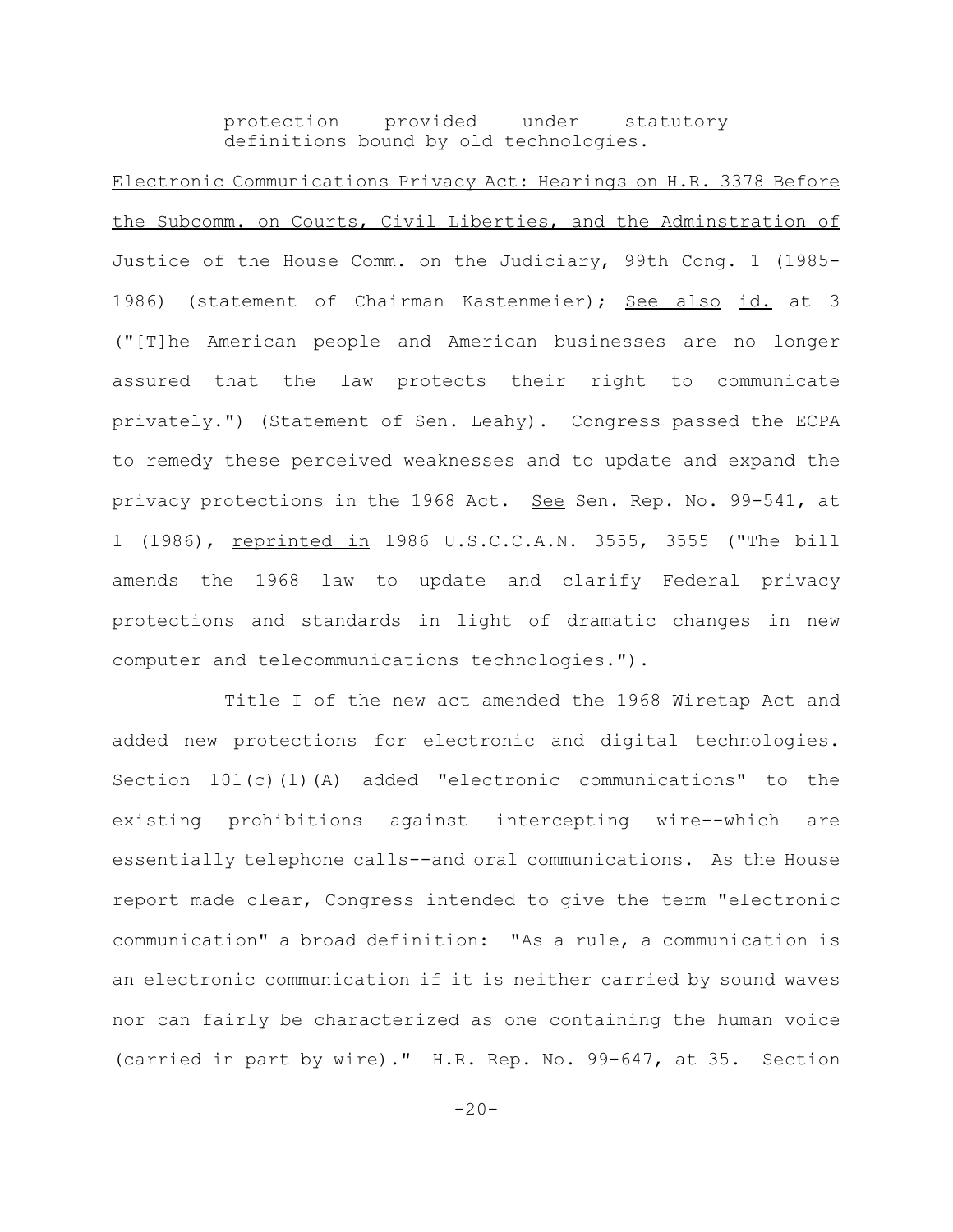101(a)(3) added "or other" to the definition of "intercept," which had previously only referred to the "aural acquisition of the contents of any  $\ldots$  communication."<sup>8</sup> Also relevant to this case, albeit not at issue here, Section  $101(c)$  (7) removed a phrase in the Wiretap Act that limited the scope of the Act to communications transmitted on common carriers. This amendment expanded the reach of the Act's protections to private telephone and computer

"[W]ire communication" means any communication made in whole or in part through the use of facilities for the transmission of communications by the aid of wire, cable, or other like connection between the point of origin and the point of reception furnished or operated by any person engaged as a common carrier in providing or operating such facilities for the transmission of interstate or foreign communications.

The post-ECPA version of that definition read:

"[W]ire communication" means any aural transfer made in whole or in part through the use of facilities for the transmission of communications by the aid of wire, cable, or other like connection between the point of origin and the point of reception (including the use of such connection in a switching station) furnished or operated by any person engaged in providing or operating such facilities for the transmission of interstate or foreign communications or communications affecting interstate or foreign commerce and such term includes any electronic storage of such communication.

Congress deleted the phrase "and such term includes any electronic storage of such communication" in 2001.

<sup>&</sup>lt;sup>8</sup> Prior to the 1986 amendments, the Wiretap Act's definition of "wire communication" read: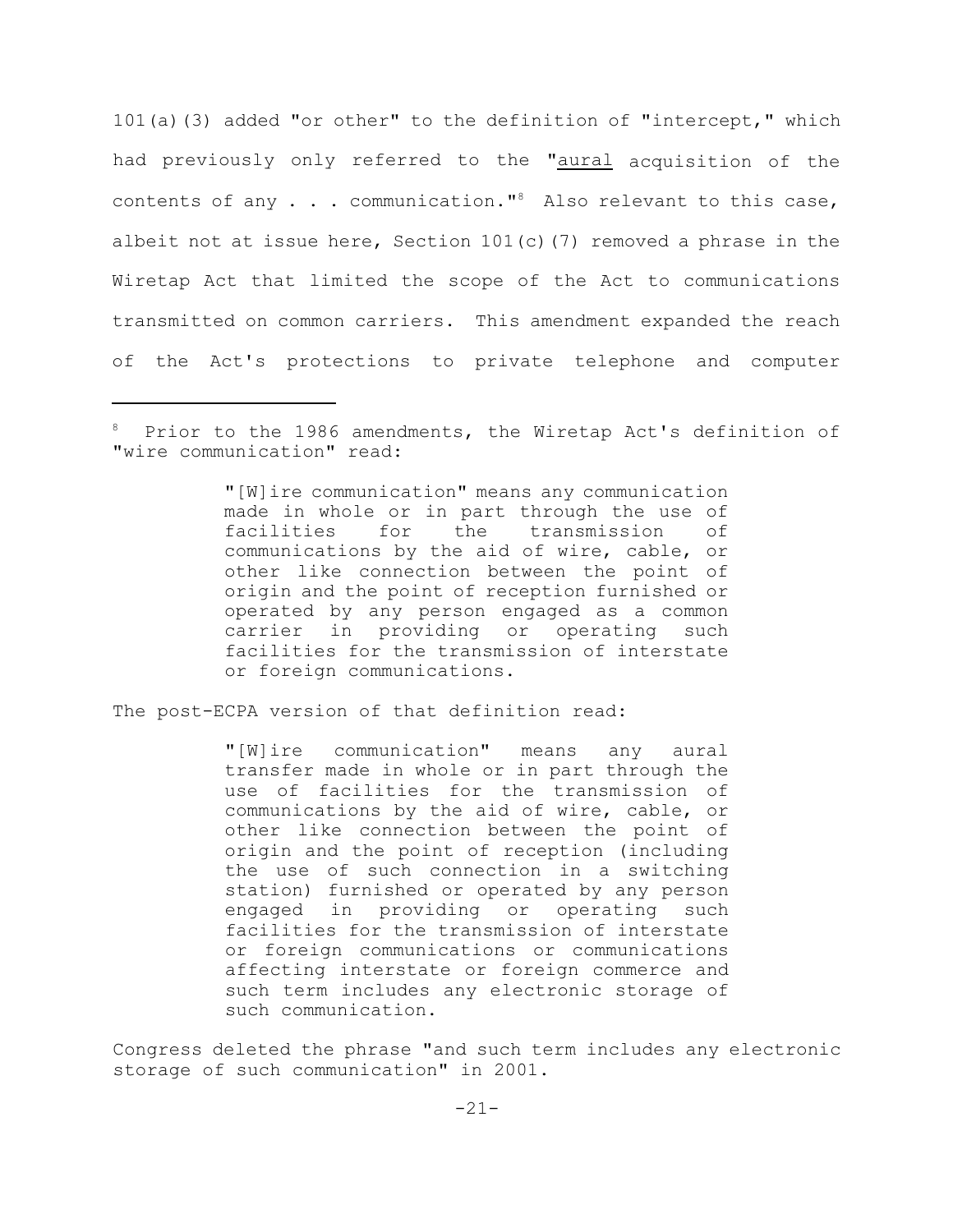networks, including internal office networks, and cellular phones. The amended Wiretap Act now reads, in pertinent part: "[A]ny person who intentionally intercepts, endeavors to intercept, or procures any person to intercept or endeavor to intercept, any wire, oral or electronic communication . . . shall be punished . . . . " 18 U.S.C. § 2511(1).

Congress also recognized that, with the rise of remote computing operations and large databanks of stored electronic communications, the threats to individual privacy extended well beyond the bounds of the Wiretap Act's prohibition against the "interception" of communications. These stored communications- including stored e-mail messages, stored financial transactions, stored medical records, and stored pager messages--were not protected by the Wiretap Act, presumably because the Act had been interpreted to only prohibit "the contemporaneous acquisition of [a] communication." See United States v. Turk, 526 F.2d 654, 658 (5th Cir. 1976). Therefore, Congress concluded that "the information [in these communications] may be open to possible wrongful use and public disclosure by law enforcement authorities as well as unauthorized private parties." Sen. Rep. 99-541, at 3 (1986), reprinted in 1986 U.S.C.C.A.N. 3555, 3557; see also United States Congress, Office of Technology Assessment, Electronic Surveillance and Civil Liberties 48-50 (1985) (theorizing that communications service providers and banks could disclose private

 $-22-$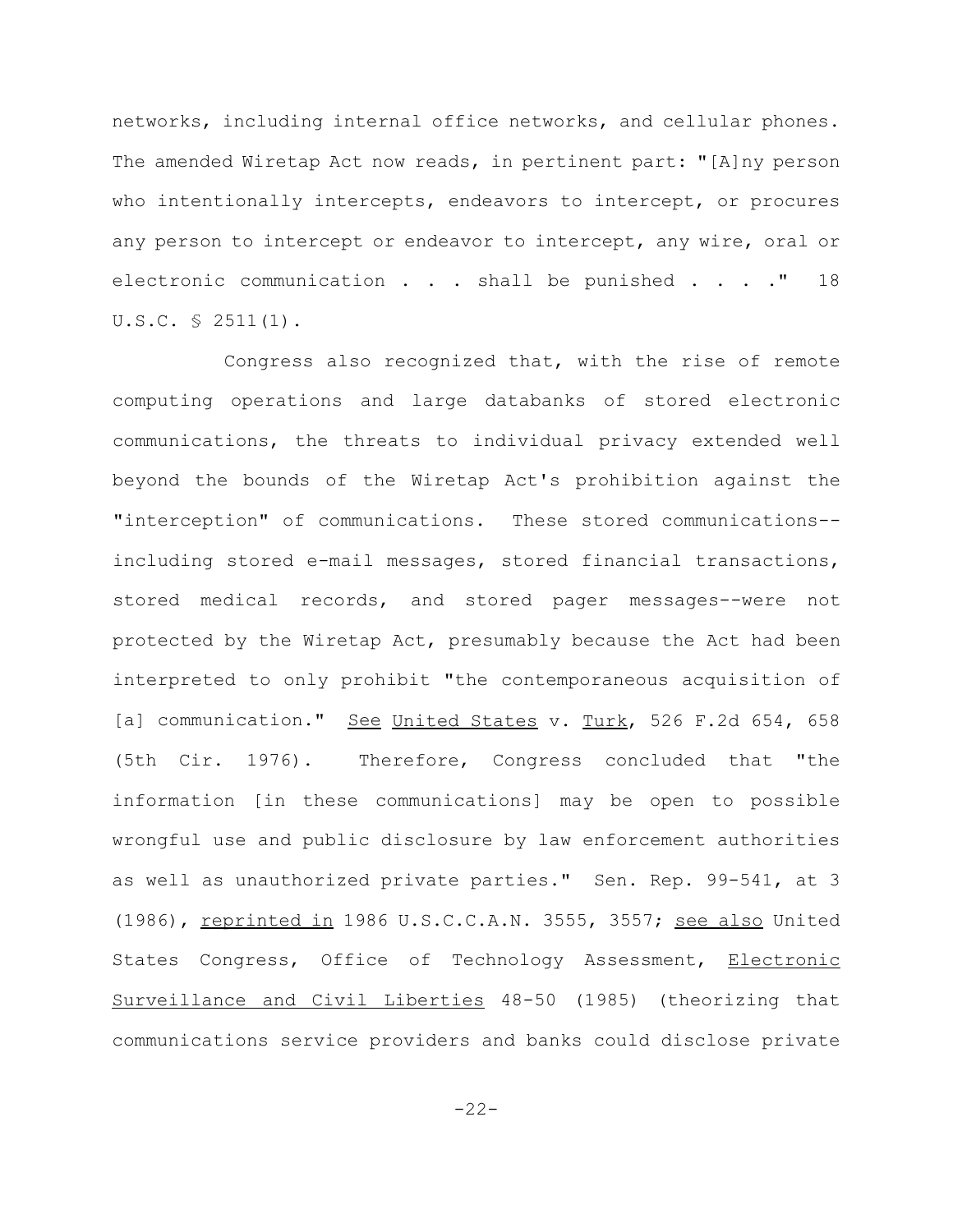information about their customers without federal liability and law enforcement agents could seize these private communications with only a modicum of procedural protections).

Congress added Title II to the ECPA to halt these potential intrusions on individual privacy. This title, which is commonly referred to as the Stored Communications Act, established new punishments for any person who "1) intentionally accesses without authorization a facility through which an electronic communication service is provided; or 2) intentionally exceeds an authorization to access that facility; and thereby obtains, alters, or prevents authorized access to a wire or electronic communication while it is in electronic storage  $\ldots$  . . " 18 U.S.C. § 2701(a).

The privacy protections established by the Stored Communications Act were intended to apply to two categories of communications: "those associated with transmission and incident thereto" and those of "a back-up variety." H.R. Rep. No. 99-647, at 68. The first category refers to temporary storage such as when a message sits in an e-mail user's mailbox after transmission but prior to the user retrieving the message from the mail server. Importantly, however, this category does not include messages that are still in transmission, which remain covered by the Wiretap Act. Id. at 65 (stating that the Wiretap Act "prohibits . . . a provider from divulging the contents of a communication while it is in transmission."). The second category includes communications that

-23-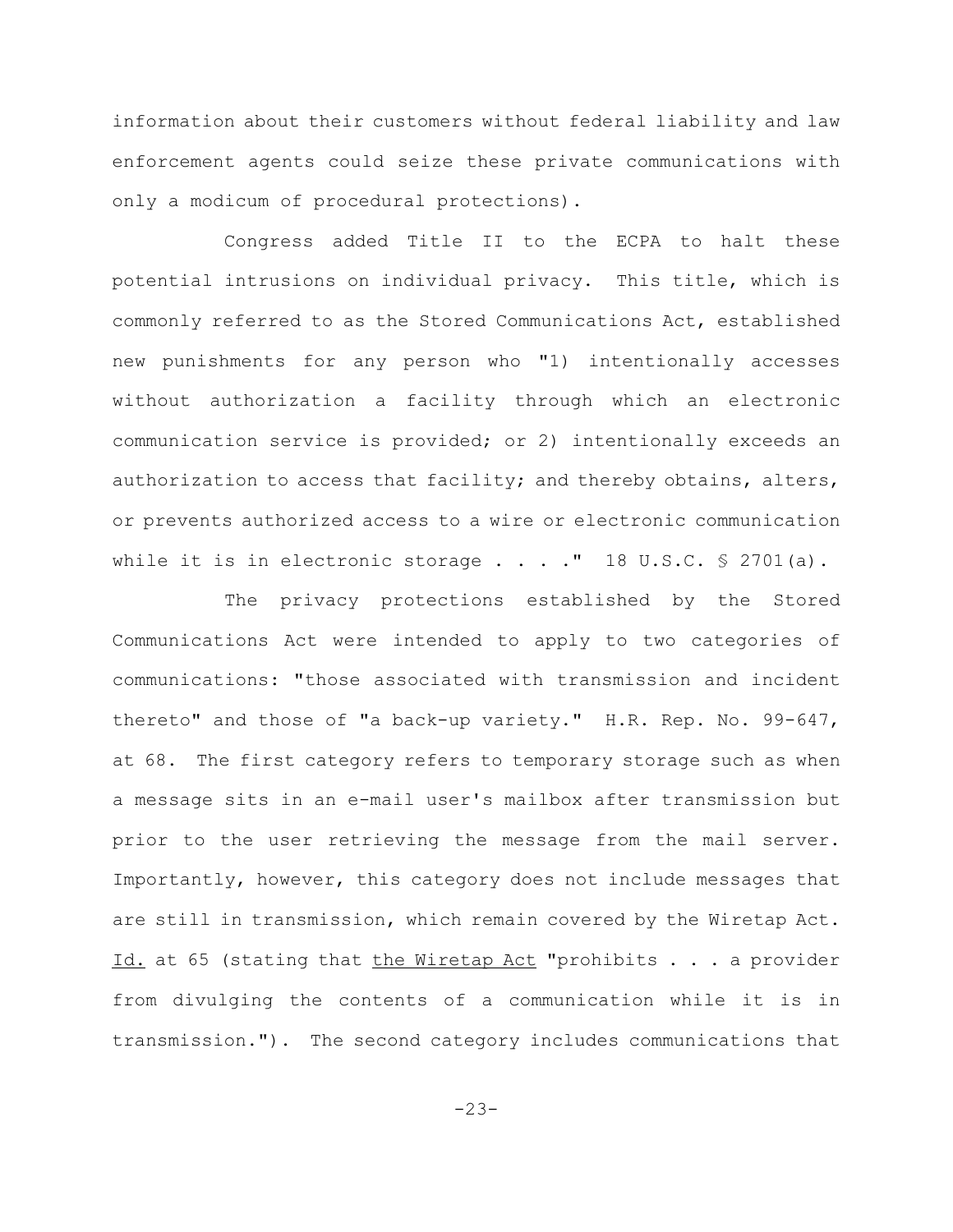are retained on a server for administrative and billing purposes. Communications service providers could use stored messages in this category to restore a user's data in the event of a system crash or to recover accidentally-deleted messages.

Defendant-Appellee Bradford Councilman was indicted on July 11, 2001 for violating Title I of the ECPA, the Wiretap Act, but was not charged with violating Title II, the Stored Communications Act. Determining the legality of this indictment requires us to explore the dividing line between these two titles. Councilman claims that the e-mails at issue were stored communications when they were being processed for delivery in his company's computers, and, therefore, they were not the type of "evanescent" transmissions, i.e., telephone calls traveling through a wire, that the Wiretap Act addresses.<sup>9</sup> Under his approach, an email would only be subject to the Wiretap Act when it is traveling through cables and not when it is being processed by electronic switches and computers during transit and delivery. According to Councilman:

> The reason that the stored v. evanescent distinction is a key determinant of the extent of privacy protection afforded by the ECPA to both wire and electronic communications is simply that, because of their lasting nature, stored communications are inherently more vulnerable to intrusion than evanescent

Webster's defines "evanescent" as "vanishing; fading away; fleeting." Random House Webster's Unabridged Dictionary 670 (2d ed. 1997).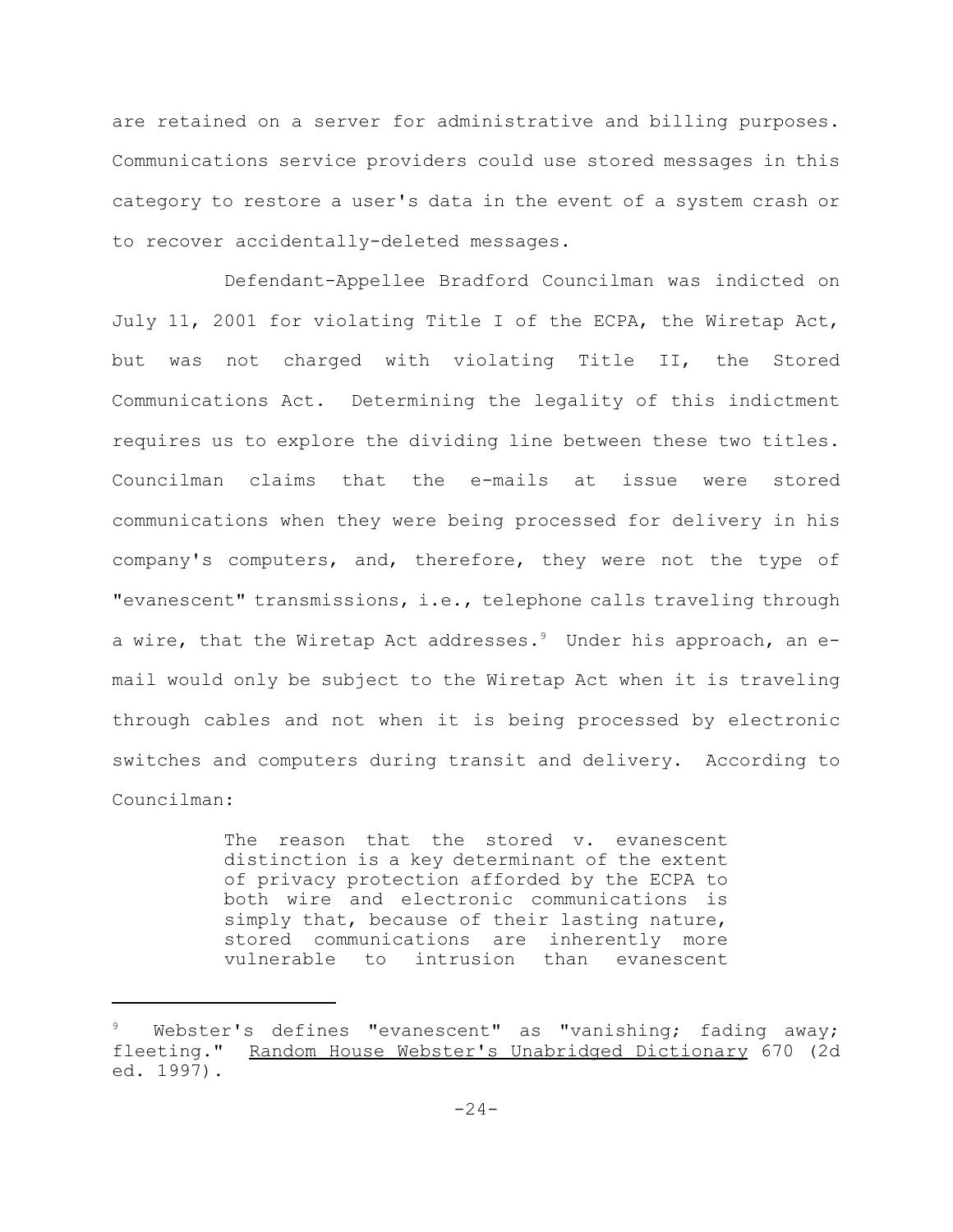communications, which must be intruded upon simultaneously with the communication, or not at all.

The government focuses on the temporal nature of Councilman's actions and argues that he violated the Wiretap Act because he copied the e-mails "contemporaneously with their transmission." In other words, he copied them in real time while they were in the process of being delivered. Under its view, an intercept is subject to the Wiretap Act between the time that the author presses the "send" button and the time that the message arrives in the recipient's e-mail box. Accordingly, the Wiretap Act would apply to messages that are intercepted contemporaneously with their transmission and the Stored Communications Act would apply to messages that are accessed non-contemporaneously with transmission.

As I discuss in greater detail in Section V, infra, the line that we draw in this case will have far-reaching effects on personal privacy and security. Congress concluded that stored communications, while requiring protection, require fewer privacy protections than those in transit. Therefore, the Wiretap Act includes significant procedural protections which go beyond the requirements of the Fourth Amendment itself and which are not applicable to the Stored Communications Act. First, officers may only obtain wiretap orders for investigations involving federal felonies. See 18 U.S.C. § 2516(3). Second, in addition to

-25-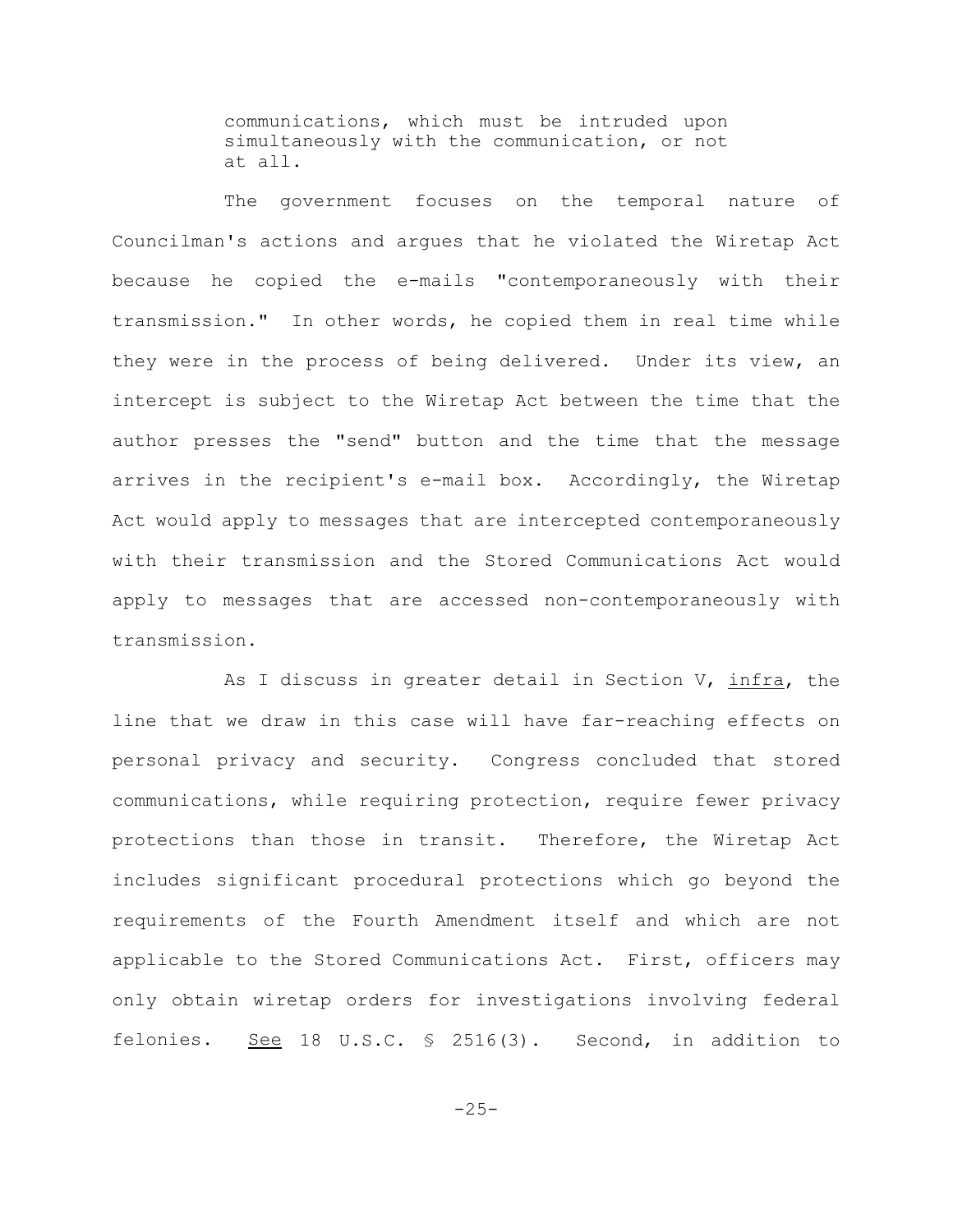demonstrating that they have probable cause, the officers must provide specific information regarding, inter alia, the types of communications that would likely be intercepted, the individuals whose conversations would be intercepted, the steps that the agents took to avoid having to rely on a wiretap, and the steps that they would take to avoid intercepting more information than is necessary. 18 U.S.C.  $\S$  2518(1)-(4). Third, unless the court grants a special extension, the wiretap may only last for the shorter of thirty days or as long as is necessary to obtain the necessary evidence.  $Id. \$  2518(5). Fourth, the court may require the Government to produce regular reports on the progress of its wiretaps and to keep the tapes and transcripts of those wiretaps under seal. Id.  $\S$  2518(6) & 8(a). Fifth, the court must notify the target of the wiretap application--within a reasonable time- that their communications may have been intercepted.  $Id. \$  2518 (8)(d). Finally, if the officers violate any portion of these rules, the evidence obtained through the wiretap is automatically suppressed, even if the Government's actions did not violate the Fourth Amendment. Id. § 2515.

The Stored Communications Act does not contain any of the Wiretap Act's special protections. A federal law enforcement agent could obtain access to such communications simply by obtaining a

-26-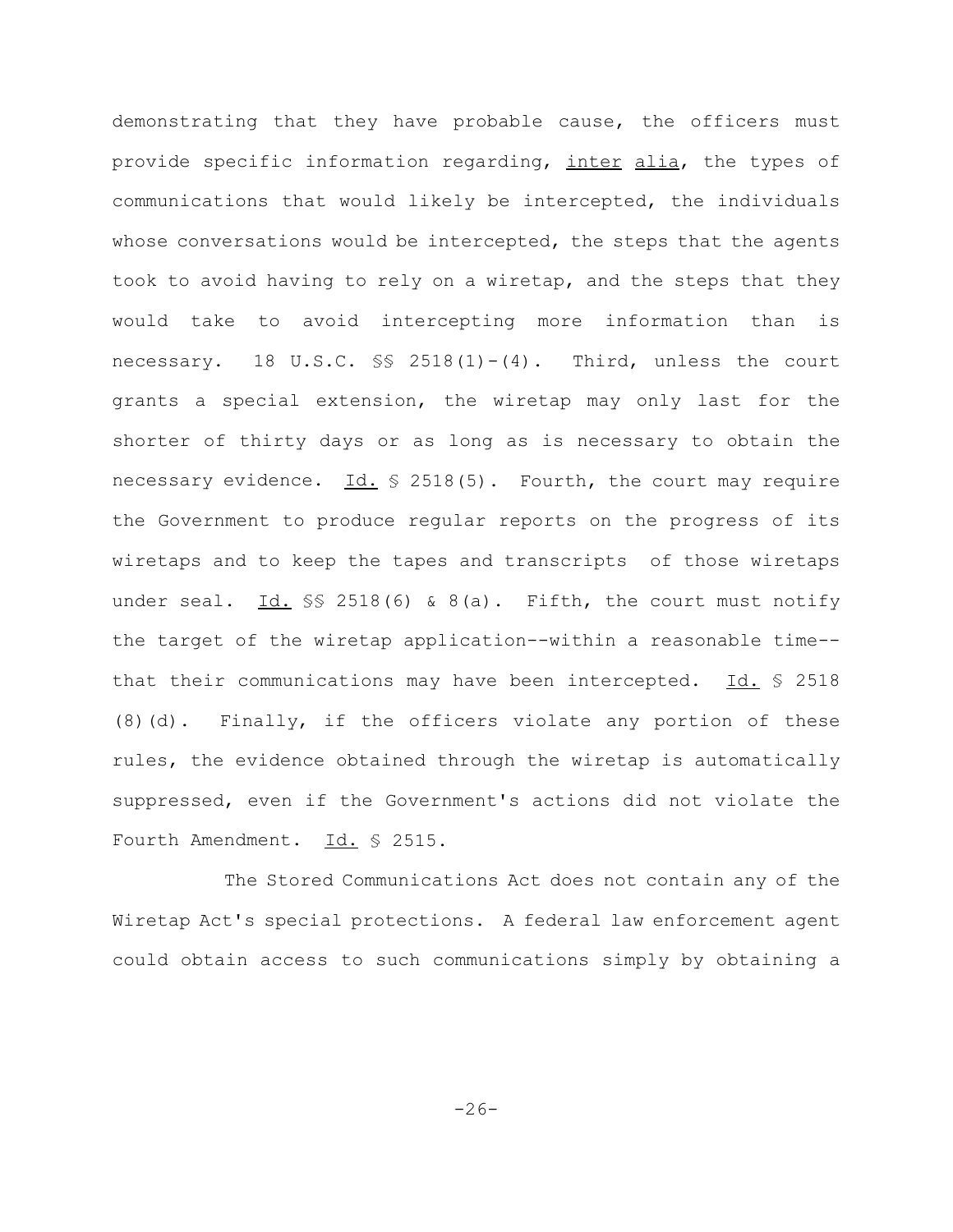warrant. 18 U.S.C.  $\frac{1}{2}$  2703(a).<sup>10</sup> The target of the investigation does not need to be informed that the government accessed his or her communications, id. at  $\frac{1}{2}$  2703(b)(1)(A), and a defendant does not have the right, outside of the Fourth Amendment, to seek to suppress communications that were obtained in violation of the Stored Communications Act.

It is also easier for private actors to access private messages under the Stored Communications Act. Section 2702(a) exempts, inter alia, "conduct authorized by the person or entity providing a wire or electronic communications service" from the prohibition against unauthorized access. Thus, a private actor like Councilman may open a user's files and may read the e-mails that are stored in that user's mailbox. But see 18 U.S.C. § 2702

<sup>&</sup>lt;sup>10</sup> According to the Stored Communications Act:

A Governmental entity may require the disclosure by a provider of electronic communication service of the contents of an electronic communication, that is in electronic storage in an electronic communications system for one hundred and eighty days or less, only pursuant to a warrant issued using the procedures described in the Federal rules of Criminal Procedure . . . or equivalent State warrant.

<sup>18</sup> U.S.C. § 2703(a). See also id. § 2703(b)(1) ("A governmental entity may require a provider of remote computing service to disclose the contents of any [stored e-mail] without required notice to the subscriber or customer, if the governmental entity obtains a warrant issued using the procedures described in the Federal Rules of Criminal Procedure . . . or equivalent State warrant . . . . ").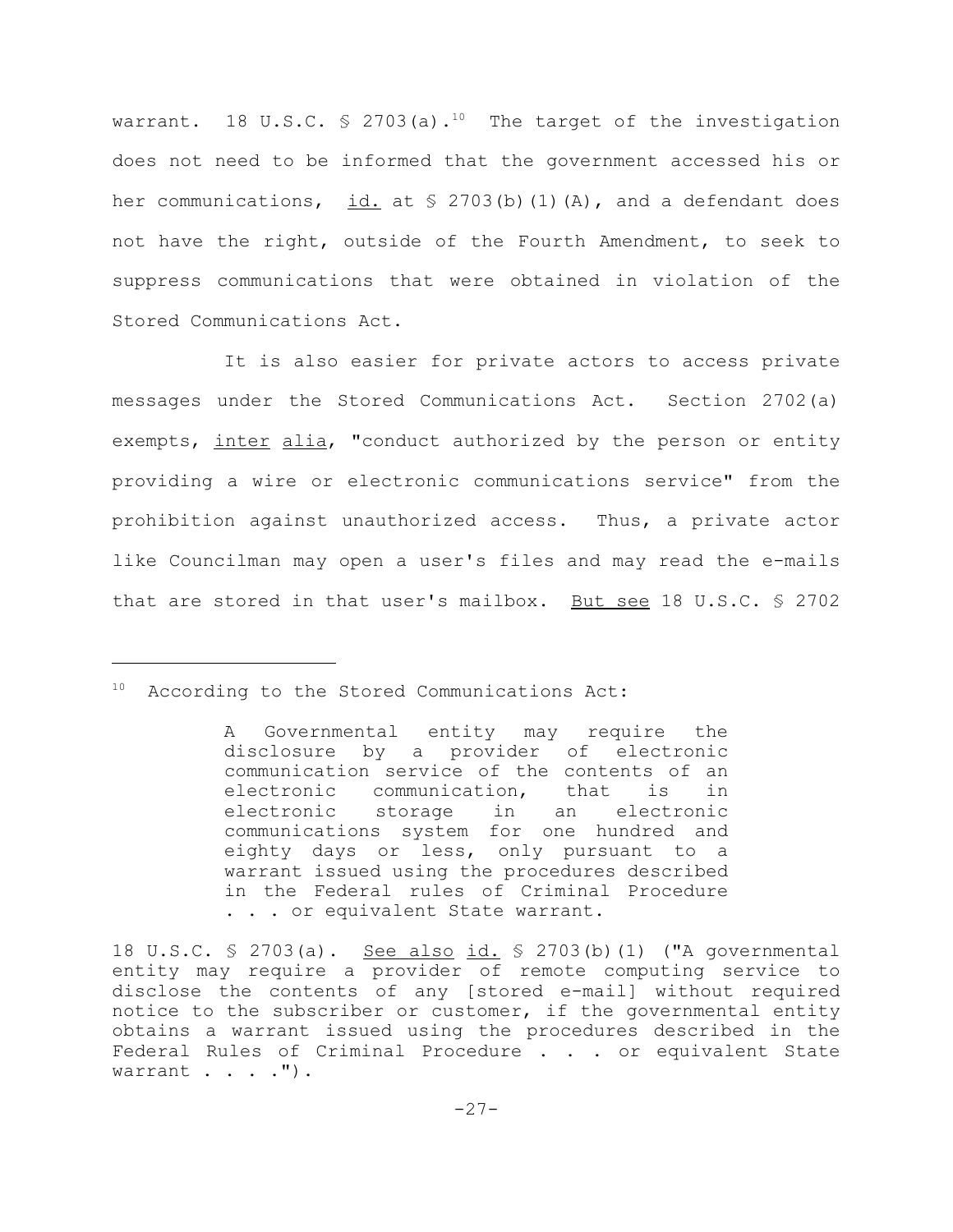(stating that service providers may not, with certain objections, disclose stored communications that they access). The Wiretap Act does not include any such broad exemption. $11$ 

## **III. Councilman's Arguments**

# **A. The Plain Text**

Councilman's primary argument, which was dispositive with the district court and now with my colleagues, is that the plain text of the ECPA exempts electronic communications that are in storage from the purview of the Wiretap Act. In brief, he argues that Congress included the term "electronic storage" in the ECPA's definition of "wire communication" but failed to do so in the definition of "electronic communication."<sup>12</sup> That omission,

"Electronic communication" is defined as:

any transfer of signs, signals, writing, images, sounds, data, or intelligence of any nature transmitted in whole or in part by a wire, radio, electromagnetic, photoelectronic or photooptical system that affects interstate or foreign commerce, but does not include--

(A) any wire or oral communication;

(B) any communication made through a tone-only paging device;

(C) any communication from a tracking device (as defined in section 3117 of this title); or (D) electronic funds transfer information stored by a financial institution in a communications system used for the electronic storage and transfer of funds.

As noted, Title I of the Electronic Communications Privacy Act amended the 1968 Wiretap Act. From this point forward, when I refer to the "Wiretap Act," I mean the 1968 Wiretap Act as amended by Title I of the ECPA. I will refer to Title II of the ECPA simply as the Stored Communications Act.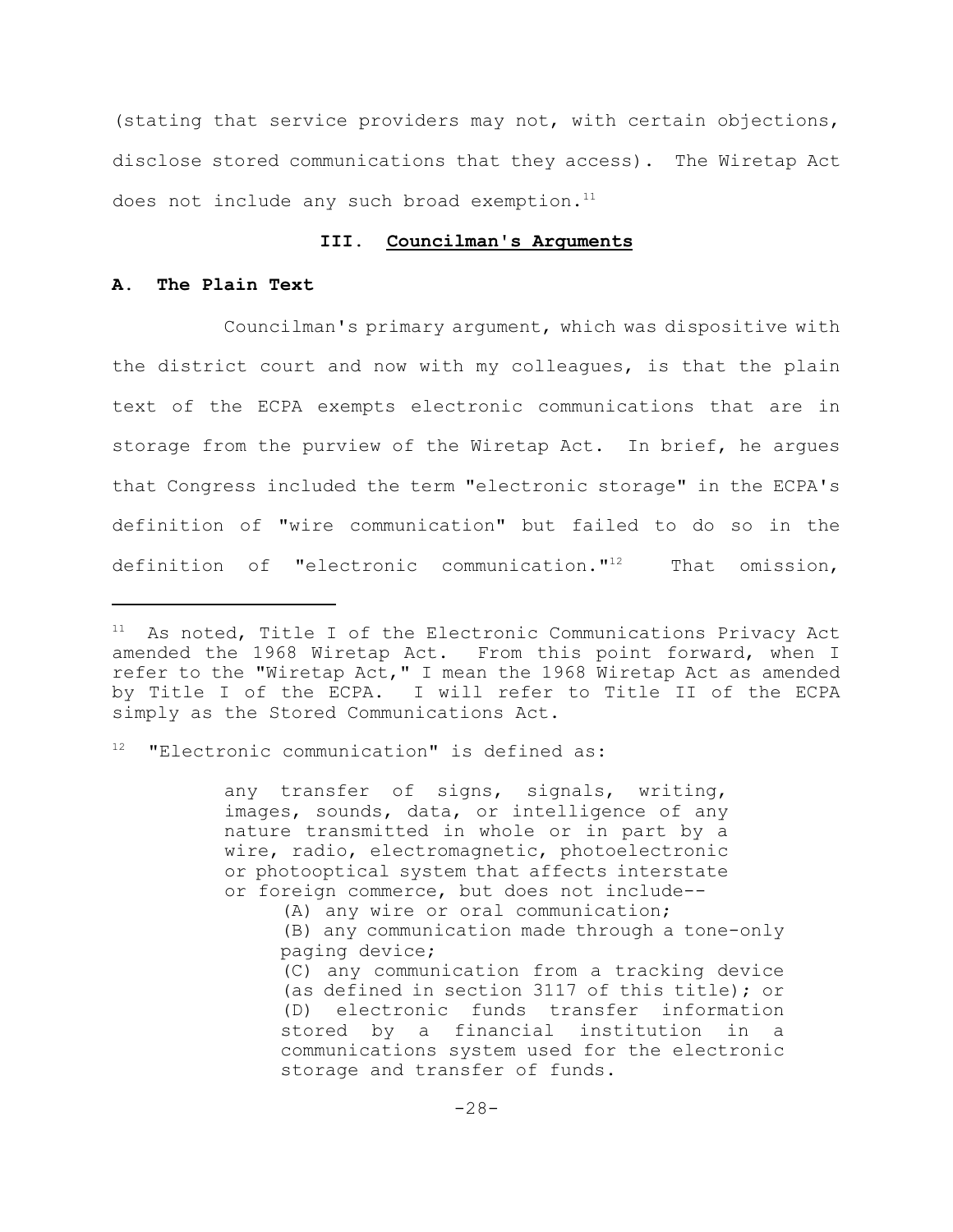according to Councilman, indicates that Congress intended to exclude communications that are in storage from the definition of "electronic communication" and, hence, from the scope of the Wiretap Act. Moreover, Congress defined the term "electronic storage" expansively to include "any temporary, intermediate storage of a wire or electronic communication incidental to the electronic transmission thereof." 18 U.S.C. § 2510(17). See United States v. Councilman, 245 F. Supp. 2d. 319, 320 (D. Mass. 2003) (describing this definition as "extraordinarily--indeed, almost breathtakingly broad"). Since the parties stipulated that the e-mails in this case were "in the random access memory (RAM) or in the hard disks, or both, within [Councilman's company's] computer system" at the time of the interception, those e-mails fall under the statutory definition of "in storage."

As so often happens under close scrutiny, the plain text is not so plain. There is no explicit statement from Congress that it intended to exclude communications that are in storage from the definition of "electronic communication," and, hence, from, the scope of the Wiretap Act. Councilman, without acknowledging it, looks beyond the face of the statute and makes a non-textual, inferential leap. He infers that Congress intended to exclude all communications that are in storage from the definition of "electronic communication," regardless of whether they are in the

<sup>18</sup> U.S.C. § 2510(12).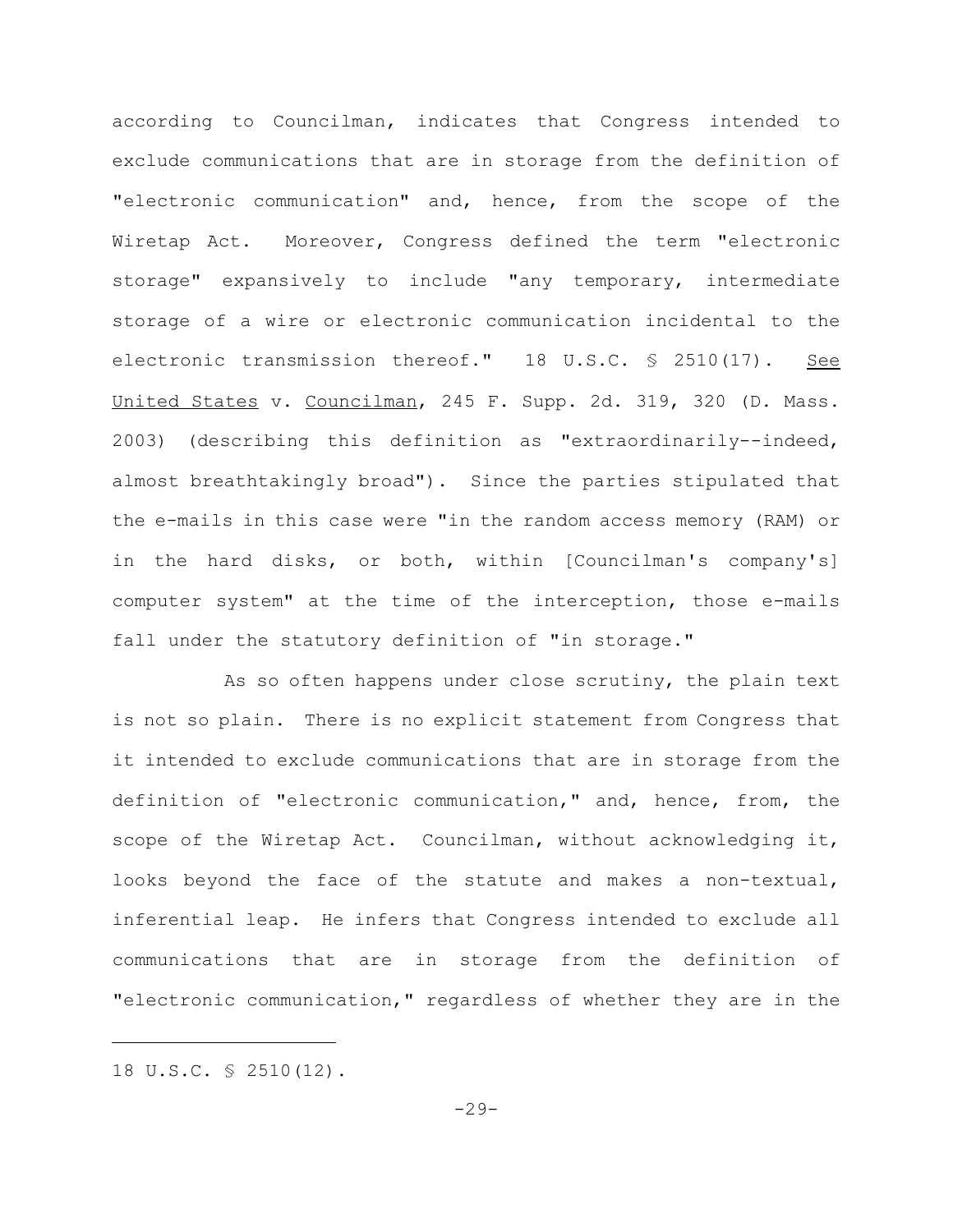process of being delivered, simply because it did not include the term "electronic storage" in that definition. This inferential leap is not a plain text reading of the statute.<sup>13</sup>

As I discuss in greater detail in Section IV, this inferential leap ignores the rationale behind Congress's inclusion of electronic storage in the definition of "wire communication." Recognizing that telephone calls would no longer be protected by the Wiretap Act after they were stored in voicemail, Congress wanted to expand the scope of the Wiretap Act to embrace these stored communications. Although this decision might indicate that Congress did not intend to use the Wiretap Act to protect e-mails after they have been delivered, it says nothing about Congressional intent regarding e-mails that are still in transmission. Furthermore, my colleagues use that maxim to impute meaning to the statute that the legislative history does not support. Congress

 $13$  My colleagues quote the maxim: "[W]hen Congress includes particular language in one section of a statute but omits it in another section of the same Act, it is generally presumed that Congress acts intentionally and purposely in the disparate inclusion or exclusion," see, e.g., In re Hart, 328 F.3d 45, 49 (1st Cir. 2003). This maxim is a canon of construction, see, e.g., Trenkler v. United States, 268 F.3d 16, 23 (1st Cir. 2001) (characterizing the maxim as a canon of construction). This reliance on the canon to support the inferential leap belies the availability of a plain text argument. Cf. Springer v. Government of Philippine Islands, 277 U.S. 189, 206 (1928) ("The general rule that the expression of one thing is the exclusion of others is subject to exceptions. Like other canons of statutory construction, it is only an aid in the ascertainment of the meaning of the law, and must yield whenever a contrary intention on the part of the lawmaker is apparent.").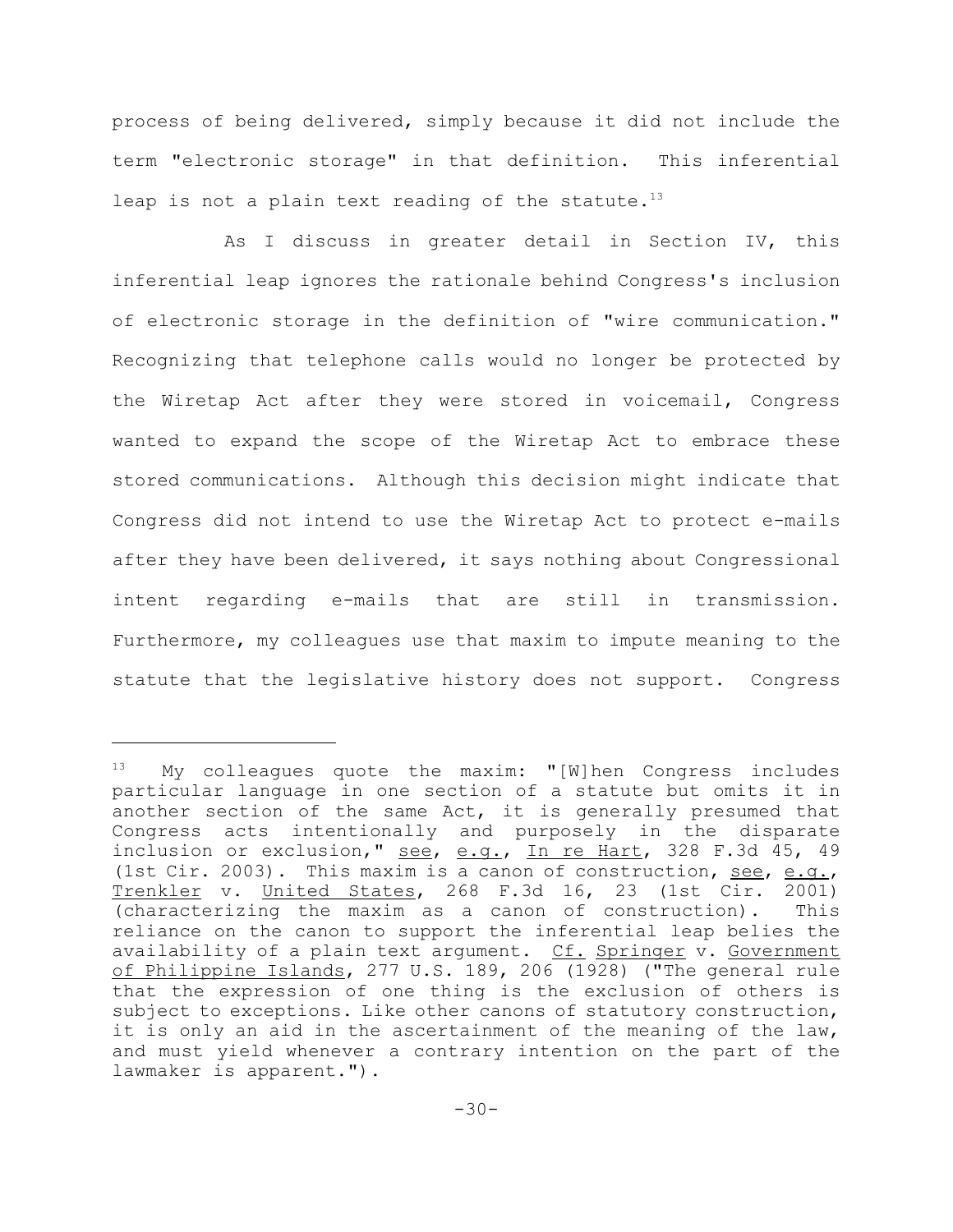included electronic storage in its definition of wire communications because it wanted voicemails to be protected under the Wiretap Act after those messages were delivered. We should not misconstrue this easily understood inclusion of post-delivery voicemail storage as indicating an unstated intention to exclude emails in transmission from the scope of the Wiretap Act. See Clay v. United States, 537 U.S. 522, 523 (2003) (rejecting the notion that Congress's failure to use a particular term in a definition must have been deliberate when "one can readily comprehend why Congress might have found it appropriate to spell out the meaning of "final" in [one section] but not in [another]").

Moreover, Councilman ignores an important rule of statutory interpretation: "Where Congress explicitly enumerates certain exceptions to a general prohibition, additional exceptions are not to be implied, in the absence of evidence of a contrary legislative intent." Andrus v. Glover Constr. Co., 446 U.S. 608, 616-17 (1980). From the prohibition that, "No person shall intentionally intercept an electronic communication," Congress specifically excluded four categories of communications: 1) wire and oral communications; 2) communications made through tone-only paging devices; 3) communications from tracking devices; 4) electronic funds transfer information stored by a financial institution. 18 U.S.C. § 2510(12). Councilman's approach would engraft an additional exclusion onto this list: "any communication

-31-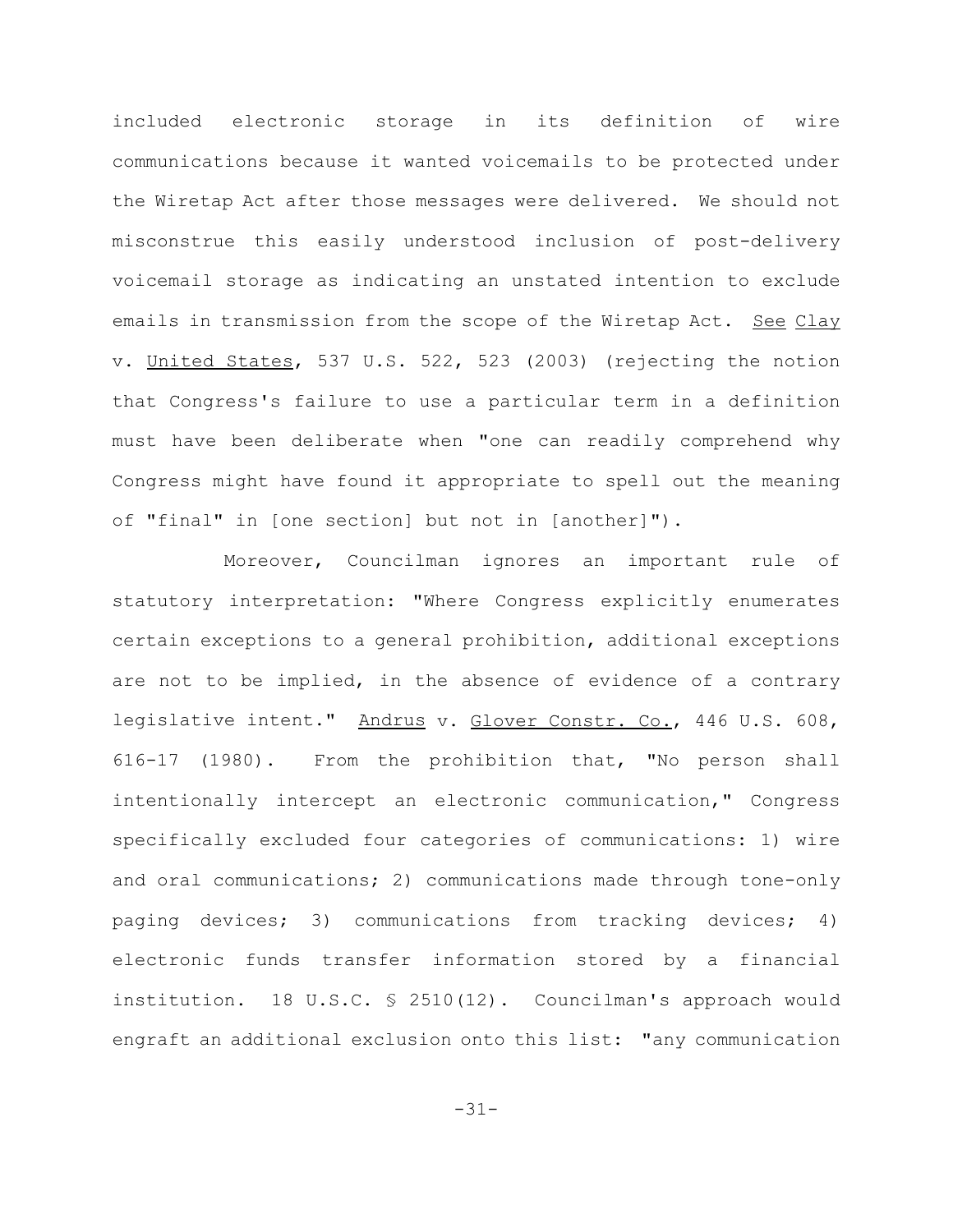in electronic storage." A commonsensical reading of the statute and a respect for our precedents preclude the implication of such an exclusion without additional support in the legislative record. See also American Tobacco Co. v. Patterson, 456 U.S. 63, 71 (1982) ("Statutes should be interpreted to avoid untenable distinctions and unreasonable results whenever possible.").

In short, the plain text of the ECPA does not clearly address the issue of whether a communication is still considered an electronic communication when it is in electronic storage during transmission. Given this ambiguity, I turn to Councilman's arguments regarding Congressional intent and legislative history.

## **B. Congressional Intent and Legislative History**

Without yielding on his plain meaning arguments, Councilman claims that Congress intended to accord greater protection to wire communications than to electronic communications. Noting that § 2510(1) expanded the Wiretap Act's coverage to stored voicemails, he sees that provision as indicative of a Congressional intent to provide a lower degree of protection to e-mails that are stored while they are being delivered. Without citing any relevant evidence in the Congressional Record, Councilman theorizes that Congress decided to provide greater protections to wire communications because participants in telephone calls may have a greater expectation of privacy than participants in e-mail exchanges. As he puts it: "In Congress'

-32-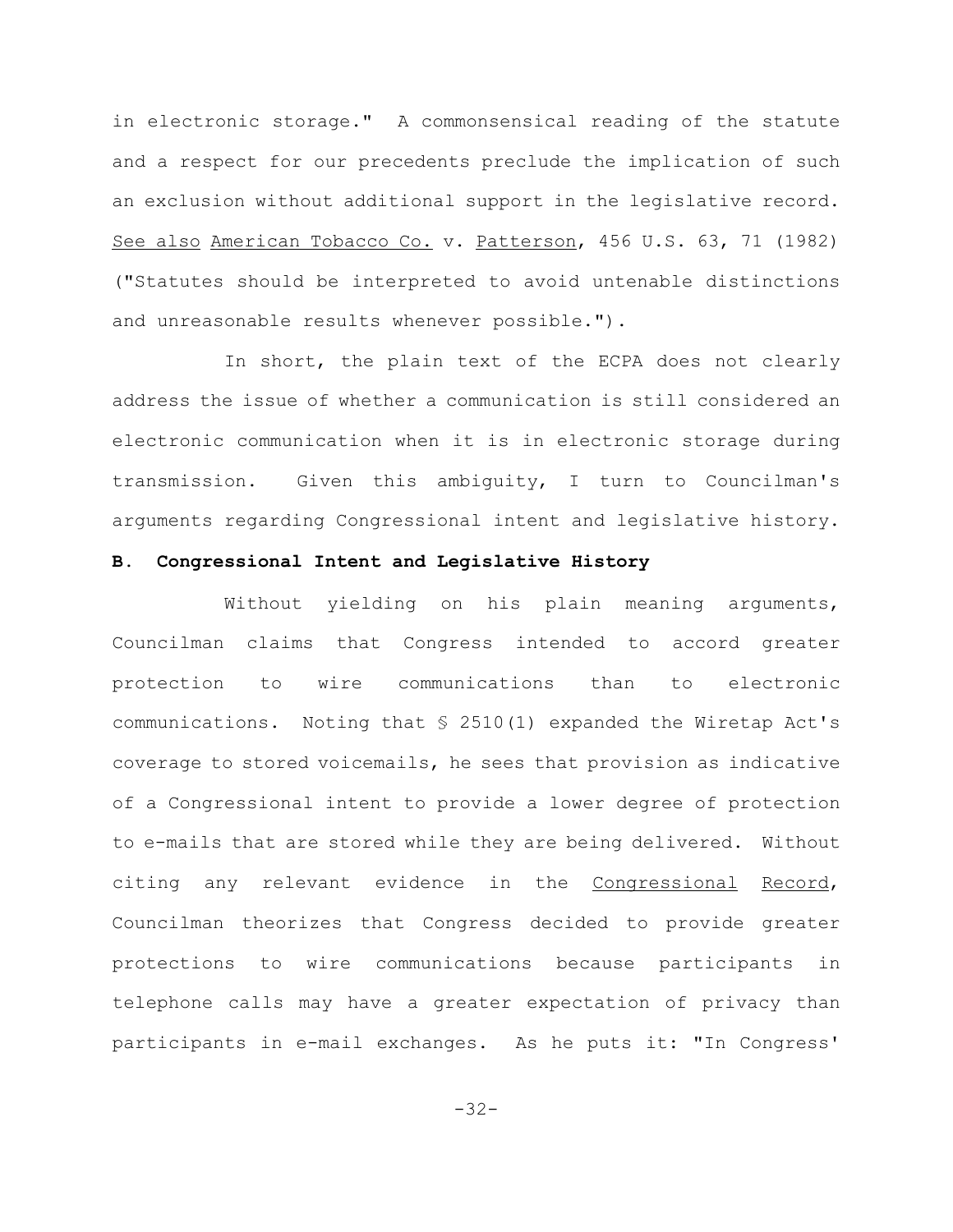view, a lesser, non-constitutional degree of expectation of privacy can or should attach to forms of communication that are not evanescent, but rather are inherently subject to being stored by non-parties to the communication."

The legislative history does not support this assertion. To the contrary, the legislative history demonstrates that Congress was deeply concerned about the emerging threats to privacy and the failure of existing legal protections to cope with those threats. See In re Pharmatrak, 329 F.3d 9, 18 (1st Cir. 2003) ("The paramount objective of the Wiretap Act is to protect effectively the privacy of communications."). Councilman's approach, which would apply the Stored Communications Act to e-mails during delivery, is undermined--not supported--by legislative history demonstrating that the purpose of the ECPA was to provide greater protections to electronic communications under the Wiretap Act.

Congress requested a report from the Office of Technology Assessment (OTA) shortly before undertaking its consideration of the Wiretap Act in 1983. The report, Electronic Surveillance and Civil Liberties, used stark language to describe the existing privacy protections:

> In the last 20 years, there has been a virtual revolution in the technology relevant to electronic surveillance. Advances in electronics, semiconductors, computers, imaging, databases and related technologies have greatly increased the technical options for surveillance activities . . . The existing statutory framework and jurisdictional

> > -33-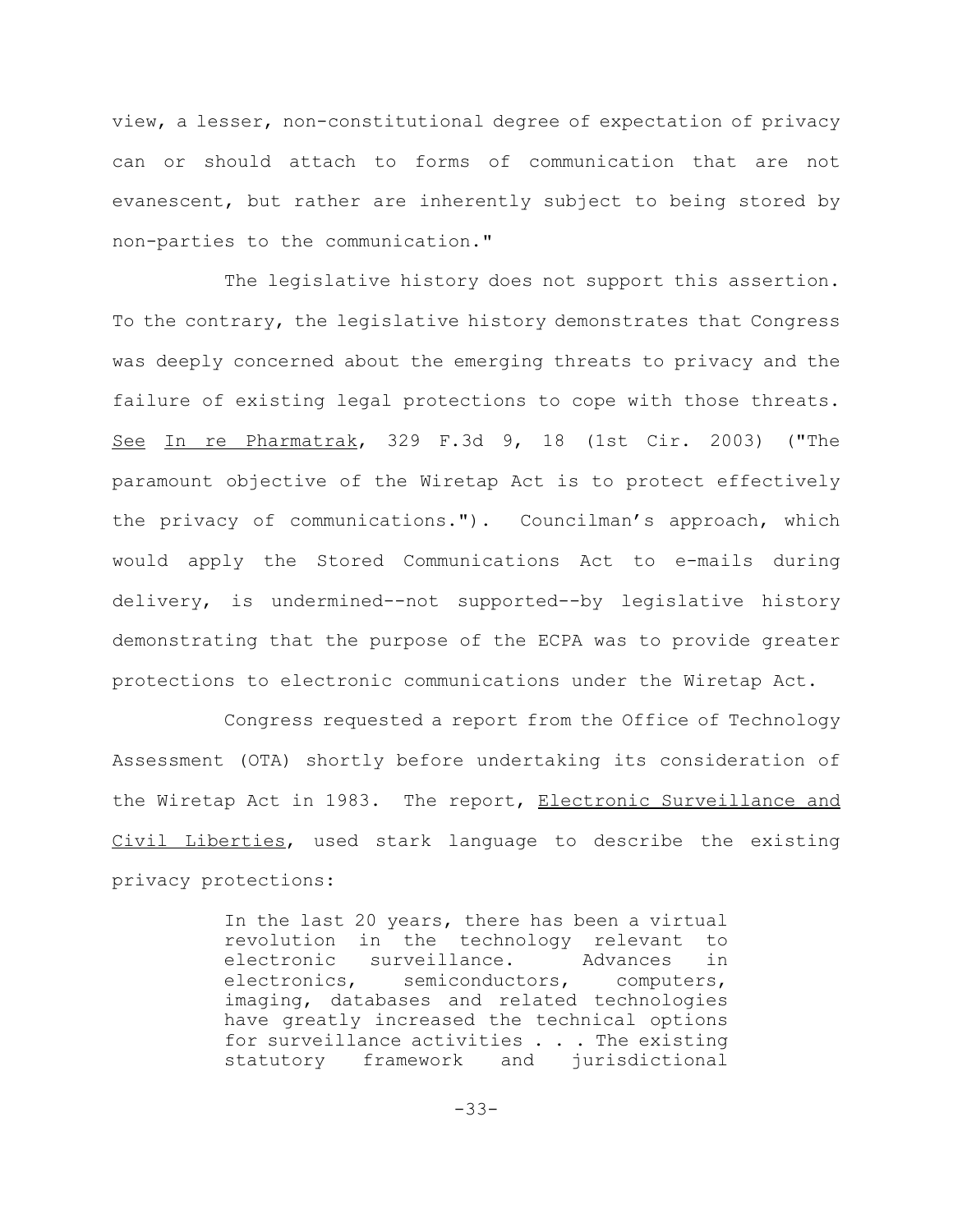interpretations thereof do not adequately cover new electronic surveillance applications.

The report then identified threats associated with five different types of surveillance--telephone, e-mail, electronic physical, electronic visual, and database--and suggested statutory reforms to protect individual privacy from those threats. This report was important in shaping the ECPA. Congress repeatedly cited it during its deliberations.

The stated purpose of the ECPA was to "protect against the unauthorized interception of electronic communications" and to "update and clarify Federal privacy protections and standards in light of dramatic changes in new computer and telecommunications technologies." S. Rep. No. 99-541, at 1 (1986), reprinted in 1986 U.S.C.C.A.N. 3555, 3555. Congress repeatedly stressed the need for new protections for both telephone and electronic communications. See, e.g., id. at 5, reprinted in 1986 U.S.C.A.A.N. 3555, 3559 ("[T]here are no comparable Federal statutory standards to protect the privacy and security of communications transmitted by  $\ldots$  . new forms of telecommunications and computer technology."); Id. at 4 (observing that existing protections for e-mail were "'weak, ambiguous, or non-existent' and that 'electronic mail remains legally as well as technically vulnerable to unauthorized surveillance.'") (quoting Office of Technology Assessment, Electronic Surveillance and Civil Liberties 45 (1985)); Id. at 3

-34-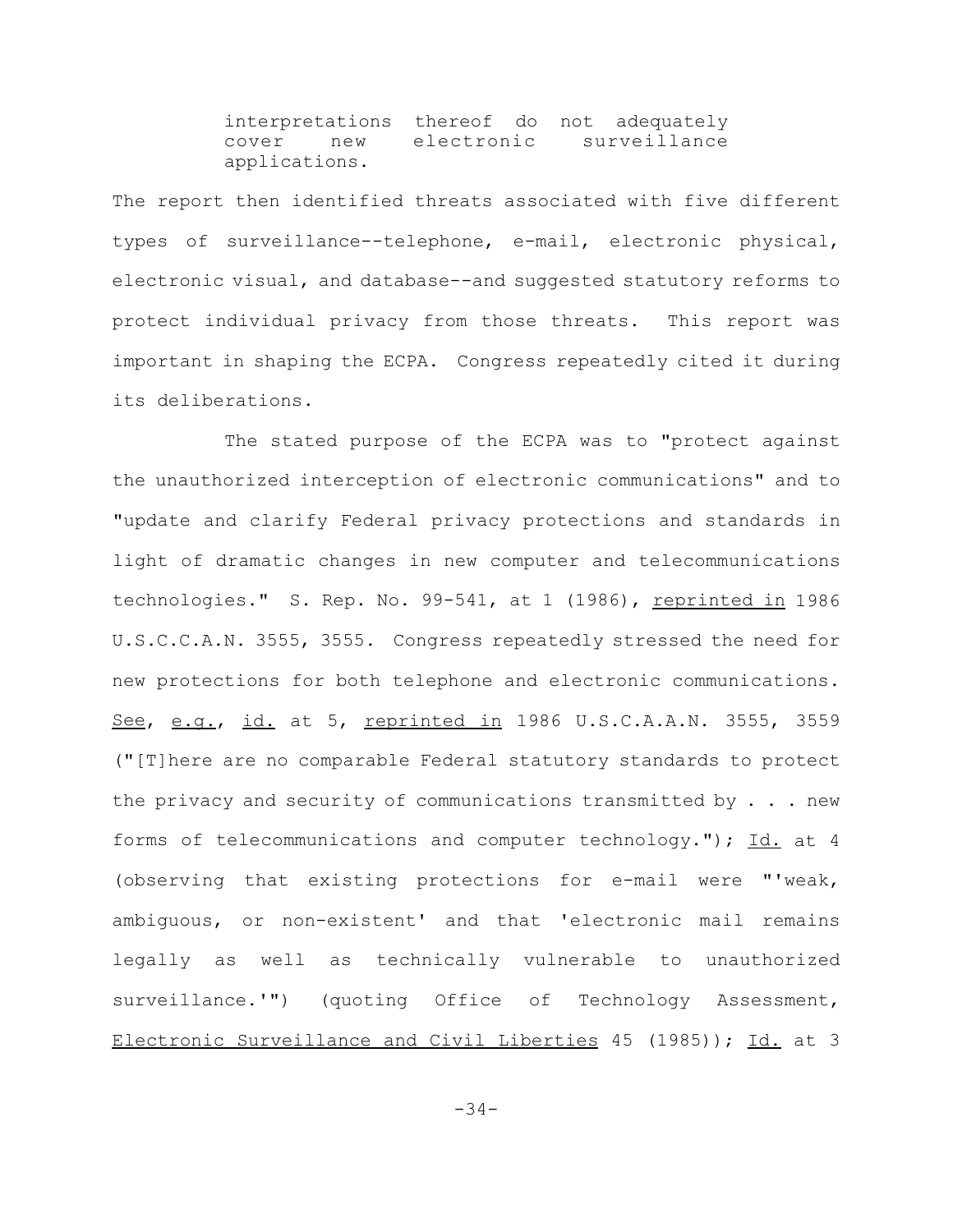("Electronic hardware making it possible for overzealous law enforcement agencies, industrial spies and private parties to intercept the personal or proprietary communications of others are readily available in the American market today."); H.R. Rep. No. 99-647, at 34 (1986) (characterizing electronic mail as "one of the most popular new computer services" and stating that through the protections in the ECPA "electronic mail will be provided with protection against interception").

Indeed, while the legislative history includes a few statements regarding the balance between law enforcement and individual liberty, the perceived need to protect privacy was the overarching motivation for the bill. According to the Senate Report:

> [T]he law must advance with the technology to ensure the continued vitality of the fourth amendment. Privacy cannot be left to depend solely on physical protection, or it will gradually erode as technology advances. Congress must act to protect the privacy of our citizens. If we do not, we will promote the gradual erosion of this precious right.

S. Rep. No. 99-541, at 5 (1986), reprinted in 1986 U.S.C.C.A.N. 3555, 3559 (1986). Congress did not express any desire to accord less protection to electronic communications. In fact, one of the authors of the ECPA said that the legislation constituted

> a recognition that what is being protected is the sanctity and privacy of the communication. We should not attempt to discriminate for or against certain methods of communication, unless there is a compelling case that all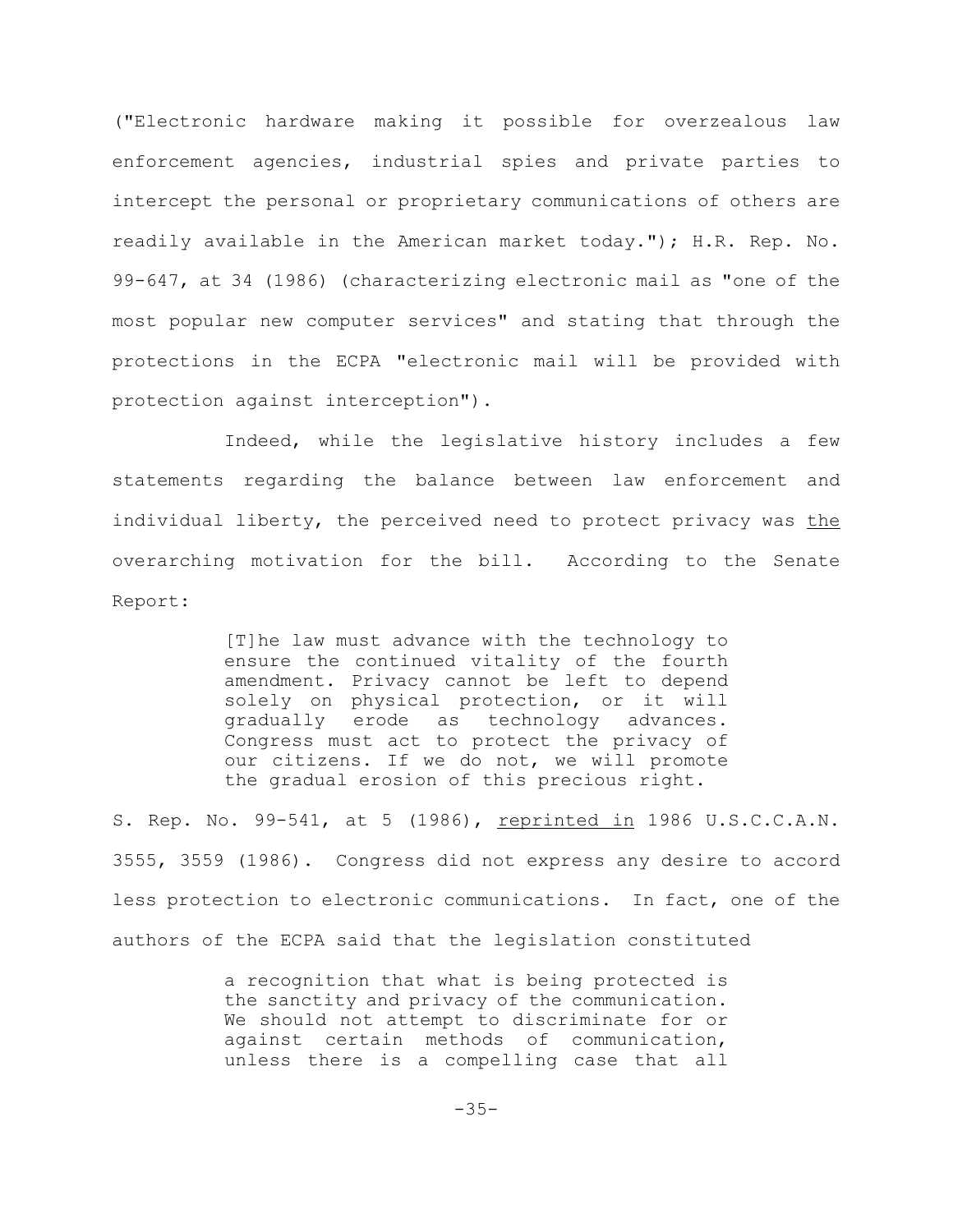parties to the communication want the message accessible to the public.

132 Cong. Rec. H4039 (Statement of Rep. Kastenmeier).

Oddly, Councilman relies on legislative history that actually undercuts his position when he quotes from the Senate Report:

> Nevertheless, because [copies of e-mails retained on mail servers are] subject to control by a third party computer operator, the information may be subject to no constitutional privacy protection. Thus, the information may be open to possible wrongful use and disclosure by law enforcement authorities as well as unauthorized private parties. The provider of these services can do little under the current law to resist unauthorized access to communications.

S. Rep. No. 99-541, at 3 (1986), reprinted in 1986 U.S.C.C.A.N. 3555, 3557 (1986). Rather than reflecting Congress's comfort with less privacy protection for electronic communications, the Senate report cited the lack of constitutional protection as a justification for creating greater, not lesser, statutory protections for e-mails. There is no support in the legislative record for the proposition that Congress intended to apply the Stored Communications Act to e-mails that are stored during transmission.

# **C. Other Precedents**

Councilman's effort to support his plain text argument with references to precedents outside of this circuit is also unavailing. First, he cites Steve Jackson Games, Inc. v. United

-36-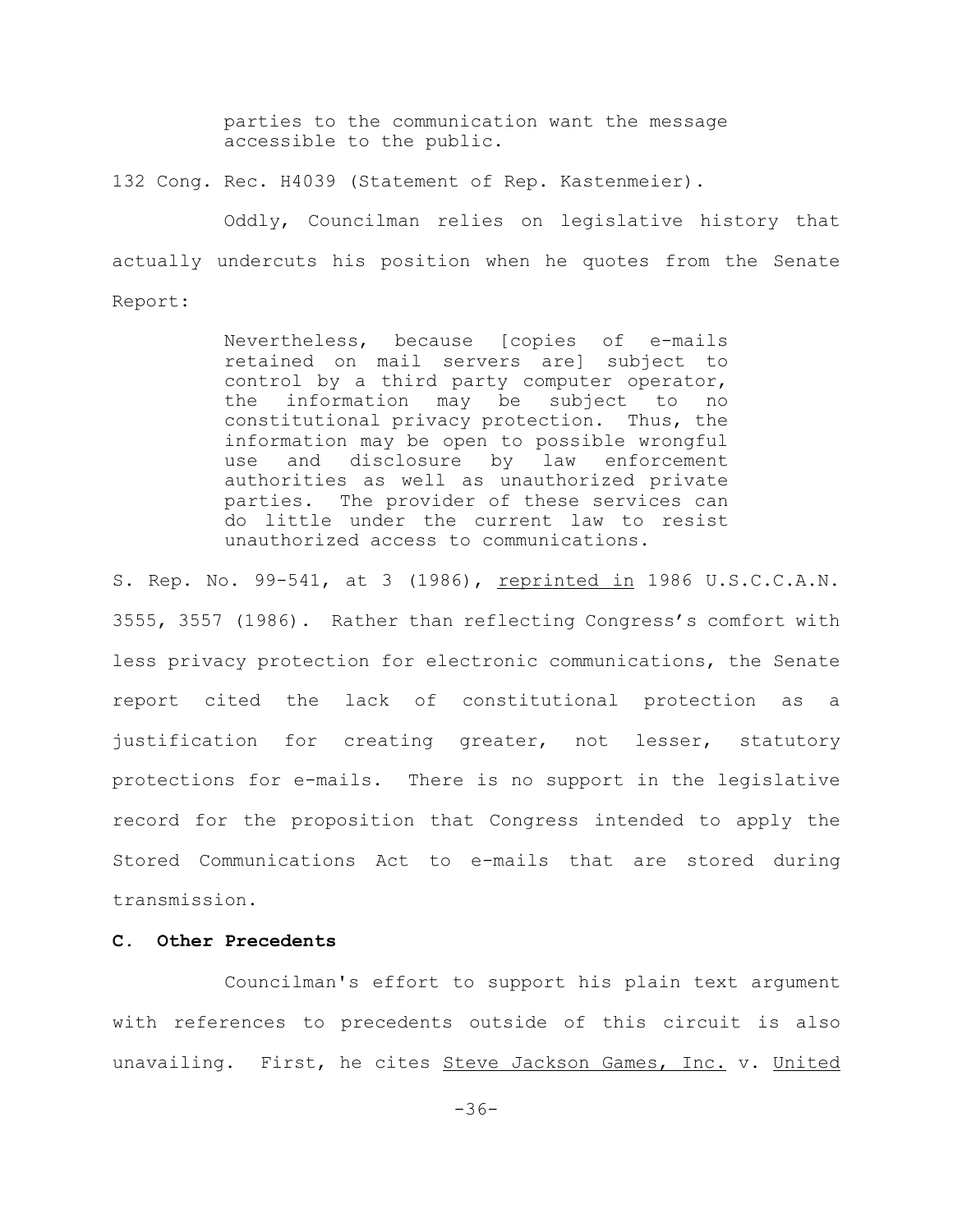States Secret Service, 36 F.3d 457 (5th Cir. 1994) in which the Fifth Circuit considered a complaint against federal officers for seizing a computer bulletin board system (BBS) that contained unread e-mails. The court rejected the plaintiffs' claim that this seizure constituted a violation of the Wiretap Act, holding that the plain language of the statute--specifically, the omission of the term "electronic storage" from the definition of "electronic communication"--"reflects that Congress did not intend for 'intercept' to apply to 'electronic communications' when those communications are in 'electronic storage.'" Since the messages were being stored on the seized server, the Wiretap Act did not apply. Id. at 462.

Councilman fails to account for the context of this case. The Steve Jackson court was faced with the question of whether a non-contemporaneous communication could be "intercepted" under the Wiretap Act; it answered that question in the negative. That holding is fully in line with the Government's position in this case. In fact, the court went out of its way to note that "intercept" was defined as contemporaneous in the context of an aural communication under the old Wiretap Act, and that Congress retained this definition when it passed the ECPA. Steve Jackson Games, 36 F.3d at 461. See also Fraser v. Nationwide Mut. Ins. Co., 352 F.3d 107, 113 (3d Cir. 2003) (citing Steve Jackson Games and concluding that "[e]very circuit court to have considered the

-37-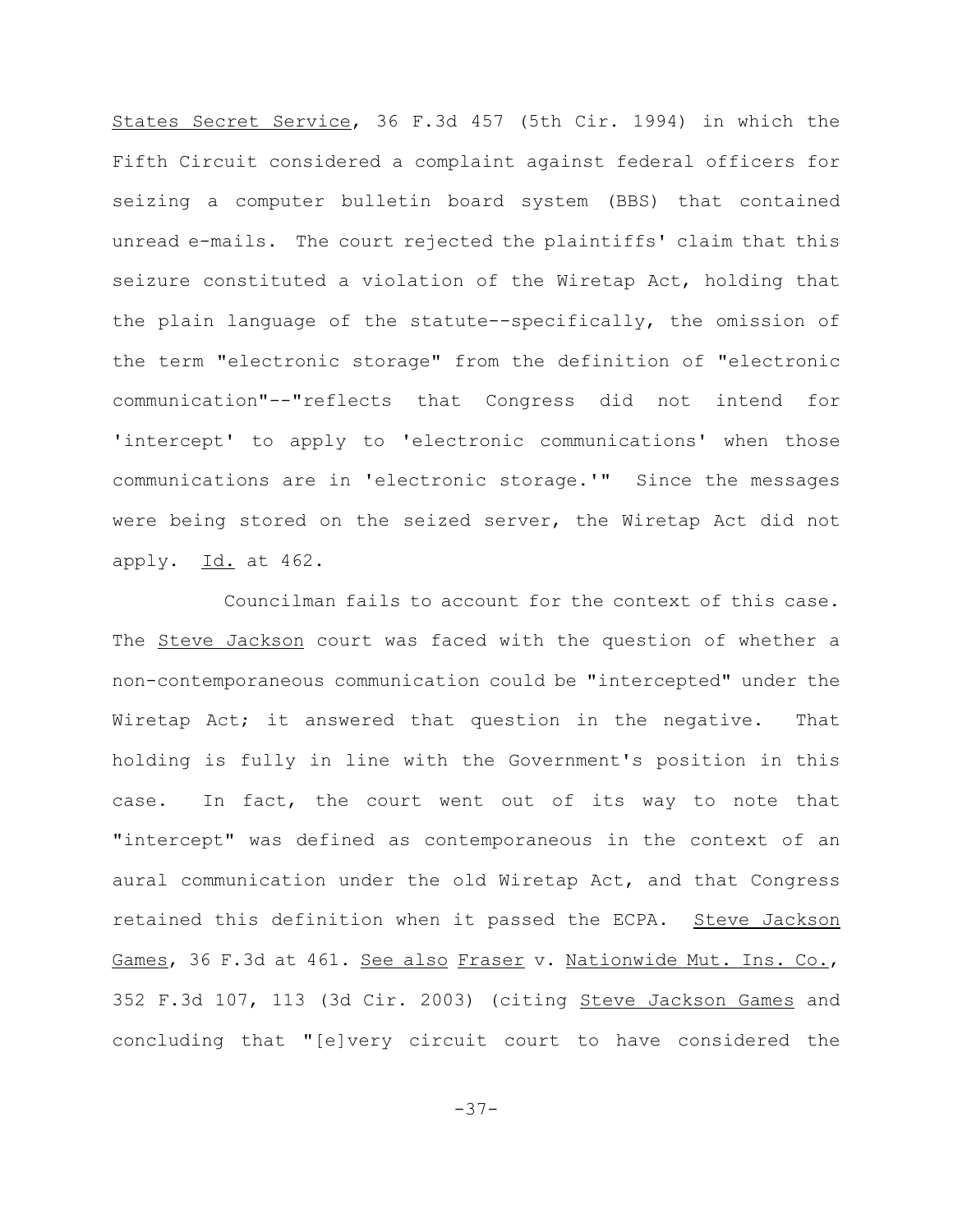matter has held that an 'intercept' under the ECPA must occur contemporaneously with transmission."). The type of temporary storage during delivery that is at issue in this case is irrelevant to the post-transmission storage that was at issue in Steve Jackson Games.

Councilman and the district court also cite Konop v. Hawaiian Airlines, Inc., 302 F.3d 868, 878 n.6 (9th Cir. 2002), a case in which the court rejected an attempt by a civil plaintiff to broaden the scope of the Wiretap Act to encompass communications stored on a website. In a footnote, the Konop court noted that "[t]he dissent, amici, and several law review articles argue that the term 'intercept' must apply to electronic communications in storage because storage is a necessary incident to the transmission of electronic communications," and "if the term 'intercept' does not apply to the en route storage of electronic communications, the Wiretap Act's prohibition against 'intercepting' electronic communications would have virtually no effect." Although the court found these argument appealing, it held that "the language and structure of the ECPA demonstrate that Congress considered and rejected this argument," and that the Act's broad definition of the term "electronic storage" belied the plaintiff's interpretation of the Wiretap Act. Id.

Again, context is important. The Konop court faced the question of whether a company could be held liable for accessing

-38-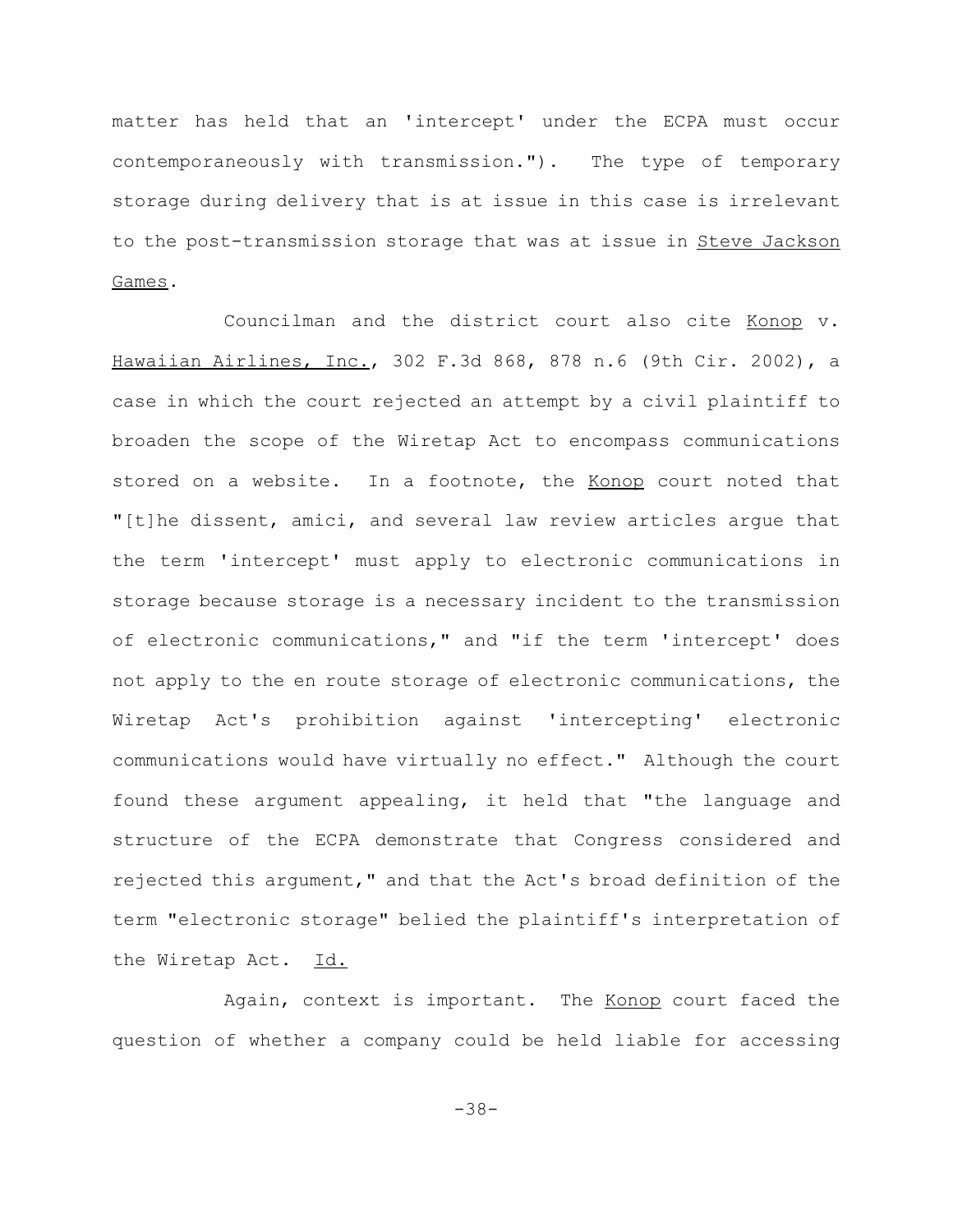the employees' private secure website without authorization. Since the data in a website are static and the Act requires interception contemporaneous with a communication, id. at 878-79, it held that data stored in a website cannot be considered to be illegally intercepted under the Wiretap act by unauthorized access to that website. It did not hold that electronic communications lose the protection of the Wiretap Act as soon as they reach a computer. $14$ Like the Steve Jackson court, the Konop court reiterated the view that an intercept under the Wiretap Act is defined as an acquisition contemporaneous with transmission. Id. at 878.

Finally, Councilman briefly cites to dicta in United States v. Steiger, 318 F.3d 1039 (11th Cir. 2003), which stated: "'There is only a narrow window during which an E-mail interception may occur--the seconds or mili-seconds before which a newly composed message is saved to any temporary location following a send command.'" Id. at 1050 (quoting Jarrod J. White, E-Mail @Work.com: Employer Monitoring of Employee E- Mail, 48 Ala. L. Rev. 1079, 1083 (1997)). Councilman failed to note that the article

 $14$  Councilman also argues that the government should be judicially estopped from asserting that he violated the Wiretap Act since it argued in favor of the holdings in Steve Jackson Games and Konop. This argument is misguided. In fact, the government has consistently argued that a communication needs to be intercepted contemporaneously with transmission to violate the Wiretap Act. See InterGen N.V. v. Grina, 344 F.3d 134, 144 (1st Cir. 2003) ("[T]he doctrine of judicial estoppel prevents a litigant from pressing a claim that is inconsistent with a position taken by that litigant either in a prior legal proceeding or in an earlier phase of the same legal proceeding.") (emphasis added).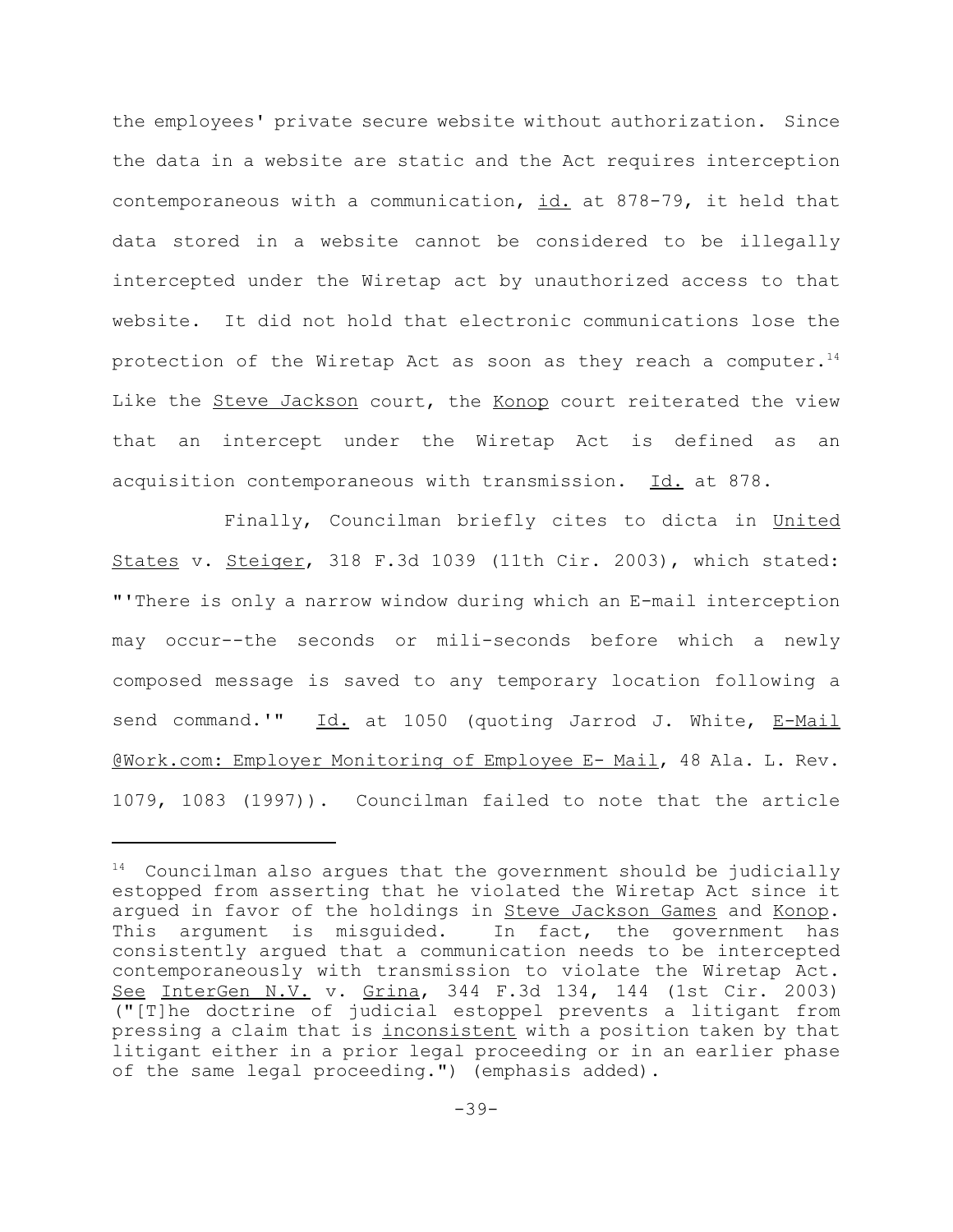quoted by the Eleventh Circuit was discussing the impact of the Steve Jackson decision on employers' obligations regarding e-mail. Like the Steve Jackson court, the article did not discuss storage during transmission, and it appears that the "temporary location" referred to in the quoted sentence was an employee's e-mailbox. Even if the language quoted by the **Steiger** court was part of its holding, it would not support Councilman's interpretation of the ECPA.

## **D. Our Precedent**

Apparently recognizing that his narrow definition of the Wiretap Act contradicts our Pharmatrak decision, Councilman attempts to distinguish that case from this one by pointing out that the defendant in that case did not operate an electronic communication service, and by claiming that the communication in that case was not "in storage." The first distinction is irrelevant. While such operators have limited immunity under the Stored Communications Act, see 18 U.S.C.  $\frac{1}{2}$  2701(c)(1), the Wiretap Act does not shield operators from liability for the type of conduct at issue in this case.

The second distinction contradicts the rest of Councilman's argument. The defendant company in Pharmatrak installed software on Internet users' computers to track the websites that they visited and to log the information that they sent to those websites. The program recorded this information in

 $-40-$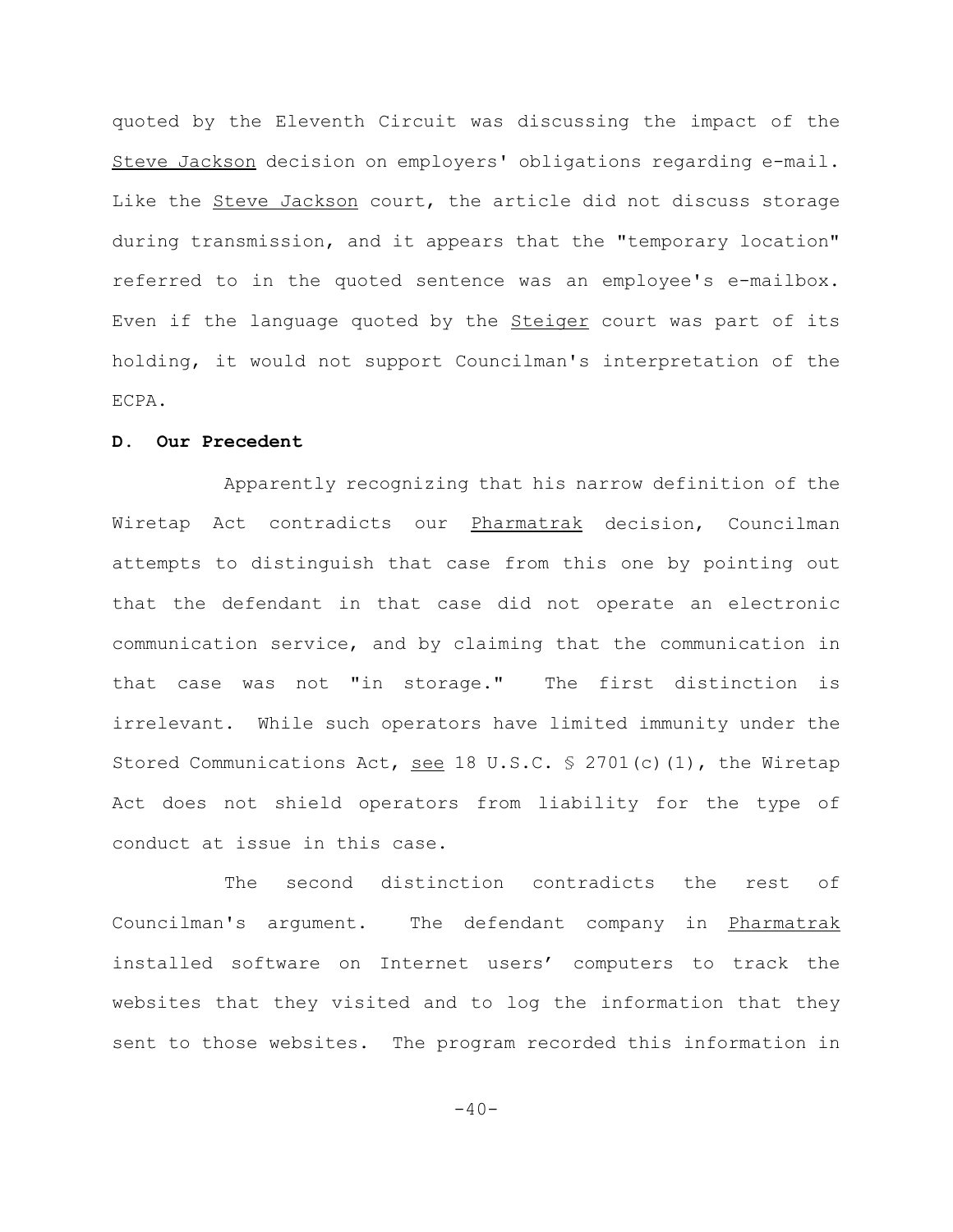real time and sent that data to one of Pharmatrak's computers for processing. The captured information would qualify as being "in storage" under Councilman's definition: it was either stored in RAM or on a user's computer hard drive when the program accessed it. We dismissed this distinction, however, focusing our analysis on the temporal nature of the interception, and holding that the defendant violated the Wiretap Act because "[t]he acquisition by Pharmatrak was contemporaneous with its transmission by the internet users." Id. at 22.<sup>15</sup>

Although we discussed the ongoing debate about how strictly courts should construe the contemporaneity requirement, we concluded that we did not have to resolve that issue because "[e]ven those courts that narrowly read 'interception' would find that Pharmatrak's acquisition was an interception."  $\underline{Id.}$  We quoted the **Steiger** court:

> [U]nder the narrow reading of the Wiretap Act we adopt . . ., very few seizures of electronic communications from computers will constitute 'interceptions.' . . . 'Therefore, unless some type of automatic routing software

 $15$  My colleagues attempt to distinguish the interception in Pharmatrak from the interception here by claiming that the communications in Pharmatrak "were not placed in any type of storage before their interception." In fact, the Pharmatrak defendant's Java/Javascript programs recorded the URLs that the users visited, which means that they copied the users' web commands before those commands were sent over the Internet. The web commands were in the same type of temporary, intermediate, and incidental storage that the e-mails at issue in this case were in when they were intercepted; therefore, our conclusion that there was an interception in Pharmatrak should control our analysis here.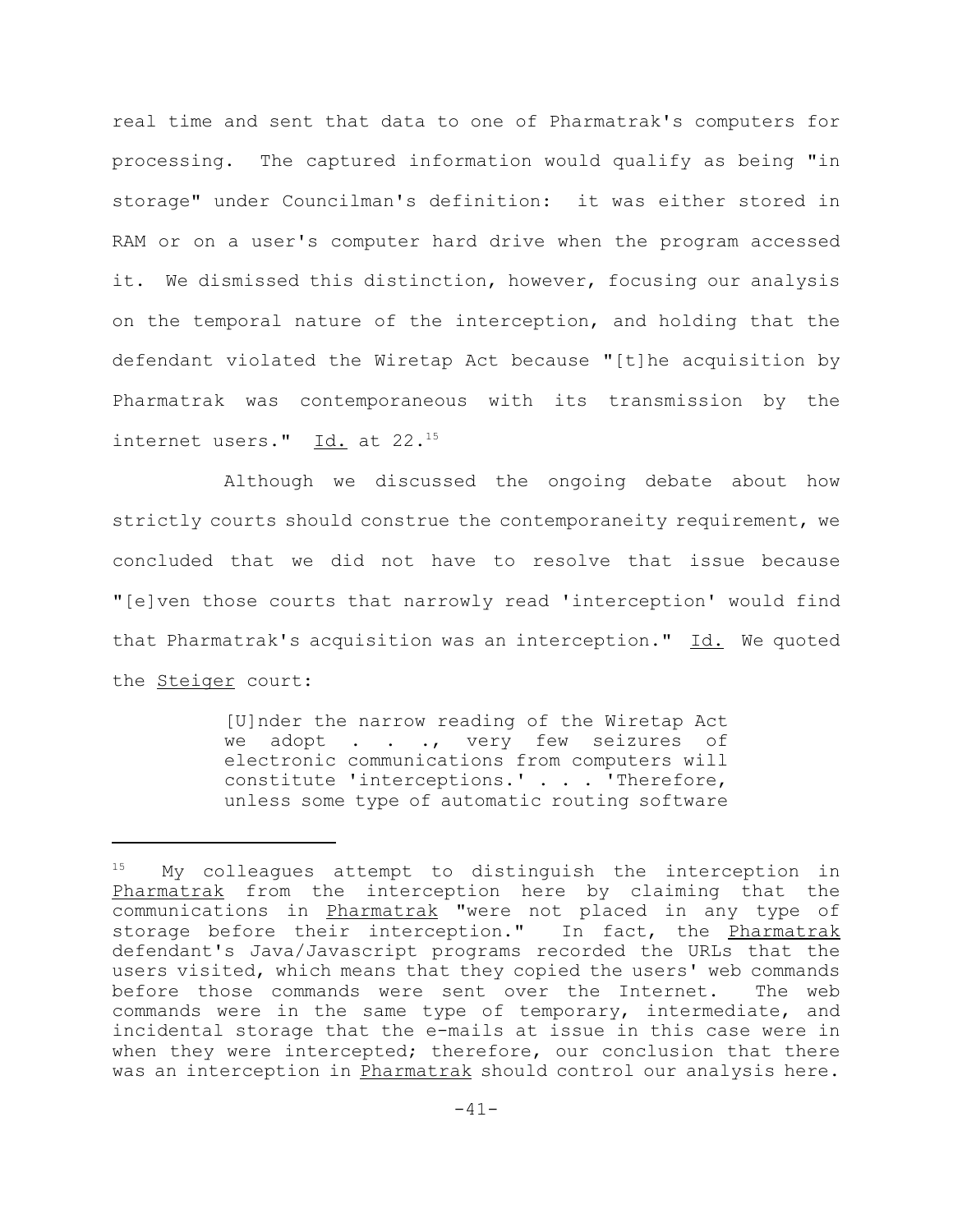is used (for example, a duplicate of all of an employee's messages are automatically sent to the employee's boss), interception of E-Mail within the prohibition of [the Wiretap Act] is virtually impossible.'

Id. (quoting United States v. Steiger, 318 F.3d at 1050 (alterations in original). We then noted that Pharmatrak's program would qualify under the **Steiger** definition because it effectively was an automatic routing program. Id. Much like the data logging program there, the Procmail recipe file here acted as an automatic routing program. It analyzed all of the e-mails sent to Councilman's mail server in real time and copied the relevant ones while they were being delivered.

## **E. Vagueness**

Finally, Councilman claims that even if his conduct violated the Wiretap Act, the district court correctly dismissed his indictment on vagueness grounds because the government's interpretation of the act "criminalize[s] a broad variety of conduct that is widely and reasonably understood to be lawful."

The vagueness doctrine reflects the fundamental notion that "due process requires that criminal statutes put individuals on sufficient notice as to whether their contemplated conduct is prohibited." Sabetti v. DiPaolo, 16 F.3d 16, 17 (1st Cir. 1994) (quoting United States v. Colón-Ortiz, 866 F.2d 6, 8 (1st Cir. 1989)). This standard is violated only when "a person of ordinary intelligence examining [only] the language of the statute would be

 $-42-$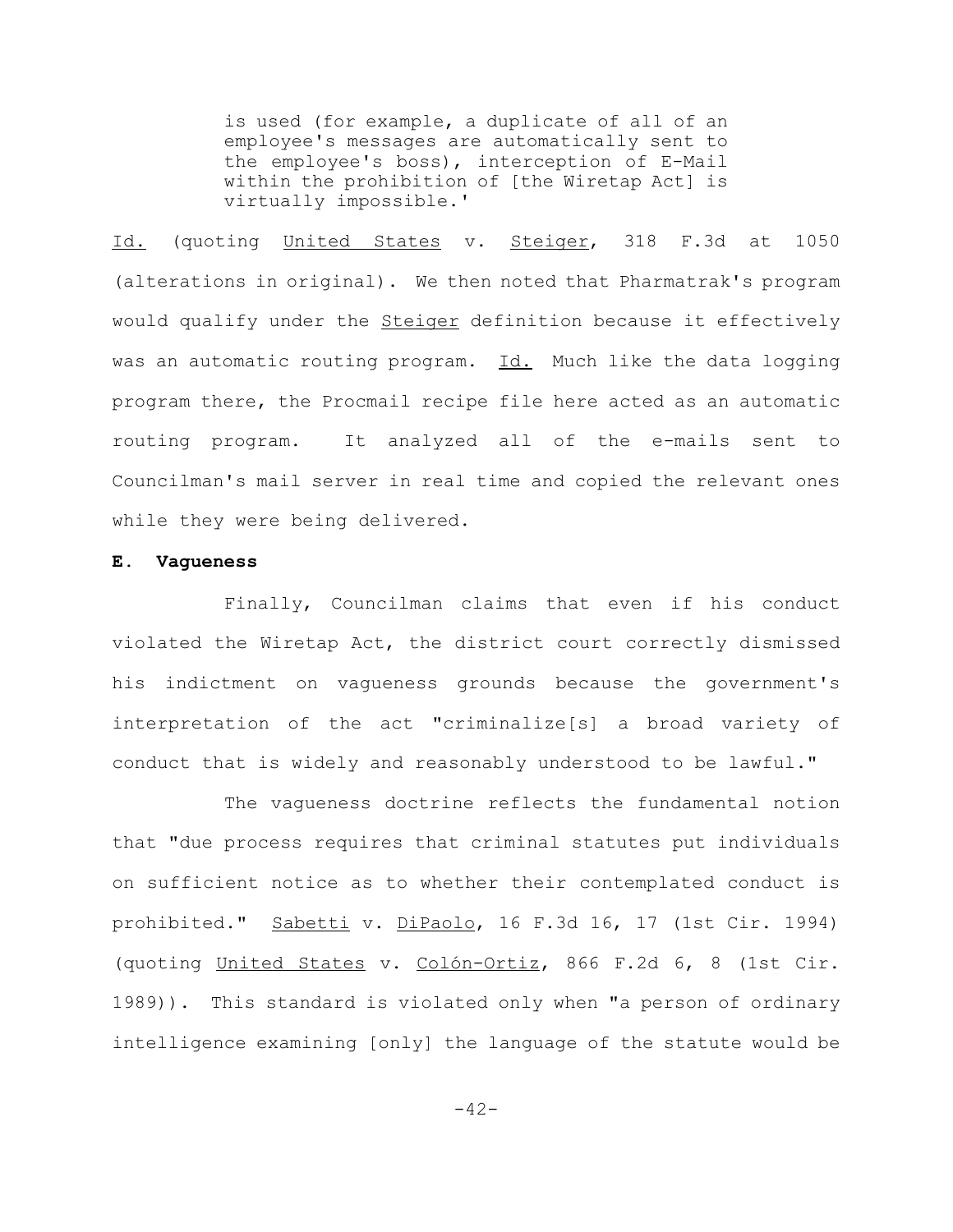in some way surprised that it prohibited the conduct in question." Id. (internal quotations omitted). Mere textual ambiguity is not sufficient: "If run-of-the-mill statutory ambiguities were enough to violate the Constitution, no court could ever clarify statutes through judicial interpretation." Id. at 18.

The Wiretap Act explicitly states that "any person who intentionally intercepts . . . [any] electronic communication . . . shall be punished  $\ldots$  ." As the Government aptly observes in its brief:

> There is nothing about defendant's conduct that the average person would generally consider innocent. There is nothing on the face of the Wiretap Act that would lull a person of average intelligence into believing that an electronic communications provider may intercept electronic mail and disclose its contents for commercial purposes.

Although Councilman claims that his scheme to copy and review incoming e-mails was no different than the monitoring and junk email filtering that employers, schools, and other institutions routinely implement, he fails to note that these entities do so with notice and the consent of their users, and, therefore, that their conduct is not illegal. See 18 U.S.C.  $\frac{1}{2}$  2511(2)(d) ("It shall not be unlawful under this chapter for a person . . . to intercept a wire, oral, or electronic communication . . . where one of the parties to the communication has given prior consent to such interception  $\ldots$   $\ldots$  "). There is nothing vague about the Wiretap

-43-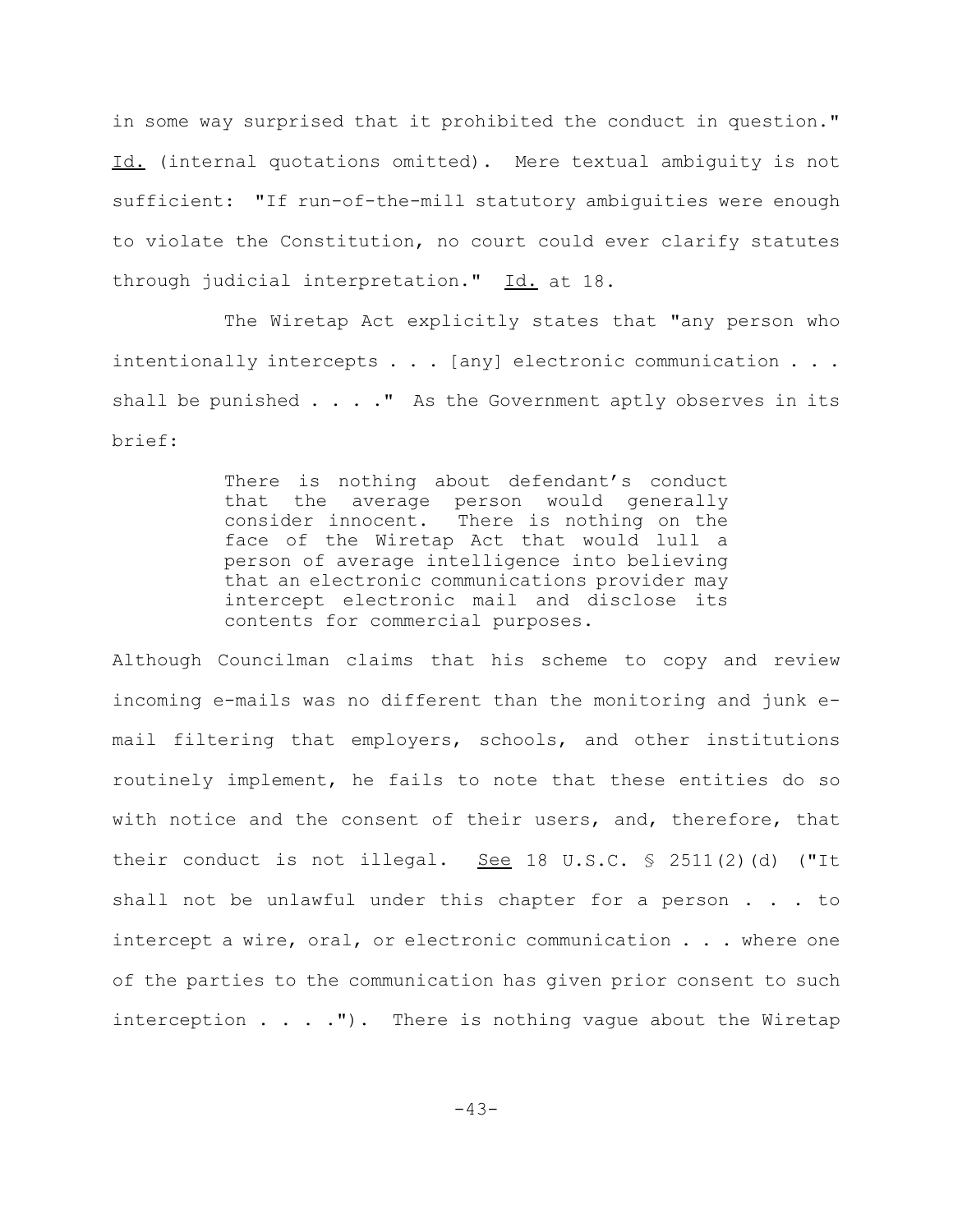Act, and Councilman should not have been surprised that his conduct constituted an illegal interception.

#### **IV. The Government's View**

According to the Government's view of the ECPA, "an 'intercept' occurs [and the Wiretap Act applies] when one acquires an electronic communication contemporaneous with its transmission." It is irrelevant that the transmission may have been in electronic storage at the time of the acquisition. In my view, this interpretation of the Act is consistent with Congressional intent, precedent, and the realities of electronic communication systems.

The district court seemed to agree with one predicate of the Government's argument when it acknowledged that "technology has, to some extent, overtaken language" and that "[t]raveling the Internet, electronic communications are often--perhaps constantly both 'in transit' and 'in storage' simultaneously." Councilman, 245 F. Supp. 2d at 321. This apt observation should have prompted a different legal conclusion.

All digital transmissions must be stored in RAM or on hard drives while they are being processed by computers during transmission. Every computer that forwards the packets that comprise an e-mail message must store those packets in memory while it reads their addresses, and every digital switch that makes up the telecommunications network through which the packets travel between computers must also store the packets while they are being

 $-44-$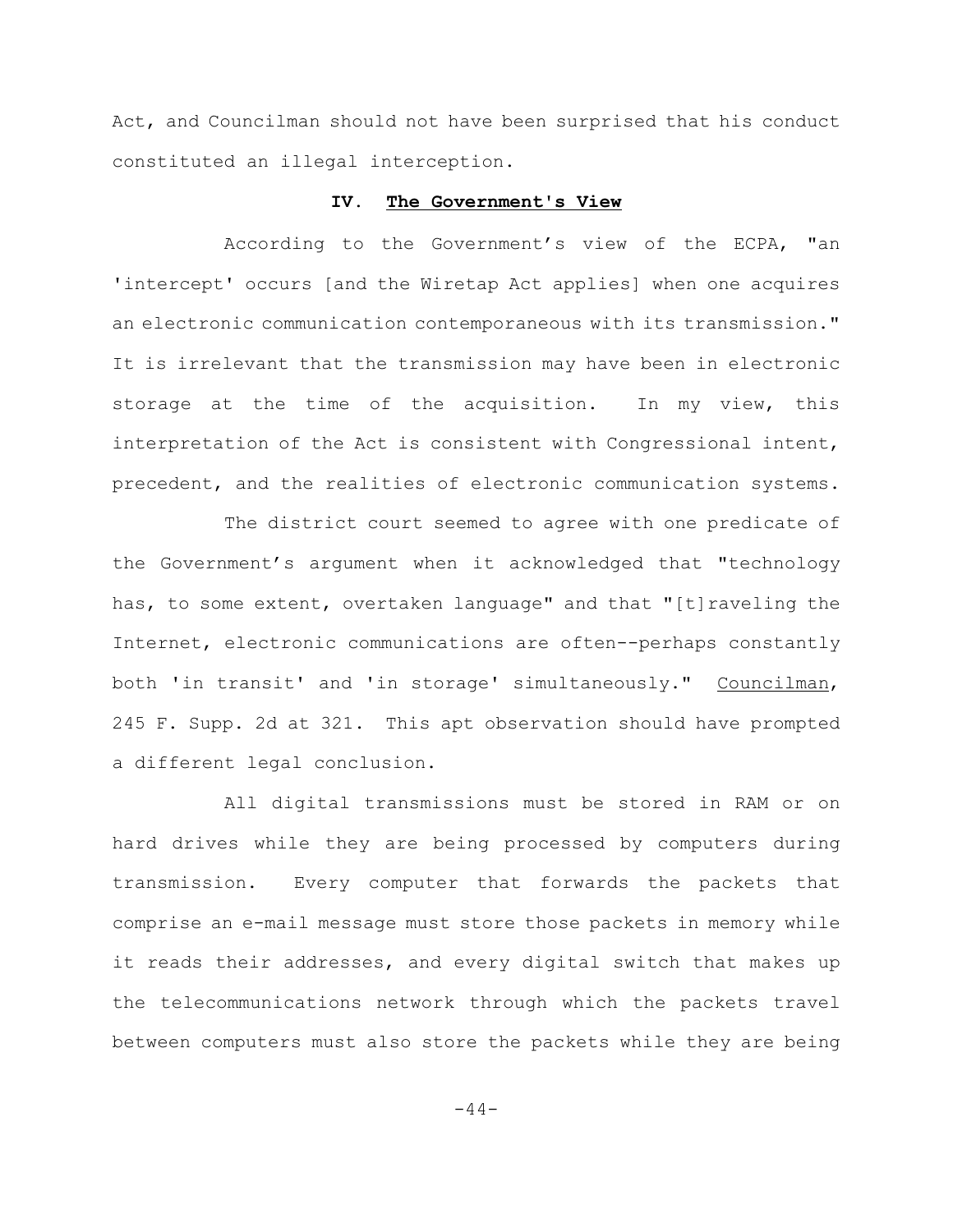routed across the network. Since this type of storage is a fundamental part of the transmission process, attempting to separate all storage from transmission makes no sense.

Furthermore, in addition to storing the individual packets during routing, intermediate computers must temporarily store entire e-mail messages during transmission at various points along the route from sender to recipient. The technical specification for this type of e-mail transmission was adopted by the group that was coordinating standards for the Internet in 1982, see Jonathan B. Postel, RFC 821 - Simple Mail Transfer Protocol, available at http://www.faqs.org/rfcs/rfc821.html (last accessed May 19, 2004), and this standard for e-mail transmission was in use well before Congress adopted the ECPA in 1986. Therefore, when Congress acted, the fallacy of excluding from the scope of the Wiretap Act a message in storage at the time of interception was well-documented. The government's contemporaneous v. noncontemporaneous dichotomy accommodates this aspect of electronic technology; unlike Councilman's approach, it also makes sense in the real world.

The government's approach is also fully compatible with the portions of the ECPA that Councilman highlights in his argument. In a strange twist of logic, Councilman argues that Congress's broad definition of the term "electronic storage" supports his view that the e-mails at issue in this case were

 $-45-$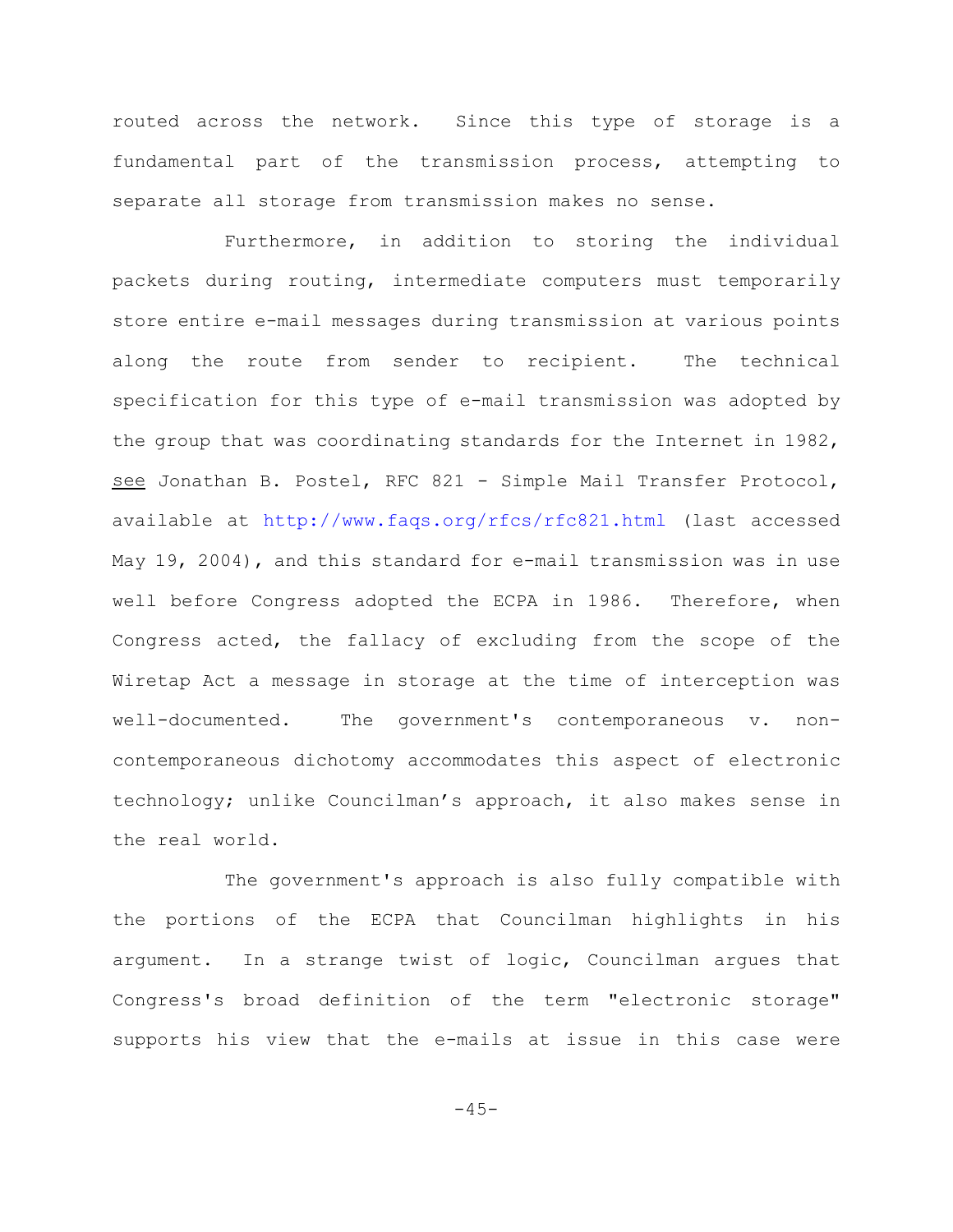protected by the Stored Communications Act and not by the Wiretap Act. Yet the legislative history demonstrates that Congress adopted this broad definition to enlarge privacy protections for personal data, not to exclude e-mails stored during transmission from the strong protections of the Wiretap Act.

Responding to concerns raised in the OTA report, Congress wanted to ensure that the messages and by-product files that are left behind after transmission and messages stored in a user's mailbox are protected from unauthorized access. The OTA identified four states during which a stored e-mail message could be accessed: 1) in the sender's terminal; 2) in the recipient's terminal; 3) in the recipient's paper files after the message was printed; and 4) in the service provider's electronic files when retained for administrative purposes. Electronic Surveillance, at 45. E-mails in the sender's and recipient's terminals could be accessed by "breaking into" those computers and retrieving the files. Id. at 48-49. As discussed in Section II, supra, the victim of such an attack had few legal remedies for such an invasion prior to the ECPA. The e-mails retained on the service provider's computers after transmission, which the report noted are primarily retained for "billing purposes and as a convenience in case the customer loses the message," could be accessed and possibly disclosed by the provider. Id. at 50. Prior to the ECPA, it was not clear whether the user had the right to challenge such a disclosure. Id.

 $-46-$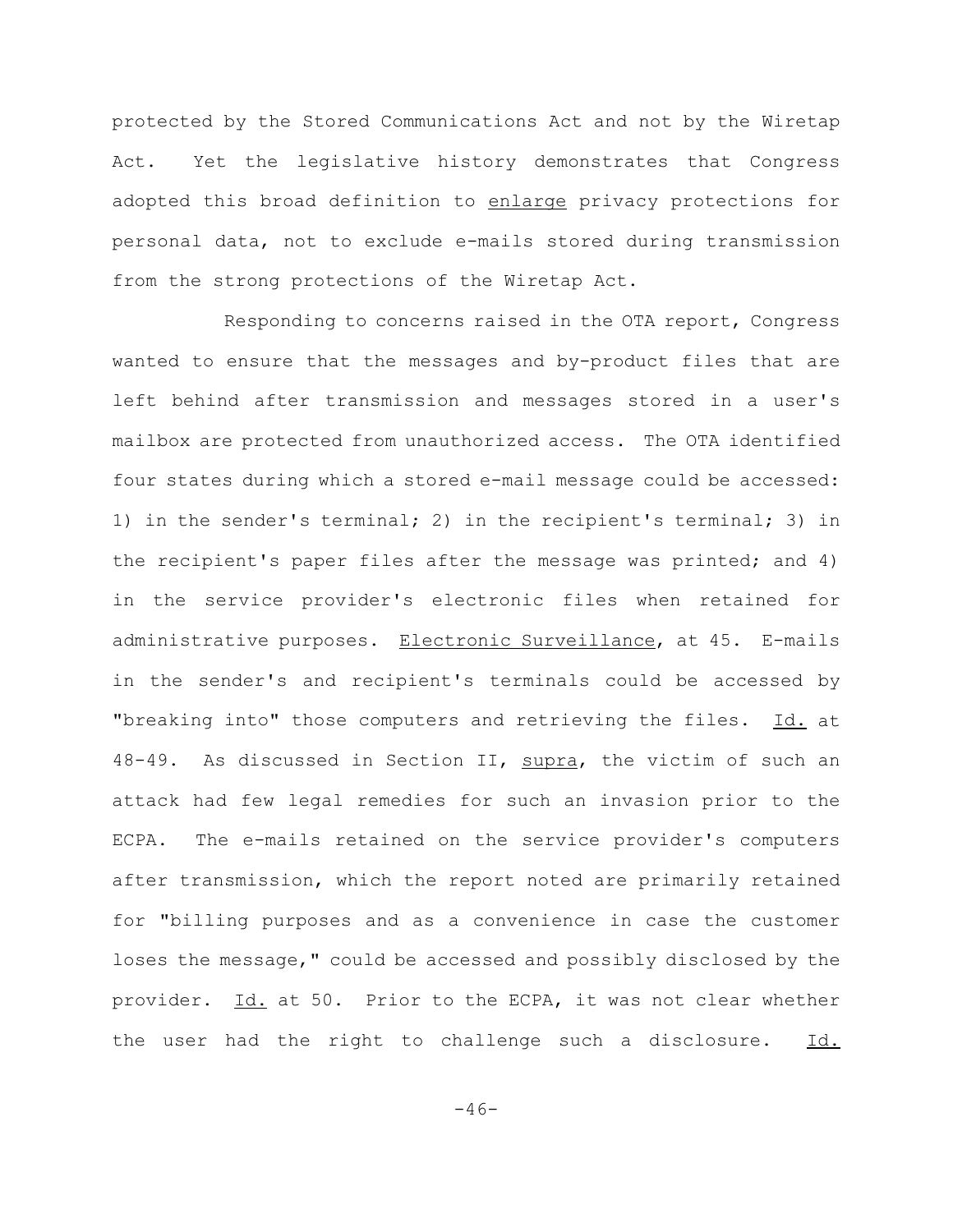Similar concerns applied to temporary financial records and personal data retained after transmission. Id. Given that background and evidence in the legislative history that Congress incorporated much of the OTA's report in the legislation, it appears that Congress had in mind these types of pre and post transmission "temporary, intermediate storage of a wire or electronic communication incidental to the electronic transmission thereof," see 18 U.S.C. § 2510(17), when it established the definition of "electronic storage." There is no indication that it meant to exclude the type of storage used during transmission from the scope of the Wiretap Act.

It is also telling that virtually none of the discussions of electronic storage in House and Senate conference reports occur within the context of message transmission or the Wiretap Act. If, as the District Court and Councilman suggest, Congress intended to narrow the scope of the Wiretap Act by adopting a broad definition of "electronic storage," it would likely have discussed storage during transmission while it discussed the new provisions in the Wiretap Act.

In one of the few instances in which Congress discussed message storage within the context of the Wiretap Act, it explicitly distinguished messages in transit from messages in storage. In the section of the report discussing the

-47-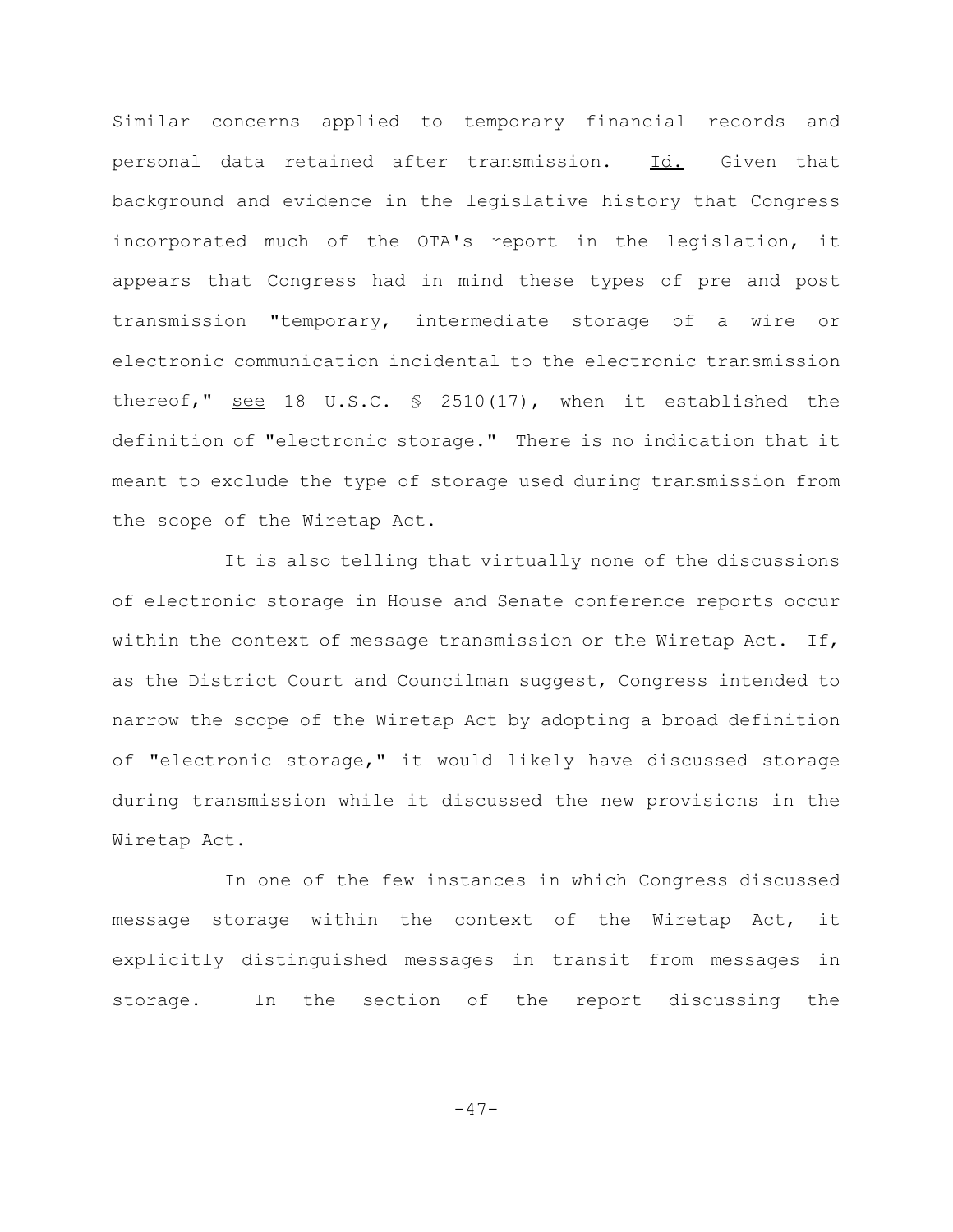responsibilities of service providers to keep communications confidential, the House Committee stated:

> Section 2702(a) [the Stored Communications Act] generally prohibits the provider of a wire or electronic communication service to the public from knowingly divulging the contents of any communication while in electronic storage . . . . Similarly section  $2511(3)$  of title 18 [the Wiretap Act], as amended, prohibits such a provider from divulging the contents of a communication while it is in transmission.

## H.R. Rep. No. 99-647, at 65.

Likewise, there is nothing in the legislative record to indicate that Congress intended to reduce the protection for electronic communications by including the term "electronic storage" in its definition of "wire communication." Instead, as noted earlier, it appears that Congress included that provision in the ECPA simply to expand the protections for voicemails. The government's contemporaneous v. non-contemporaneous approach recognizes that Congress had to specifically include stored voicemails in the definition of "wire communication" to have the Wiretap Act apply to those communications. Without the explicit addition of voicemails to the scope of the Wiretap Act, these communications would have been regulated by the Stored Communications Act. Indeed, that is exactly what happened when Congress removed the explicit reference to "electronic storage" from the definition of "wire communication" in the Uniting and Strengthening America by Providing Appropriate Tools Required to

 $-48-$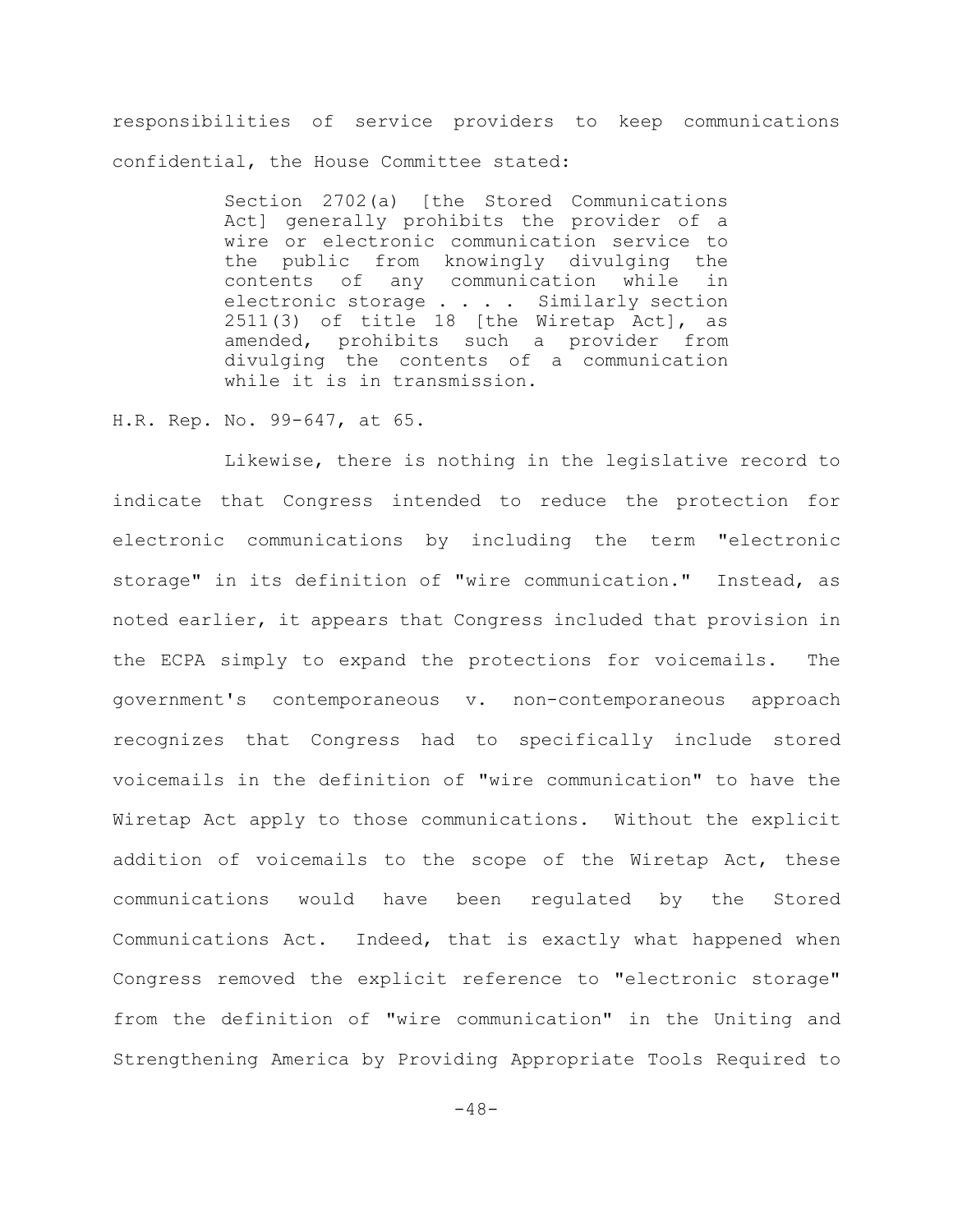Intercept and Obstruct Terrorism (USA PATRIOT) Act, P.L. 107-56 § 209, 115 Stat. 283 (2001). See Konop, 302 F.3d at 878 ("By eliminating storage from the definition of wire communication, Congress essentially reinstated the pre-ECPA definition of 'intercept'--acquisition contemporaneous with transmission--with respect to wire communications."); Robert A. Pikowsky, An Overview of the Law of Electronic Surveillance Post September 11, 2001, 94 Law Libr. J. 601, 608 (2002) ("[T]he USA PATRIOT Act amended the statutory scheme and unambiguously brought voicemail under the Stored Communications Act.").

This result creates an analogy between electronic and wire communications: voicemails are to telephone calls in the wire communication context as messages stored in mailboxes are to emails in transit in the electronic communications context. See Pharmatrak, 329 F.3d at 18 ("ECPA amended the Federal Wiretap Act by extending to data and electronic transmissions the same protection already afforded to oral and wire communications."); Konop, 302 F.3d at 878 (Congress "accepted and implicitly approved the judicial definition of 'intercept' as acquisition contemporaneous with transmission."). The Government's approach to the ECPA is faithful to this analogy. Acquisitions of conversation stored in voicemailboxes, like messages stored in e-mailboxes, do not occur contemporaneously with communications; therefore, neither of these should be treated as intercepts under the Wiretap Act.

 $-49-$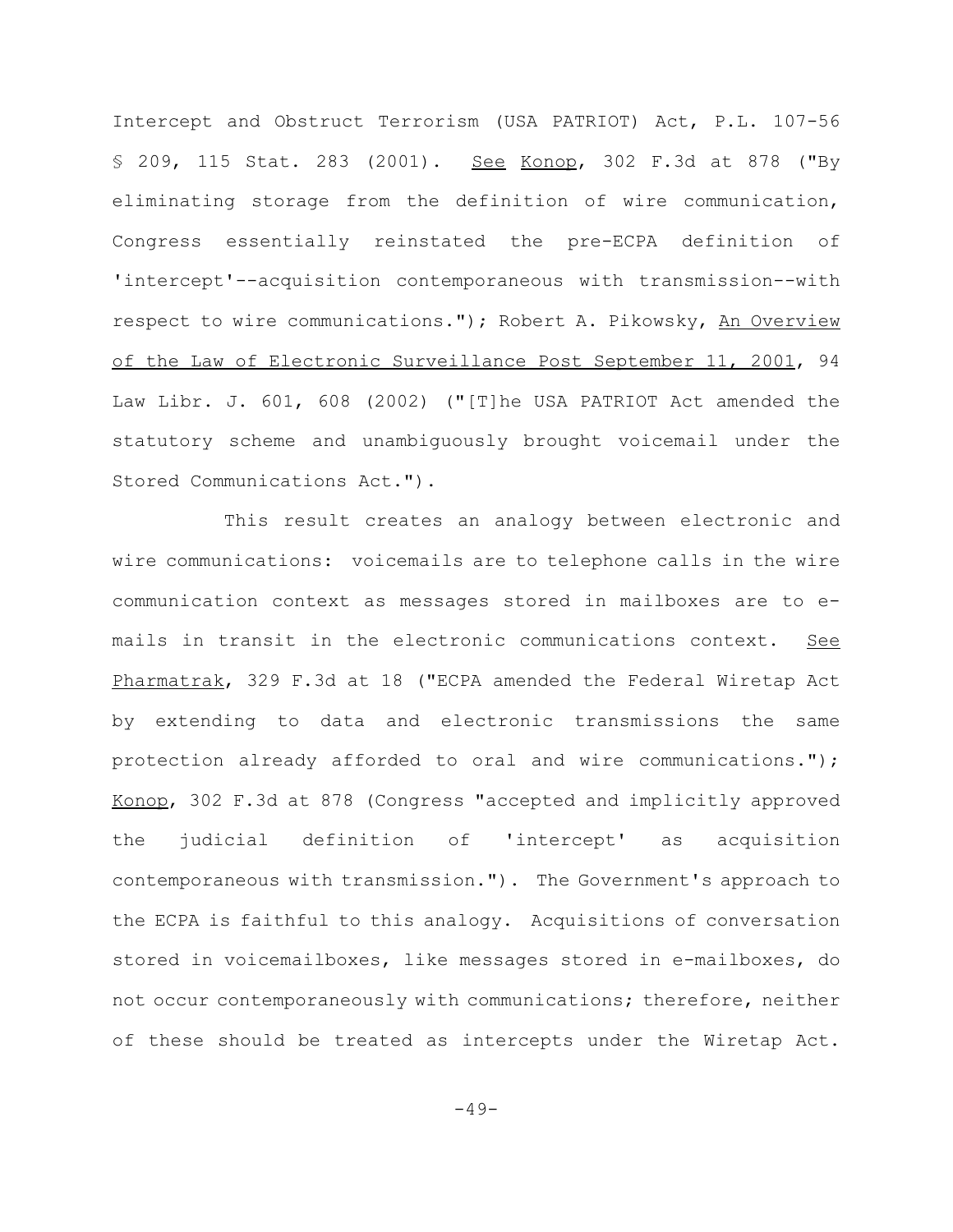Telephone wiretaps and acquisitions of e-mails through the use of MUA recipe files, on the other hand, do occur contemporaneously with communications and should be considered intercepts under the Wiretap Act.

# **V. Existing Practices and Privacy Protections**

The Government observes in its brief that its criminal investigators would stand to gain by the court's adoption of Councilman's interpretation: "If defendant's argument prevails, law enforcement would not violate the Wiretap Act by capturing the email without a wiretap order. Instead, law enforcement could rely on lesser legal process, with lesser judicial oversight, than is required under the Wiretap Act." As discussed in Section II, supra, the Stored Communications Act does not require the government to follow the procedures for obtaining a wiretap order. Officers can seize stored records for any crime for which they can get a search warrant; their search can extend to the limits of the Fourth Amendment; they do not need to report the progress of their search to courts; and defendants do not have an extraconstitutional right to suppress evidence from illegal searches.

The Justice Department's current policy guidance memorandum assumes that the type of communications at issue here fall under the purview of the Wiretap Act. See United States Department of Justice, Computer Crime and Intellectual Property Section, "Searching and Seizing Computers and Obtaining Electronic

 $-50-$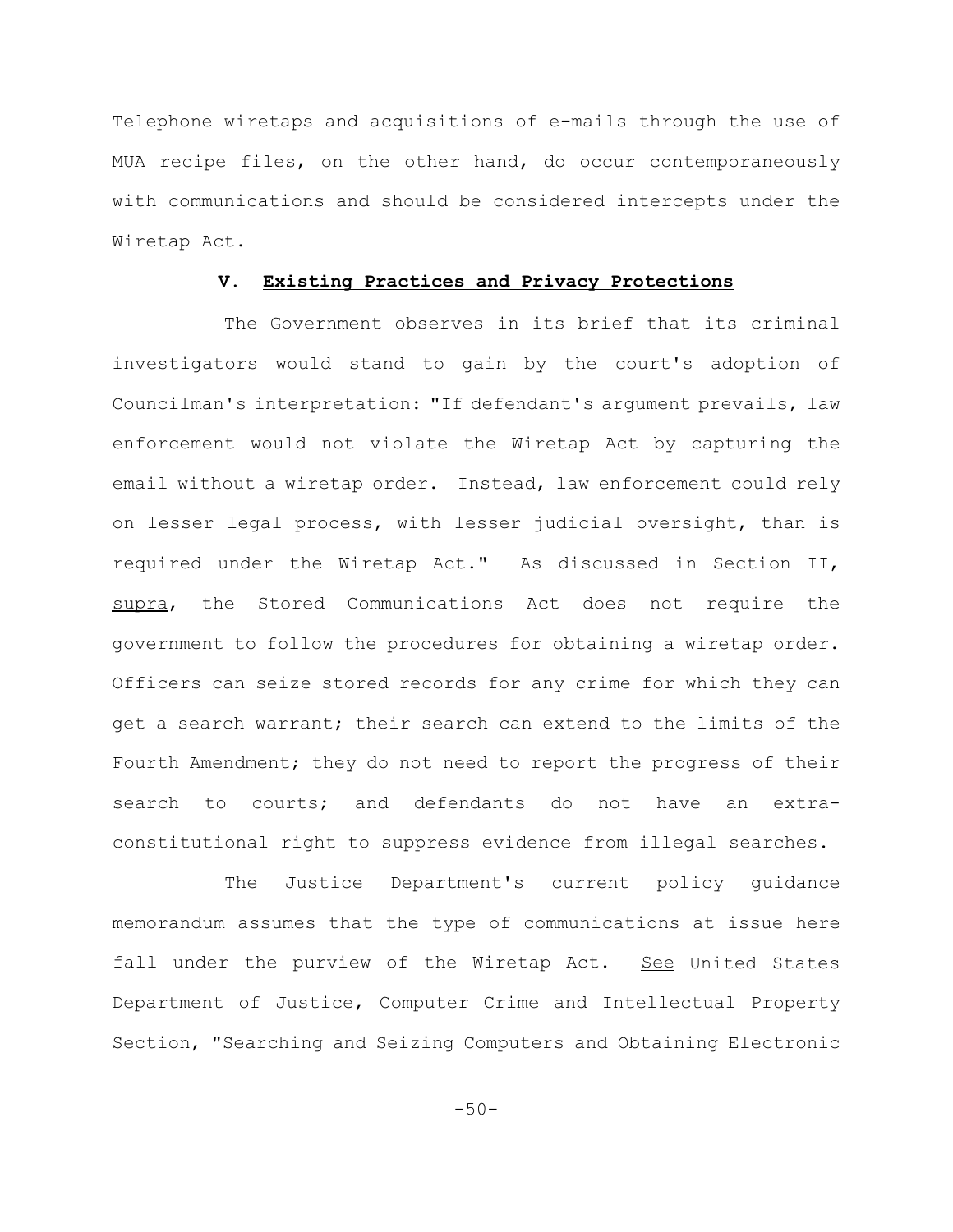Evidence in Criminal Investigations" § IV(d) (2002) ("Since its enactment in 1968 and amendment in 1986, [the Wiretap Act] has provided the statutory framework that governs real-time electronic surveillance of the contents of communications.") (emphasis added); Id. ("There is now a clear and uniform statutory distinction between stored electronic and wire communications, which are subject to [the Stored Communications Act], and contemporaneous interceptions of electronic and wire communications, which are subject to [the Wiretap Act]."). Therefore, it has been the Government's position that it had to obtain judicial authorization under the Wiretap Act to seize e-mails contemporaneously with their delivery. That practice would likely change under Councilman's interpretation of the Act. For example, the government states in its brief that "to implement wiretap orders on email accounts, the Federal Bureau of Investigation usually relies on the communication service providers to conduct the acquisitions." The providers use MUA recipe files similar to the one in this case to intercept, copy, and deliver the targeted e-mails to the government as they are being delivered. Under Councilman's narrow interpretation of the Act, the Government would no longer need to obtain a courtauthorized wiretap order to conduct such surveillance. This would effectuate a dramatic change in Justice Department policy and mark a significant reduction in the public's right to privacy.

-51-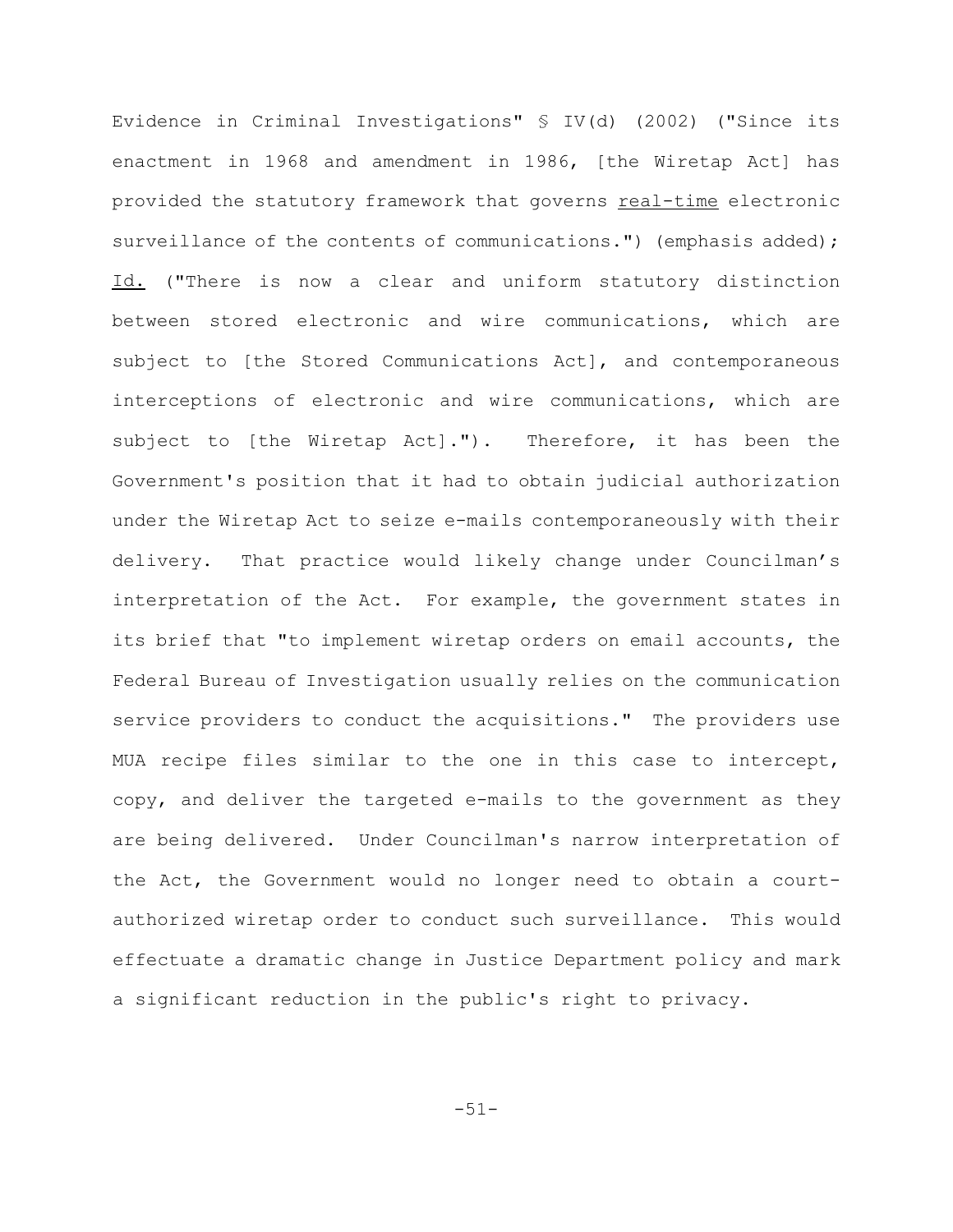Such a change would not, however, be limited to the interception of e-mails. Under Councilman's approach, the government would be free to intercept all wire and electronic communications that are in temporary electronic storage without having to comply with the Wiretap Act's procedural protections. That means that the Government could install taps at telephone company switching stations to monitor phone conversations that are temporarily "stored" in electronic routers during transmission. See United States Telecom. Ass'n v. FCC, 227 F.3d 450, 464 (D.C. Cir. 2000) ("[In a digital telephone network,] a call is broken into a number of discrete digital data packets, each traveling independently through the network along different routes. Data packets are then reassembled in the proper sequence at the call's destination"); United States Congress, Office of Technology Assessment, Electronic Surveillance in a Digital Age 33 (1995) (stating that eighty percent of the telephone switches in the United States in 1991 were digital); see also 18 U.S.C. § 1002 (requiring telephone companies to ensure that the government retains the ability to intercept calls as the company installs new technologies). It could install "packet sniffer," software, computer programs that record the contents of all of the packets traveling through a network, on the servers of Internet Service Providers (ISPs) without having to comply with the Wiretap Act. See Kerr, supra, at 651 ("[A] system administrator (or a

-52-